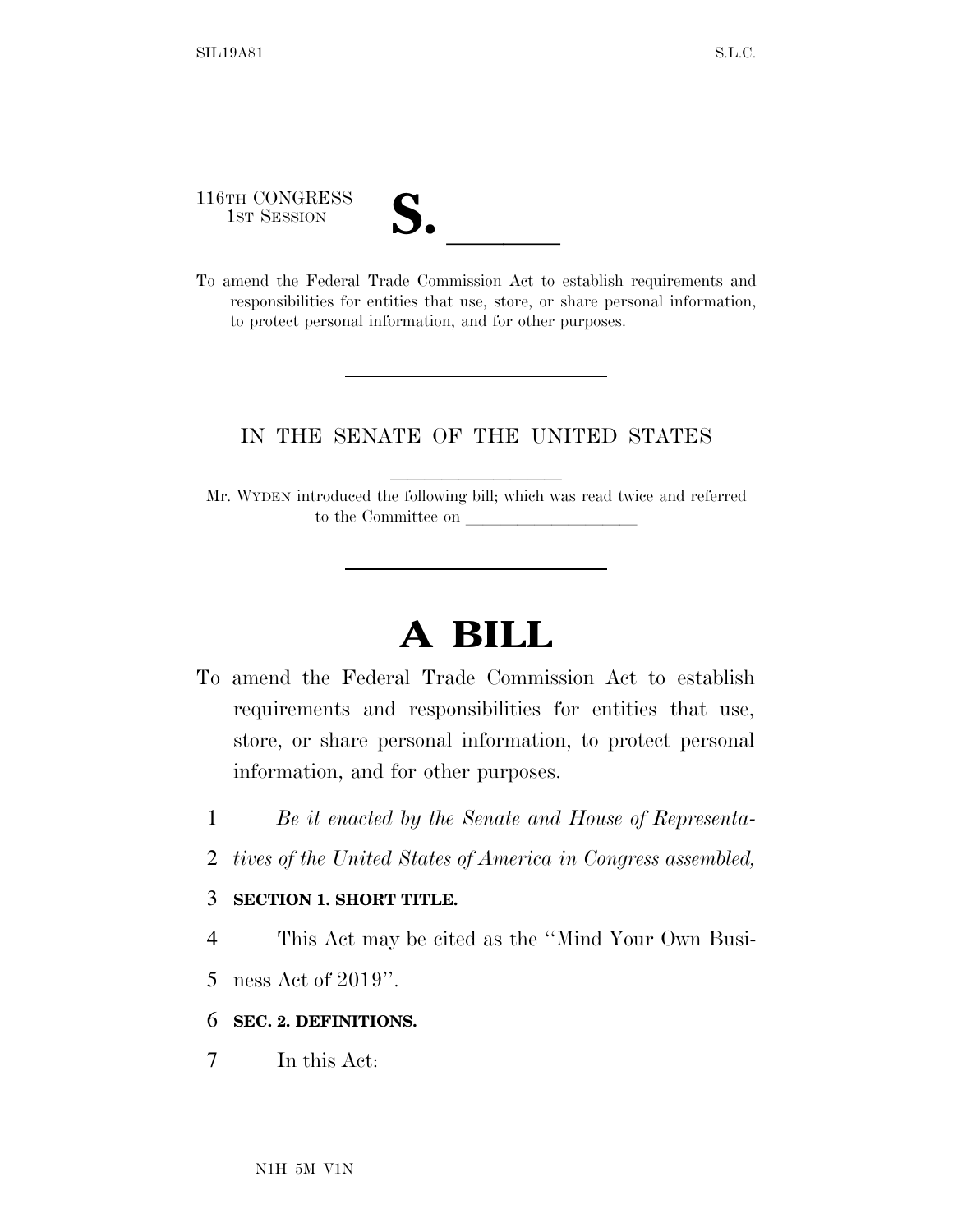(1) AUTOMATED DECISION SYSTEM.—The term ''automated decision system'' means a computational process, including one derived from machine learn- ing, statistics, or other data processing or artificial intelligence techniques, that makes a decision or fa- cilitates human decision making, that impacts con-sumers.

8 (2) AUTOMATED DECISION SYSTEM IMPACT AS- SESSMENT.—The term ''automated decision system impact assessment'' means a study evaluating an automated decision system and the automated deci- sion system's development process, including the de- sign and training data of the automated decision system, for impacts on accuracy, fairness, bias, dis- crimination, privacy, and security that includes, at a minimum—

 (A) a detailed description of the automated decision system, its design, its training, data, and its purpose;

 (B) an assessment of the relative benefits and costs of the automated decision system in light of its purpose, taking into account rel-evant factors, including—

24 (i) data minimization practices;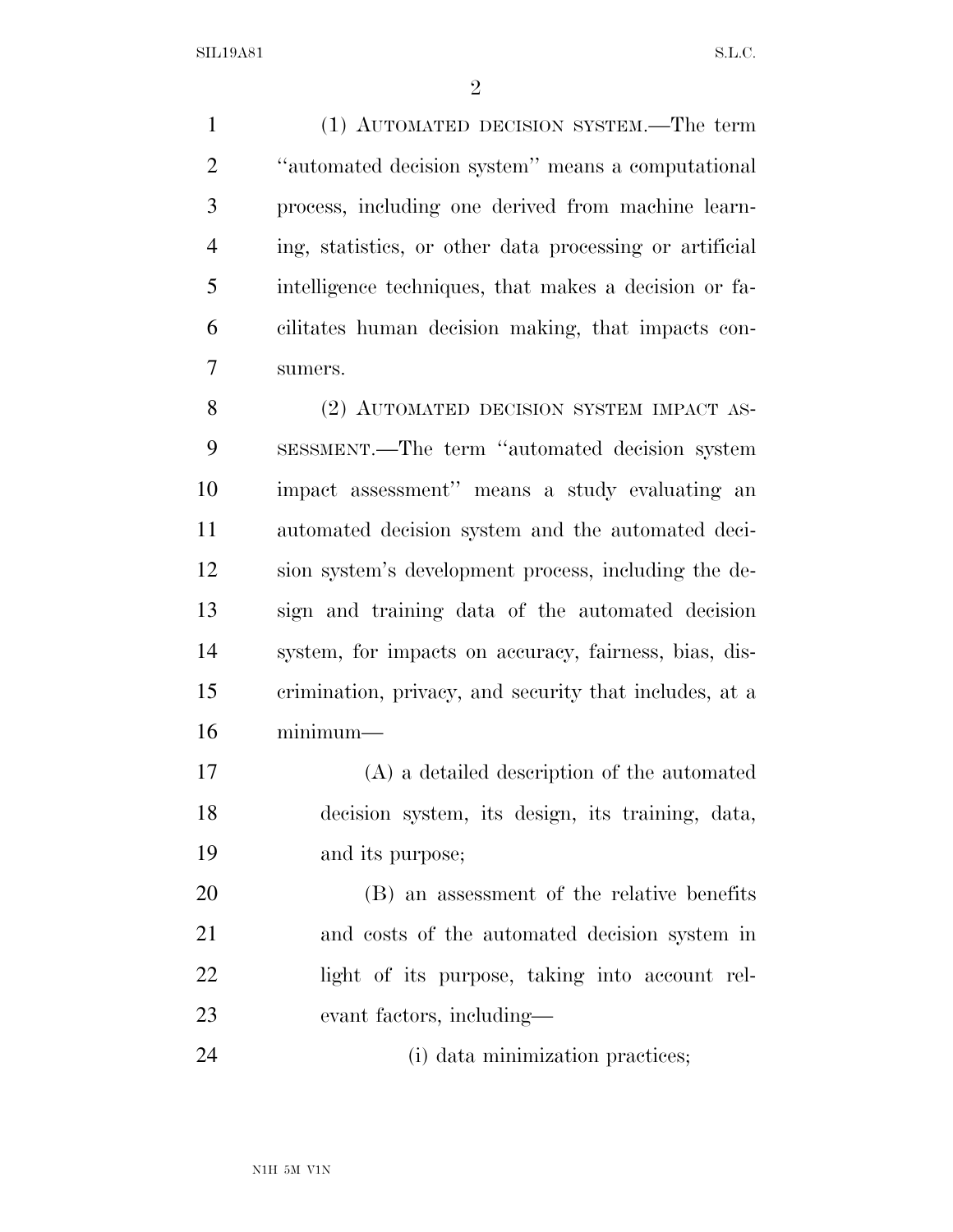| $\mathbf{1}$   | (ii) the duration for which personal            |
|----------------|-------------------------------------------------|
| $\overline{2}$ | information and the results of the auto-        |
| 3              | mated decision system are stored;               |
| $\overline{4}$ | (iii) what information about the auto-          |
| 5              | mated decision system is available to con-      |
| 6              | sumers;                                         |
| $\tau$         | (iv) the extent to which consumers              |
| 8              | have access to the results of the automated     |
| 9              | decision system and may correct or object       |
| 10             | to its results; and                             |
| 11             | (v) the recipients of the results of the        |
| 12             | automated decision system;                      |
| 13             | (C) an assessment of the risks posed by         |
| 14             | the automated decision system to the privacy or |
| 15             | security of personal information of consumers   |
| 16             | and the risks that the automated decision sys-  |
| 17             | tem may result in or contribute to inaccurate,  |
| 18             | unfair, biased, or discriminatory decisions im- |
| 19             | pacting consumers; and                          |
| 20             | (D) the measures the covered entity will        |
| 21             | employ to minimize the risks described in sub-  |
| 22             | paragraph (C), including technological and      |
| 23             | physical safeguards.                            |
| 24             | (3) COMMISSION.—The term "Commission"           |
| 25             | means Federal Trade Commission.                 |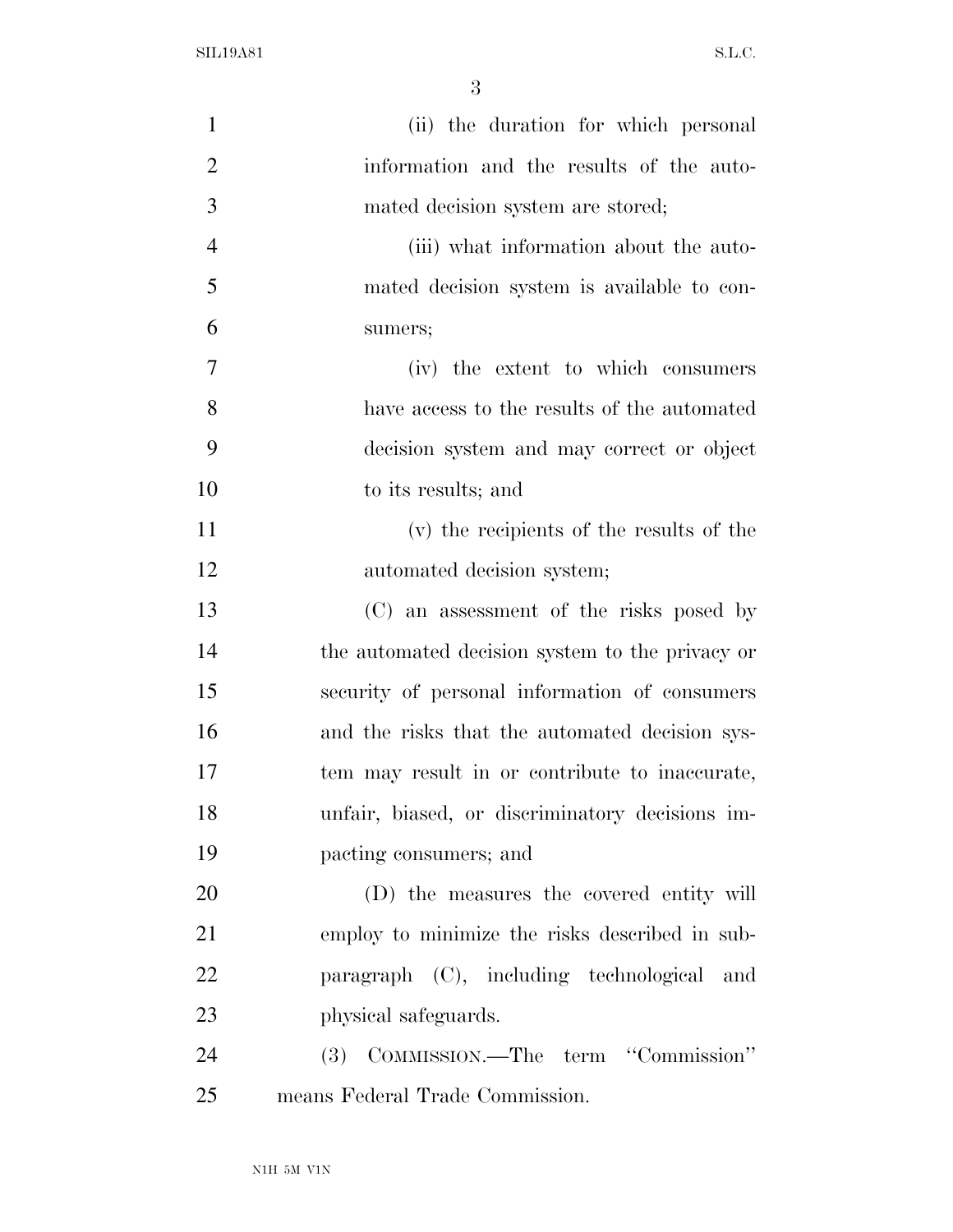| $\mathbf{1}$   | (4) CONSUMER.—The term "consumer" means              |
|----------------|------------------------------------------------------|
| $\overline{2}$ | an individual.                                       |
| 3              | (5) COVERED ENTITY.—The term "covered en-            |
| $\overline{4}$ | $\text{tity}$ "                                      |
| 5              | $(A)$ means any person, partnership, or cor-         |
| 6              | poration over which the Commission has juris-        |
| 7              | diction under section $5(a)(2)$ of the Federal       |
| 8              | Trade Commission Act $(15 \text{ U.S.C. } 45(a)(2))$ |
| 9              | $that-$                                              |
| 10             | (i) had greater than $$50,000,000$ in                |
| 11             | average annual gross receipts for the 3-             |
| 12             | taxable-year period preceding the most re-           |
| 13             | cent fiscal year, as determined in accord-           |
| 14             | ance with paragraphs $(2)$ and $(3)$ of sec-         |
| 15             | tion $448(c)$ of the Internal Revenue Code           |
| 16             | of 1986;                                             |
| 17             | (ii) possesses or controls personal in-              |
| 18             | formation on more than—                              |
| 19             | $(I)$ 1,000,000 consumers; or                        |
| 20             | $(II)$ 1,000,000 consumer devices;                   |
| 21             | (iii) is substantially owned, operated,              |
| 22             | or controlled by a person, partnership, or           |
| 23             | corporation that meets the requirements              |
| 24             | under clauses (i) or (ii); or                        |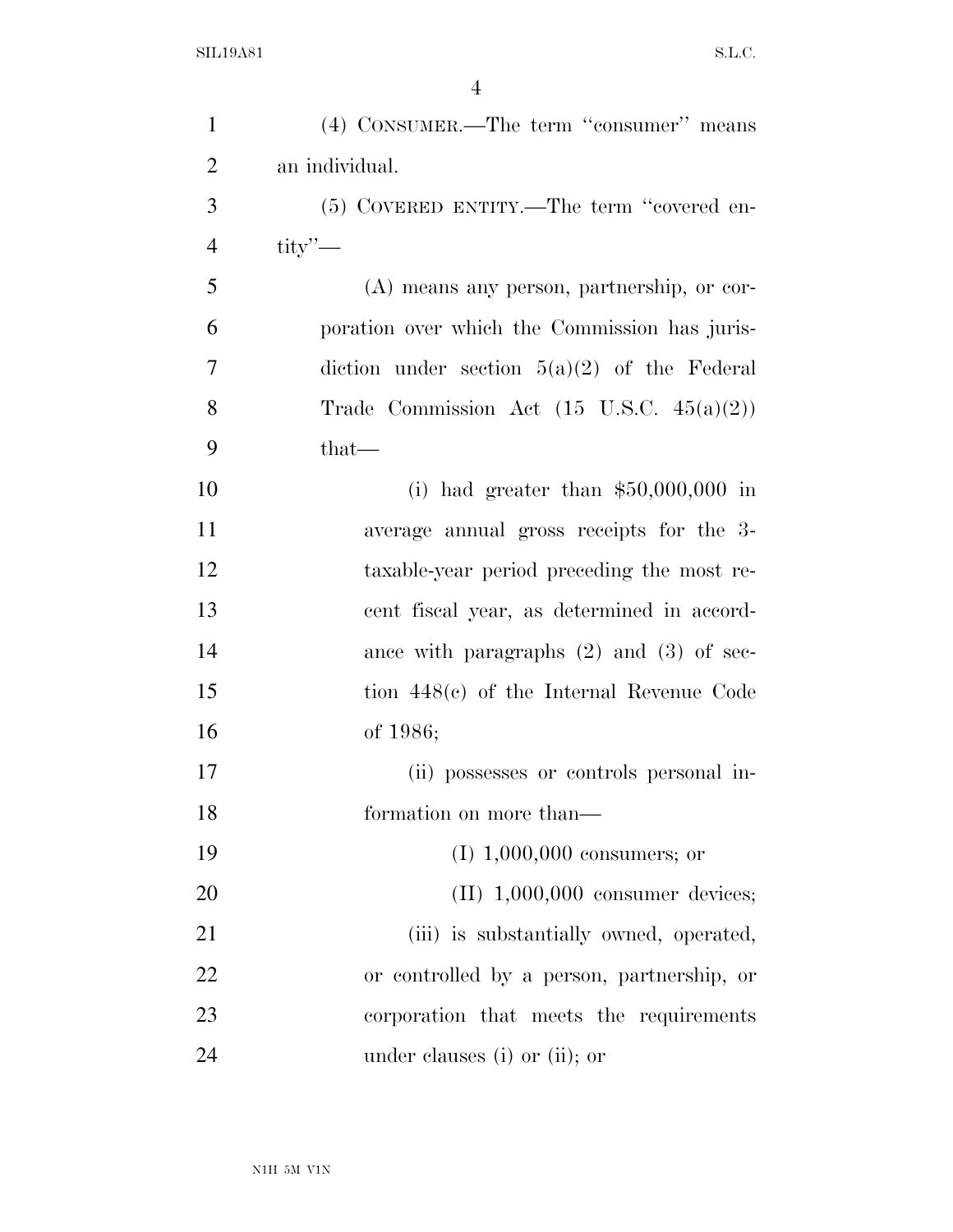| $\mathbf{1}$   | (iv) is a data broker or other commer-              |
|----------------|-----------------------------------------------------|
| $\overline{2}$ | cial entity that, as a substantial part of          |
| 3              | their business, collects, assembles, or main-       |
| $\overline{4}$ | tains personal information concerning an            |
| 5              | individual who is not a customer or an em-          |
| 6              | ployee of that entity in order to sell or           |
| 7              | trade the information or provide third-             |
| 8              | party access to the information.                    |
| 9              | (6) DATA PROTECTION IMPACT ASSESSMENT.-             |
| 10             | term "data protection impact assessment"<br>The     |
| 11             | means a study evaluating the extent to which an in- |
| 12             | formation system protects the privacy and security  |
| 13             | of personal information the system processes.       |
| 14             | (7) EXECUTIVE CAPACITY.—The term "execu-            |
| 15             | tive capacity" means an assignment within an orga-  |
| 16             | nization in which the employee primarily—           |
| 17             | $(A)$ directs the management of the organi-         |
| 18             | zation or a major component or function of the      |
| 19             | organization;                                       |
| 20             | (B) establishes the goals and policies of           |
| 21             | the organization, component, or function;           |
| 22             | (C) exercises wide latitude in discretionary        |
| 23             | decision-making; and                                |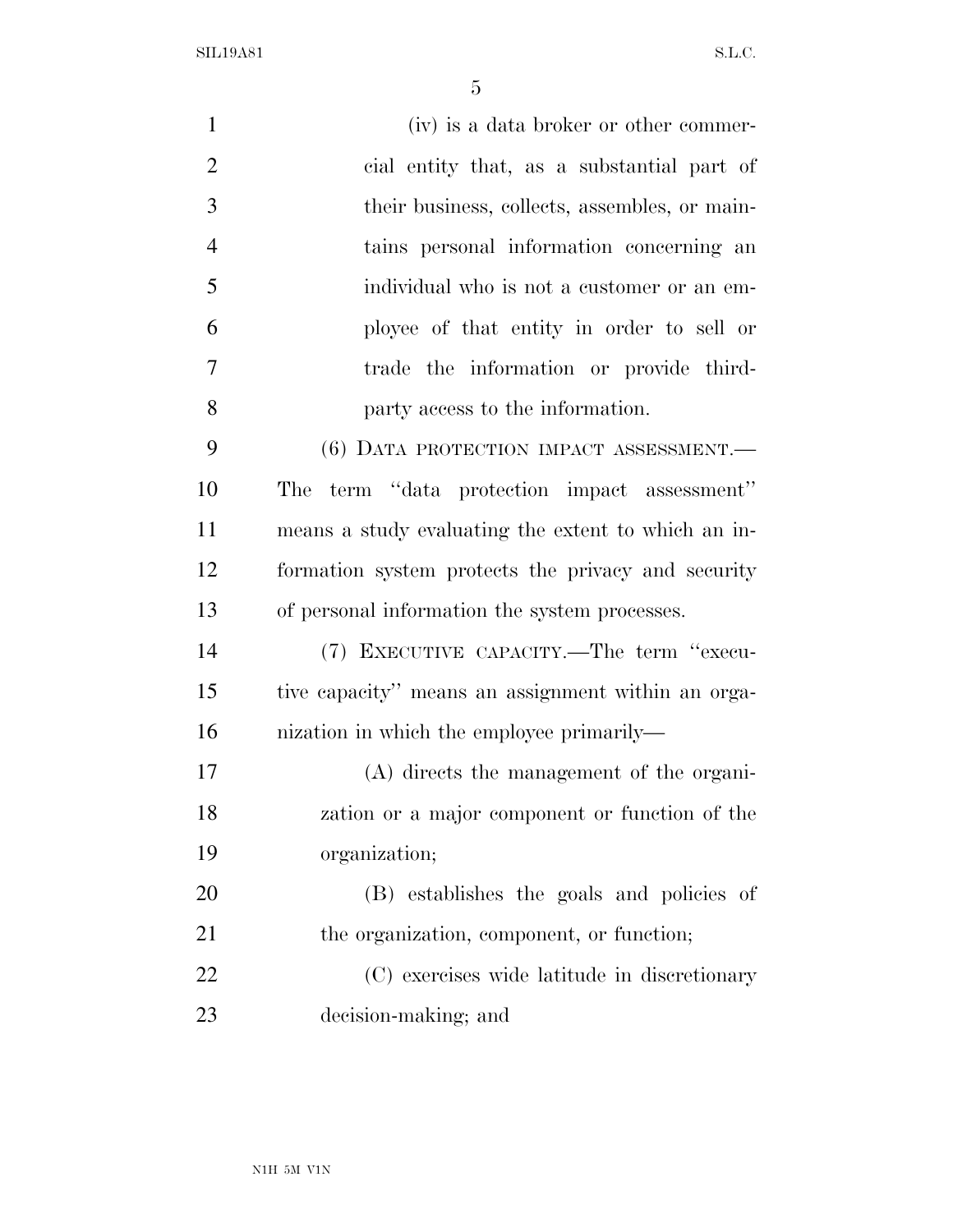| $\mathbf{1}$   | (D) receives only general supervision or di-       |
|----------------|----------------------------------------------------|
| $\overline{2}$ | rection from higher level executives, the board    |
| 3              | of directors, or stockholders of the organization. |
| $\overline{4}$ | HIGH-RISK AUTOMATED DECISION<br>(8)<br>SYS-        |
| 5              | TEM.—The term "high-risk automated decision sys-   |
| 6              | tem" means an automated decision system that—      |
| 7              | (A) taking into account the novelty of the         |
| 8              | technology used and the nature, scope, context,    |
| 9              | and purpose of the automated decision system,      |
| 10             | poses a significant risk—                          |
| 11             | (i) to the privacy or security of per-             |
| 12             | sonal information of consumers; or                 |
| 13             | (ii) of resulting in or contributing to            |
| 14             | inaccurate, unfair, biased, or discrimina-         |
| 15             | tory decisions impacting consumers;                |
| 16             | (B) makes decisions, or facilitates human          |
| 17             | decision making, based on systematic and ex-       |
| 18             | tensive evaluations of consumers, including at-    |
| 19             | tempts to analyze or predict sensitive aspects of  |
| 20             | their lives, such as their work performance, eco-  |
| 21             | nomic situation, health, personal preferences,     |
| 22             | interests, behavior, location, or movements,       |
| 23             | that—                                              |
| 24             | (i) alter legal rights of consumers; or            |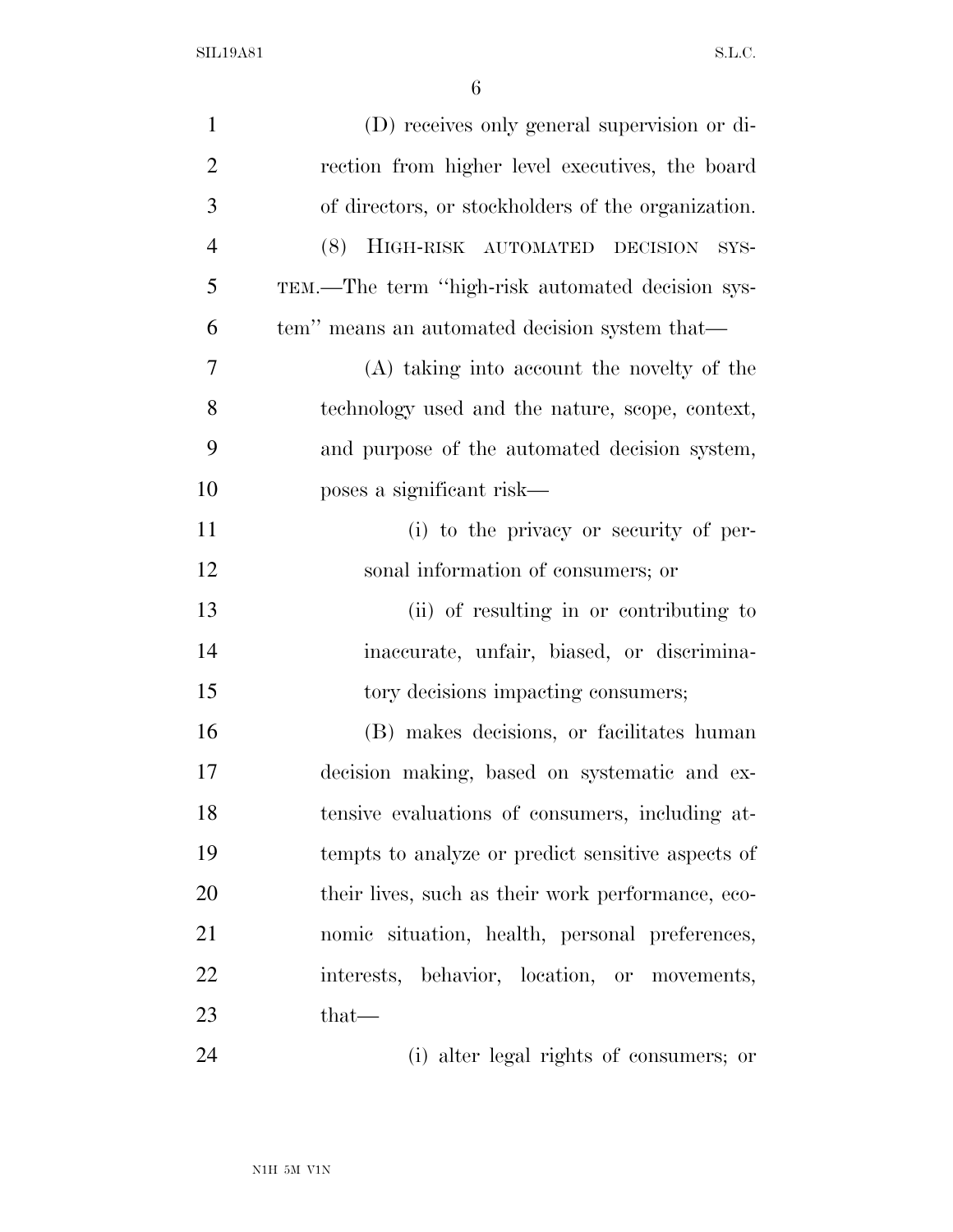| $\mathbf{1}$   | (ii) otherwise significantly impact con-            |
|----------------|-----------------------------------------------------|
| $\overline{2}$ | sumers;                                             |
| 3              | (C) involves the personal information of a          |
| $\overline{4}$ | significant number of consumers regarding           |
| 5              | race, color, national origin, political opinions,   |
| 6              | religion, trade union membership, genetic data,     |
| $\overline{7}$ | biometric data, health, gender, gender identity,    |
| 8              | sexuality, sexual orientation, criminal convic-     |
| 9              | tions, or arrests;                                  |
| 10             | (D) systematically monitors a large, pub-           |
| 11             | liely accessible physical place; or                 |
| 12             | (E) meets any other criteria established by         |
| 13             | the Commission in regulations issued under sec-     |
| 14             | tion $7(b)(1)$ .                                    |
| 15             | (9)<br>HIGH-RISK INFORMATION SYSTEM.—The            |
| 16             | term "high-risk information system" means an in-    |
| 17             | formation system that—                              |
| 18             | (A) taking into account the novelty of the          |
| 19             | technology used and the nature, scope, context,     |
| 20             | and purpose of the information system, poses a      |
| 21             | significant risk to the privacy or security of per- |
| 22             | sonal information of consumers;                     |
| 23             | (B) involves the personal information of a          |
| 24             | significant number of consumers regarding           |
| 25             | race, color, national origin, political opinions,   |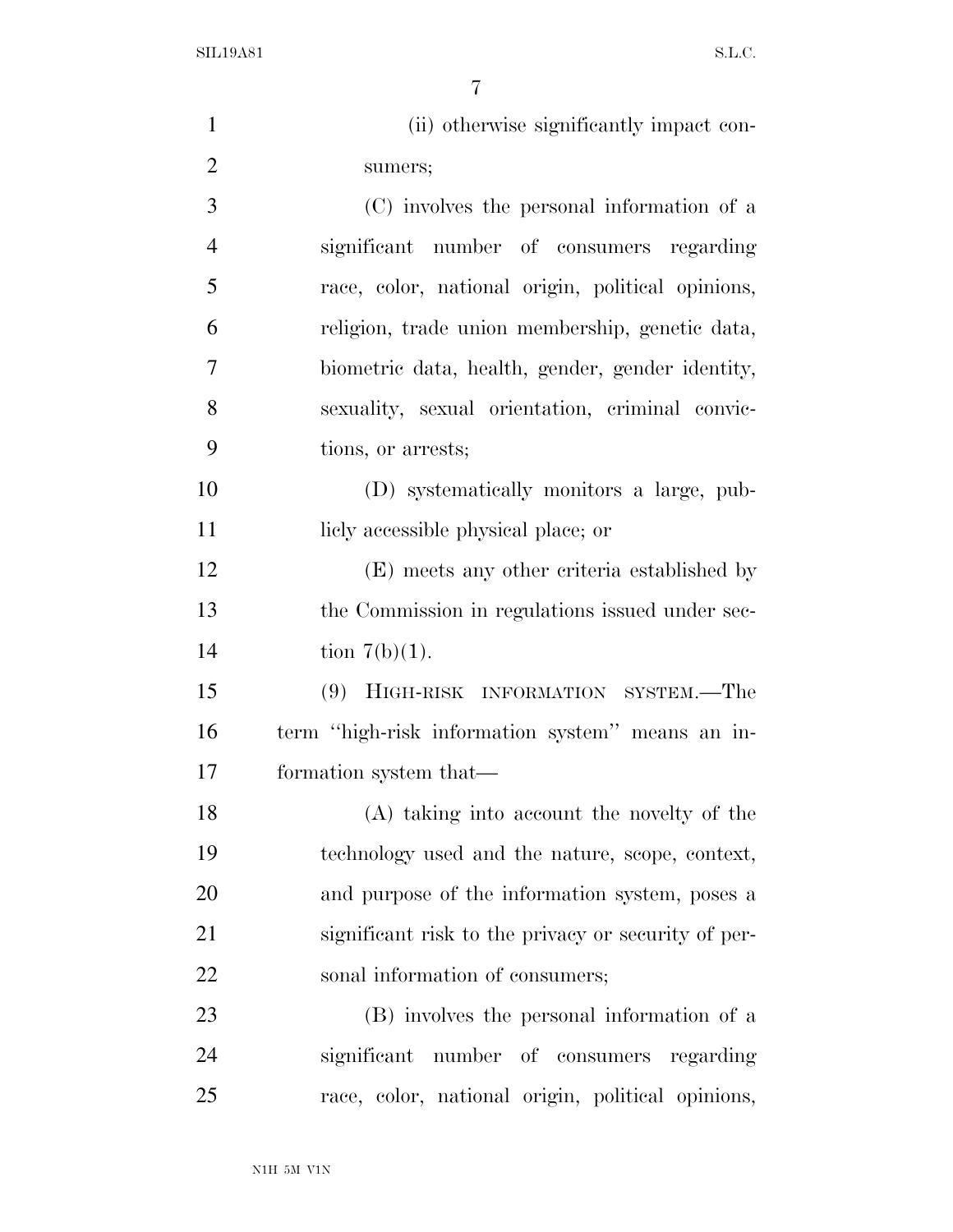| $\mathbf{1}$   | religion, trade union membership, genetic data,        |
|----------------|--------------------------------------------------------|
| $\overline{2}$ | biometric data, health, gender, gender identity,       |
| 3              | sexuality, sexual orientation, criminal convic-        |
| $\overline{4}$ | tions, or arrests;                                     |
| 5              | (C) systematically monitors a large, pub-              |
| 6              | licly accessible physical place; or                    |
| 7              | (D) meets any other criteria established by            |
| 8              | the Commission in regulations issued under sec-        |
| 9              | tion $7(b)(1)$ .                                       |
| 10             | (10) INFORMATION SYSTEM.—The term "infor-              |
| 11             | mation system"-                                        |
| 12             | (A) means a process, automated or not,                 |
| 13             | that involves personal information, such as the        |
| 14             | collection, recording, organization, structuring,      |
| 15             | storage, alteration, retrieval, consultation, use,     |
| 16             | sharing, disclosure, dissemination, combination,       |
| 17             | restriction, erasure, or destruction of personal       |
| 18             | information; and                                       |
| 19             | (B) does not include automated decision                |
| <b>20</b>      | systems.                                               |
| 21             | (11) JOURNALISM.—The term "journalism"                 |
| 22             | the gathering, preparing, collecting,<br>means         |
| 23             | photographing, recording, writing, editing, reporting, |
| 24             | or publishing of news or information that concerns     |
| 25             | local, national, or international events or other mat- |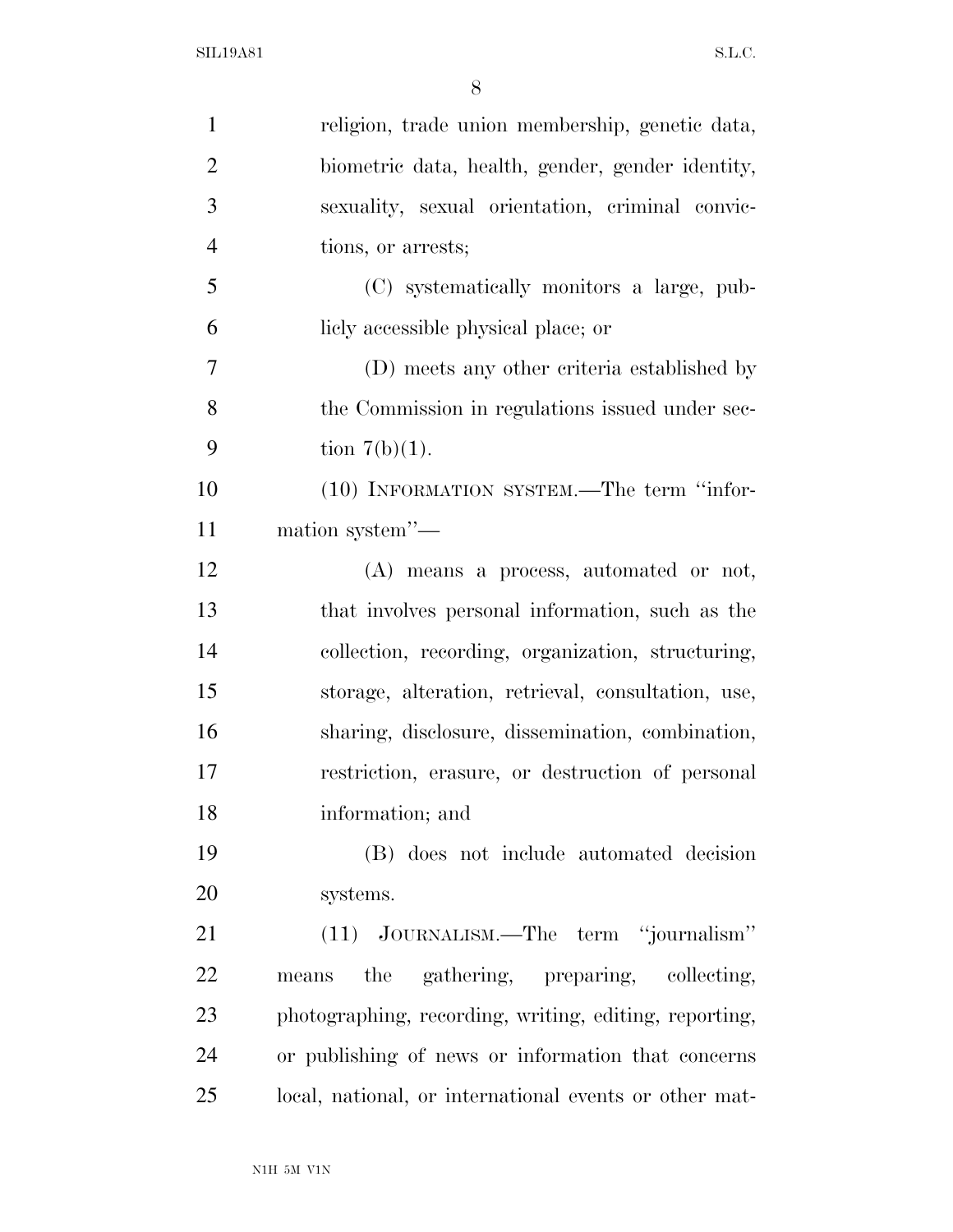| $\mathbf{1}$   | ters of public interest for dissemination to the pub- |
|----------------|-------------------------------------------------------|
| $\overline{2}$ | lic.                                                  |
| 3              | (12) PERSONAL INFORMATION.—The<br>term                |
| $\overline{4}$ | "personal information" means any information, re-     |
| 5              | gardless of how the information is collected, in-     |
| 6              | ferred, or obtained that is reasonably linkable to a  |
| 7              | specific consumer or consumer device.                 |
| 8              | $(13)$ SHARE.—The term "share"—                       |
| 9              | $(A)$ means the actions of a person, part-            |
| 10             | nership, or corporation transferring information      |
| 11             | to another person, partnership, or corporation;       |
| 12             | and                                                   |
| 13             | (B) includes actions to knowingly—                    |
| 14             | (i) share, exchange, transfer, sell,                  |
| 15             | lease, rent, provide, disclose, or otherwise          |
| 16             | permit access to information;                         |
| 17             | (ii) enable or facilitate the collection              |
| 18             | of personal information by a third party;             |
| 19             | or                                                    |
| 20             | (iii) use personal information substan-               |
| 21             | tially at the direction of or substantially           |
| 22             | for the benefit of a third party.                     |
| 23             | $(14)$ STORE.—The term ''store''—                     |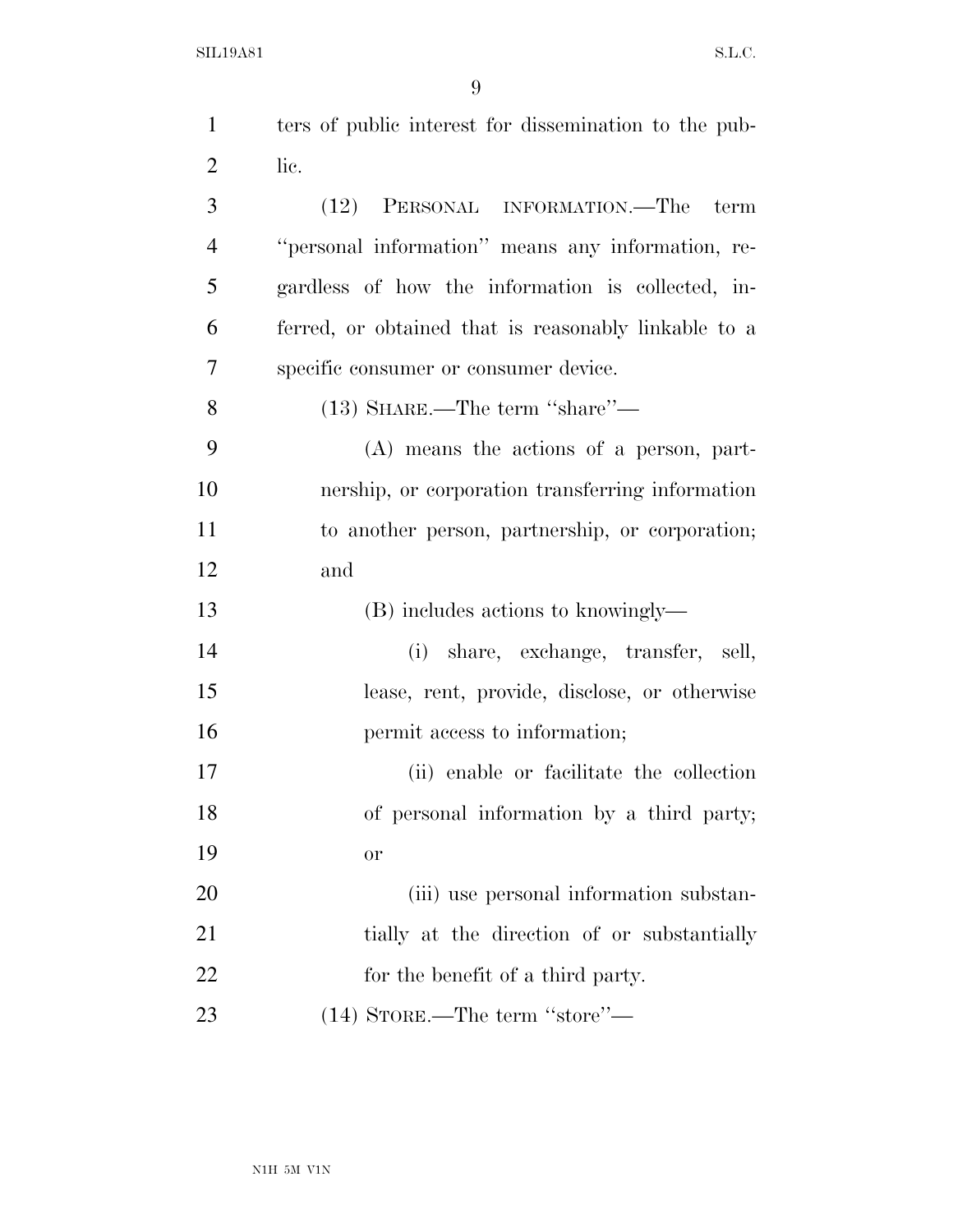| $\mathbf{1}$   | $(A)$ means the actions of a person, part-         |
|----------------|----------------------------------------------------|
| $\overline{2}$ | nership, or corporation to retain information;     |
| 3              | and                                                |
| $\overline{4}$ | (B) includes actions to store, collect, as-        |
| 5              | semble, possess, control, or maintain informa-     |
| 6              | tion.                                              |
| 7              | $(15)$ THIRD PARTY.—The term "third party"         |
| 8              | means any person, partnership, or corporation that |
| 9              | is not-                                            |
| 10             | (A) the person, partnership, or corpora-           |
| 11             | tion, whether a covered entity or not, that is     |
| 12             | sharing the personal information;                  |
| 13             | (B) solely performing an outsourced func-          |
| 14             | tion of the person, partnership, or corporation    |
| 15             | sharing the personal information if—               |
| 16             | (i) the person, partnership, or cor-               |
| 17             | poration is contractually or legally prohib-       |
| 18             | ited from using, storing, or sharing the           |
| 19             | personal information after the conclusion          |
| 20             | of the outsourced function; and                    |
| 21             | (ii) the person, partnership, or cor-              |
| 22             | poration is complying with regulations pro-        |
| 23             | mulgated under subparagraphs (A) and               |
| 24             | $(B)$ of section $7(b)(1)$ , regardless of wheth-  |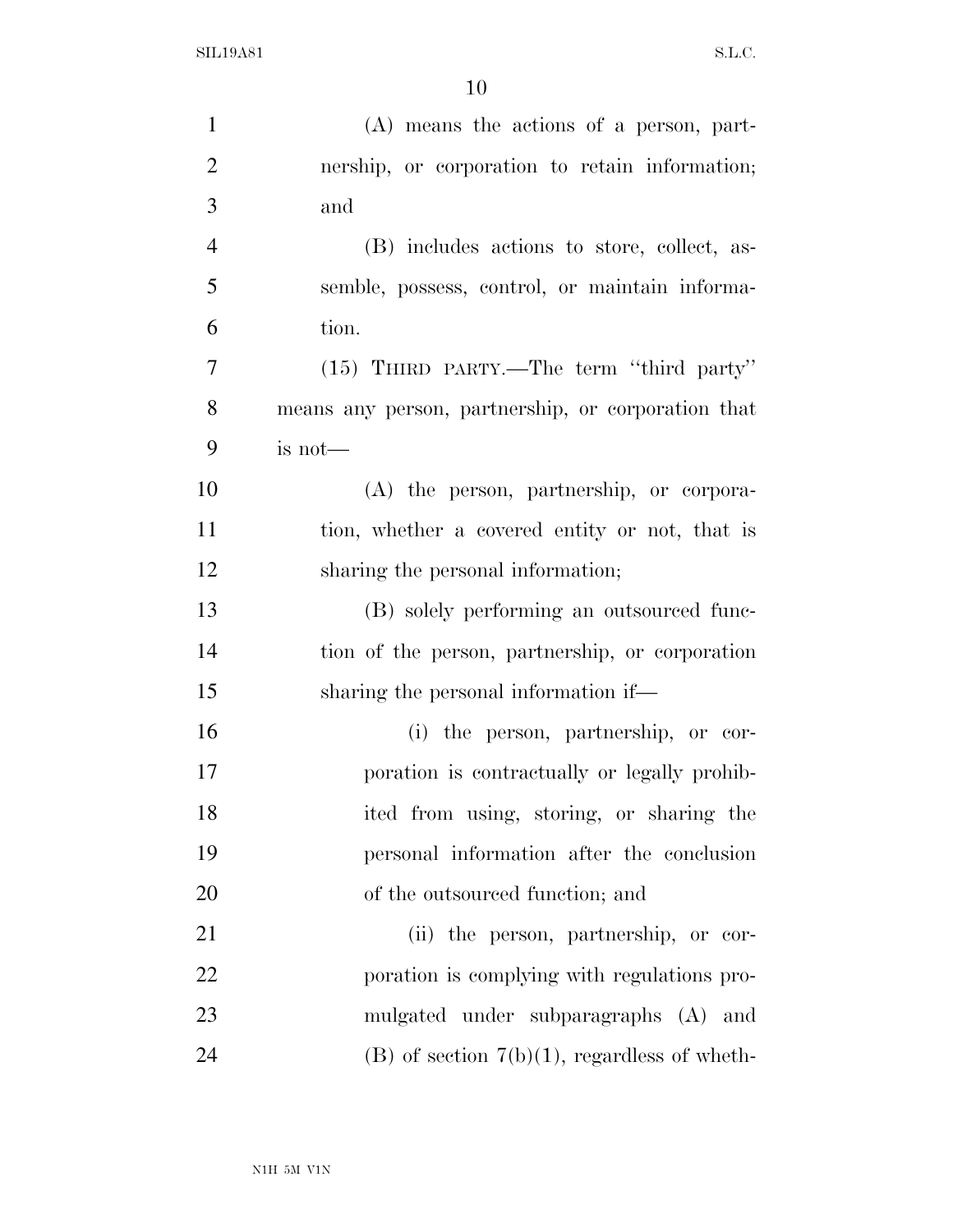| $\mathbf{1}$   | er the person, partnership, or corporation            |
|----------------|-------------------------------------------------------|
| 2              | is a covered entity; or                               |
| 3              | (C) a person, partnership, or corporation             |
| $\overline{4}$ | for whom the consumer gave opt-in consent for         |
| 5              | the covered entity to disclose the personal infor-    |
| 6              | mation of the consumer.                               |
| 7              | $(16)$ USE.—The term "use" means the actions          |
| 8              | of a person, partnership, or corporation in using in- |
| 9              | formation, including actions to use, process, or ac-  |
|                |                                                       |

cess information.

#### **SEC. 3. NONECONOMIC INJURY.**

 The first sentence of section 5(n) of the Federal Trade Commission Act (15 U.S.C. 45(n)) is amended by inserting '', including those involving noneconomic impacts and those creating a significant risk of unjustified expo- sure of personal information,'' after ''cause substantial in-jury''.

#### **SEC. 4. CIVIL PENALTY AUTHORITY.**

 Section 5 of the Federal Trade Commission Act (15 U.S.C. 45) is amended—

21 (1) in subsection  $(b)$ —

 (A) in the fifth sentence, by inserting '', and it may, in its discretion depending on the nature and severity of the violation, include in the cease and desist order an assessment of a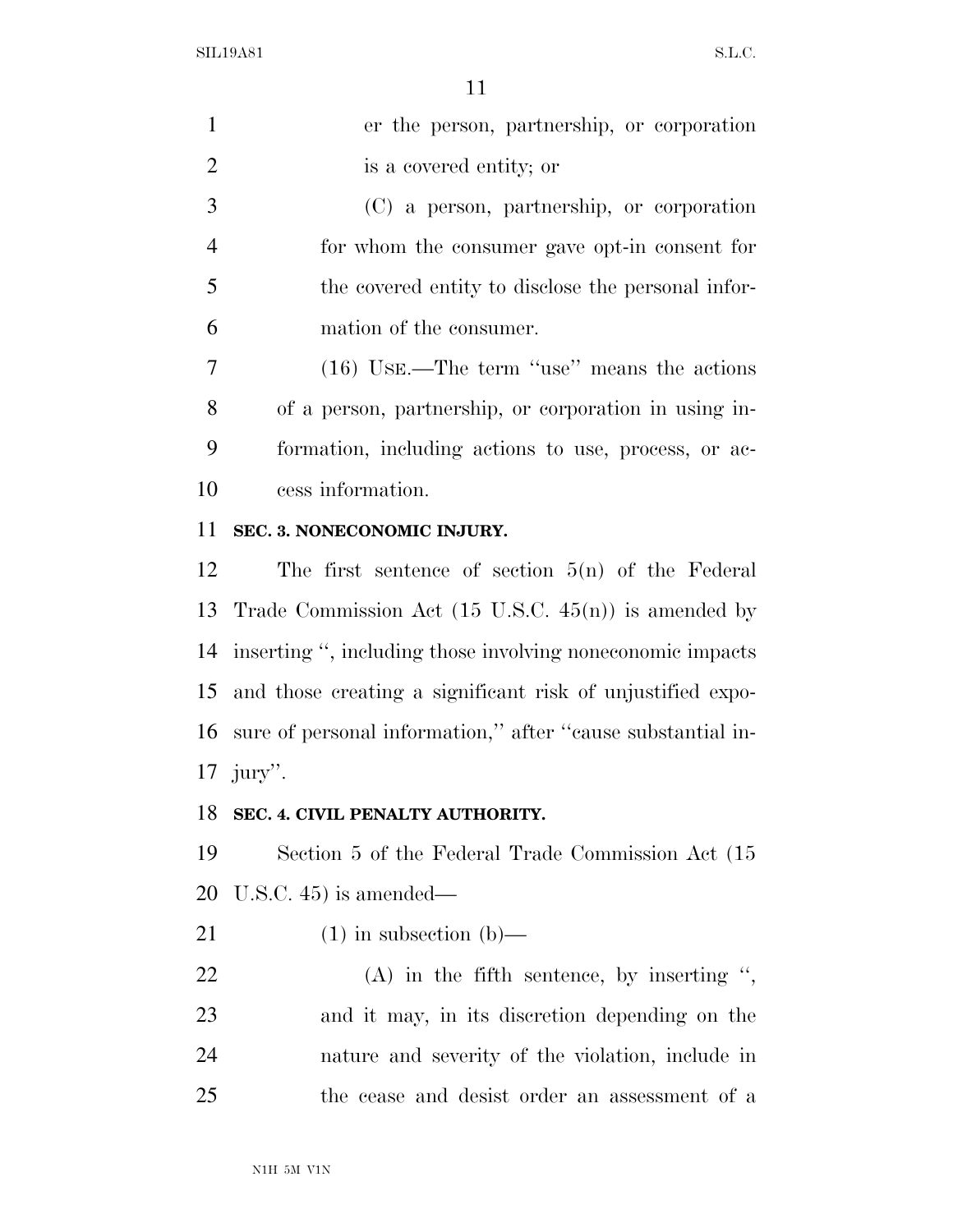civil penalty, which shall be not more than an amount that is the greater of \$50,000 per viola- tion, taken as an aggregate sum of all viola- tions, and 4 percent of the total annual gross revenue of the person, partnership, or corpora- tion for the prior fiscal year'' before the period at the end;

8 (2) in subsection  $(l)$ —

 (A) in the first sentence, by striking ''of not more than \$10,000 for each violation'' and 11 inserting ", which shall be not more than an 12 amount that is the greater of \$50,000 per viola- tion, taken as an aggregate sum of all viola- tions, and 4 percent of the total annual gross revenue of the person, partnership, or corpora-16 tion for the prior fiscal year'';

17 (3) in subsection  $(m)(1)$ —

 (A) in subparagraph (A), in the second sentence, by striking ''of not more than \$10,000 for each violation'' and inserting '', which shall be not more than an amount that 22 is the greater of \$50,000 per violation, taken as an aggregate sum of all violations, and 4 per-cent of the total annual gross revenue of the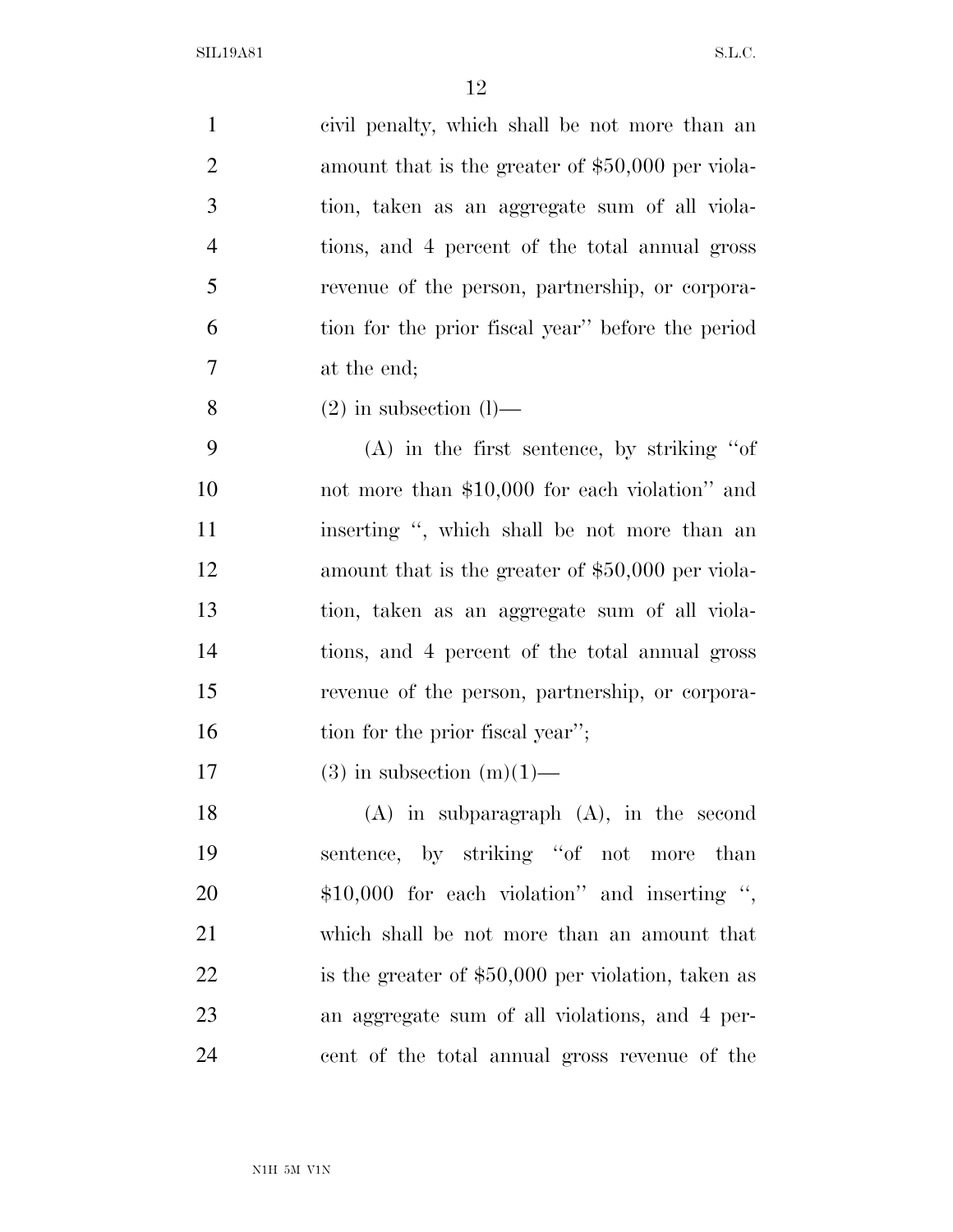|                | Τą                                                    |
|----------------|-------------------------------------------------------|
| $\mathbf{1}$   | person, partnership, or corporation for the prior     |
| $\overline{2}$ | fiscal year"; and                                     |
| 3              | (B) in subparagraph (B), in the matter                |
| $\overline{4}$ | following paragraph $(2)$ , by striking "of not       |
| 5              | more than \$10,000 for each violation" and in-        |
| 6              | serting ", which shall be not more than an            |
| 7              | amount that is the greater of \$50,000 per viola-     |
| 8              | tion, taken as an aggregate sum of all viola-         |
| 9              | tions, and 4 percent of the total annual gross        |
| 10             | revenue of the person, partnership, or corpora-       |
| 11             | tion for the prior fiscal year".                      |
| 12             | SEC. 5. ANNUAL DATA PROTECTION REPORTS.               |
| 13             | (a) REPORTS.—                                         |
| 14             | (1) IN GENERAL.—Each covered entity that has          |
| 15             | not less than $$1,000,000,000$ per year in revenue    |
| 16             | and stores, shares, or uses personal information on   |
| 17             | more than 1,000,000 consumers or consumer devices     |
| 18             | or any covered entity that stores, shares, or uses    |
| 19             | personal information on more than $50,000,000$ con-   |
| 20             | sumers or consumer devices shall submit to the        |
| 21             | Commission an annual data protection report de-       |
| 22             | scribing in detail whether, during the reporting pe-  |
| 23             | riod, the covered entity complied with the regula-    |
| 24             | tions promulgated in accordance with subparagraphs    |
| 25             | (A) and (B) of section $7(b)(1)$ . To the extent that |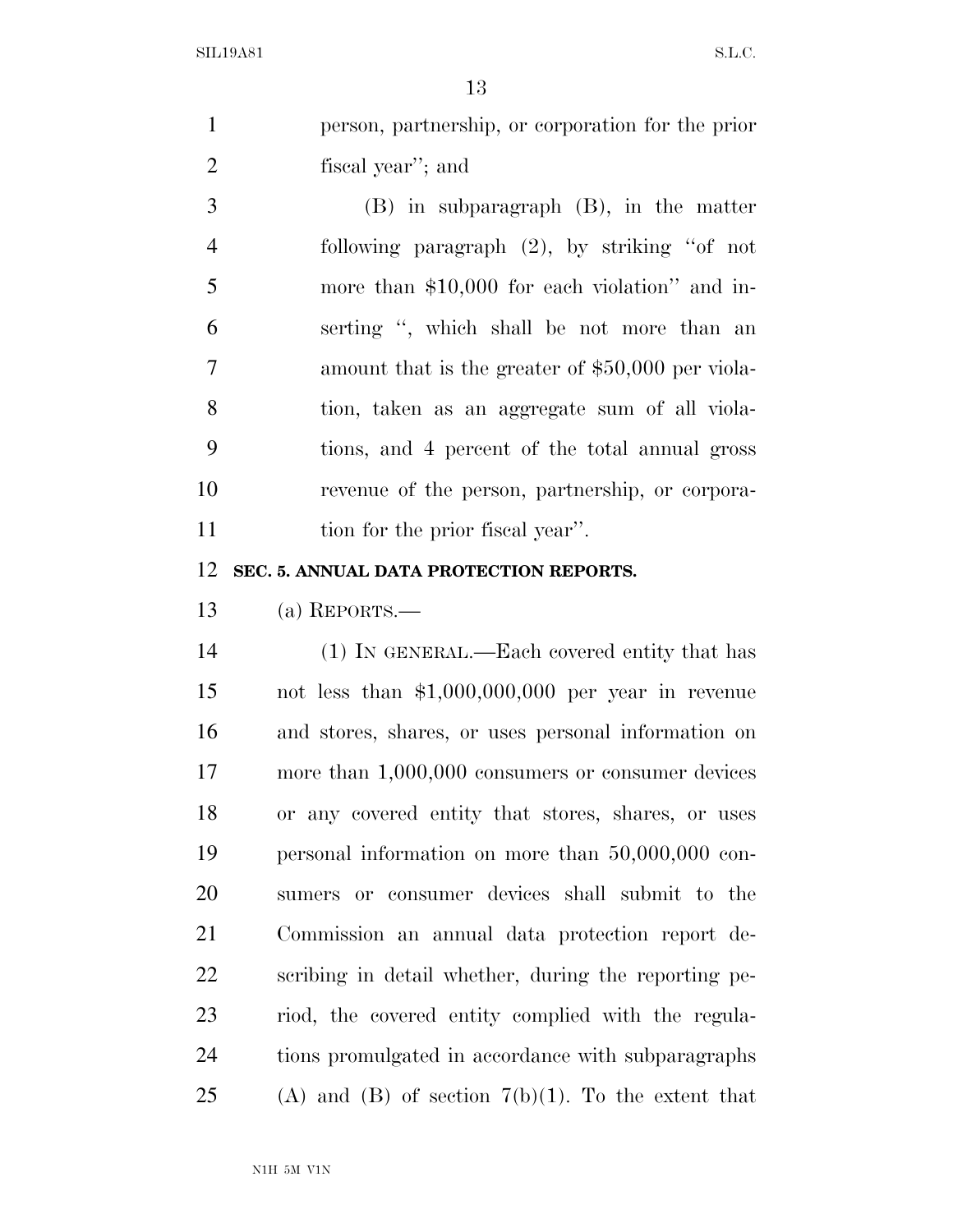the covered entity did not comply with these regula- tions, this statement shall include a description of which regulations were violated and the number of consumers whose personal information was im- pacted. (2) REGULATIONS.—Not later than 2 years after the date of enactment of this Act, the Federal Trade Commission shall promulgate regulations in accordance with section 553 of title 5, United States Code, carrying out this subsection. (b) FAILURE OF CORPORATE OFFICERS TO CERTIFY PRIVACY AND DATA SECURITY REPORTS.— (1) IN GENERAL.—Chapter 63 of title 18, United States Code, is amended by adding at the end the following: **''§ 1352. Failure of corporate officers to certify data protection reports**  18 "(a) DEFINITIONS.—In this section:  $\frac{1}{2}$  (1) COVERED ENTITY.—The term 'covered en- tity' has the meaning given the term in section 2 of 21 the Mind Your Own Business Act of 2019. 22 "'(2) WILLFULLY.—The term 'willfully' means the voluntary, intentional violation of a known legal duty.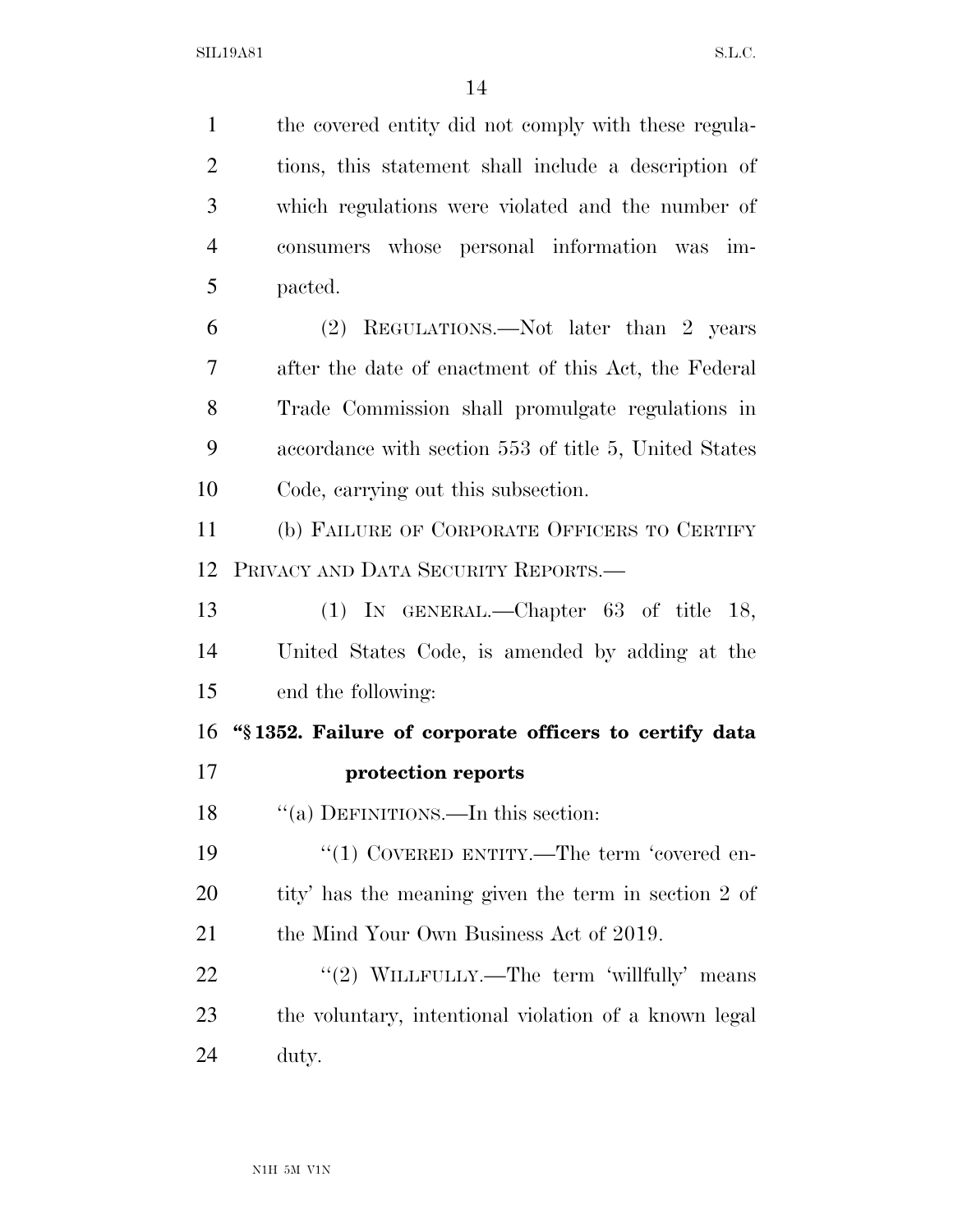''(b) CERTIFICATION OF ANNUAL DATA PROTECTION REPORTS.—Each annual report filed by a company with the Federal Trade Commission pursuant to section 5(a) of the Mind Your Own Business Act of 2019 shall be ac- companied by a written statement by the chief executive officer and chief privacy officer (or equivalent thereof) of the company.

 ''(c) CONTENT.—The statement required under sub- section (b) shall certify that the annual report fully com- plies with the requirements of section 5(a) of the Mind Your Own Business Act of 2019.

12 "(d) CRIMINAL PENALTIES.—Whoever—

 ''(1) certifies any statement as set forth in sub- sections (b) and (c) of this section knowing that the annual report accompanying the statement does not comport with all the requirements set forth in this section shall be fined not more than the greater of \$1,000,000 or 5 percent of the largest amount of annual compensation the person received during the previous 3-year period from the covered entity, im-prisoned not more than 10 years, or both; or

 ''(2) willfully certifies any statement as set forth in subsections (b) and (c) of this section know- ing that the annual report accompanying the state-ment does not comport with all the requirements set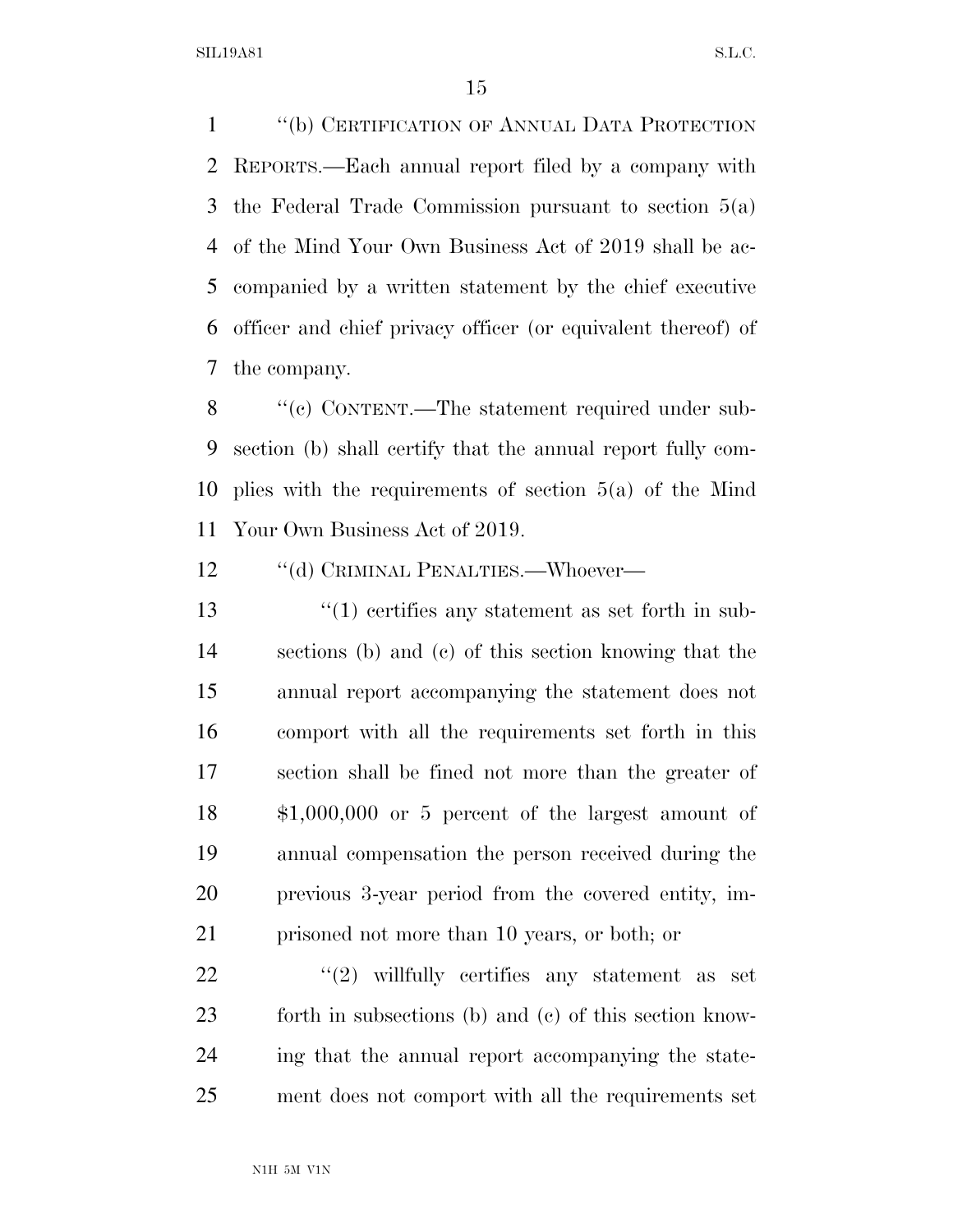forth in this section shall be fined not more than \$5,000,000 or 25 percent of the largest amount of annual compensation the person received during the previous 3-year period from the covered entity, im-prisoned not more than 20 years, or both.''.

 (2) TECHNICAL AND CONFORMING AMEND- MENT.—The table of sections for chapter 63 of title 18, United States Code, is amended by adding at the end the following:

''1352. Failure of corporate officers to certify data protection reports.''.

#### **SEC. 6. ''DO NOT TRACK'' DATA SHARING OPT OUT.**

 (a) REGULATIONS.—Not later than 2 years after the date of enactment of this Act, the Commission shall pro- mulgate regulations, in accordance with section 553 of title 5, United States Code, to—

- (1) implement and maintain a ''Do Not Track'' data sharing opt-out website—
- (A) that allows consumers to opt-out of data sharing with 1 click after the consumer is logged into the website, view their opt-out sta-20 tus, and change their opt-out status;
- (B) the effect of which opt-out is to pre-vent—
- (i) covered entities from sharing the personal information of the consumer with third parties, including personal informa-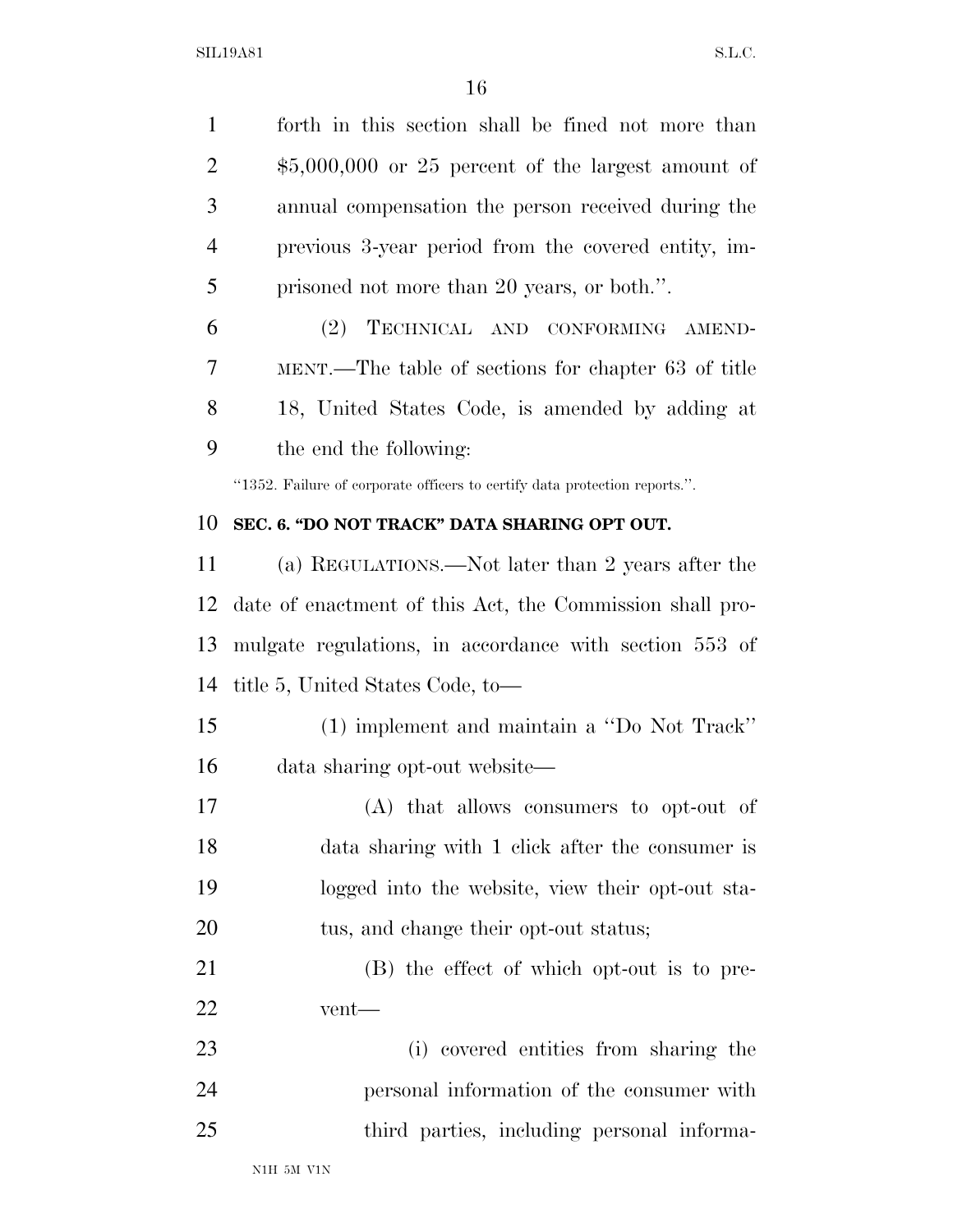| $\mathbf{1}$   | tion shared with or stored by the covered          |
|----------------|----------------------------------------------------|
| $\overline{2}$ | entity prior to the opt-out unless—                |
| 3              | (I) the sharing is necessary for                   |
| $\overline{4}$ | the primary purpose for which the                  |
| 5              | consumer provided the personal infor-              |
| 6              | mation; and                                        |
| 7              | (II) the third party with whom                     |
| 8              | the personal information was shared                |
| 9              | does not retain or use the personal in-            |
| 10             | formation for secondary purposes; and              |
| 11             | (ii) covered entities from storing or              |
| 12             | using personal information of the con-             |
| 13             | sumer that has been shared with them by            |
| 14             | non-covered entities, not including personal       |
| 15             | information shared with or stored by the           |
| 16             | covered entity prior to the opt-out;               |
| 17             | (C) that is reasonably accessible and usa-         |
| 18             | ble by consumers; and                              |
| 19             | (D) that enables consumers to make use of          |
| 20             | features described in subparagraph (A)<br>the      |
| 21             | through an Application Programming Interface;      |
| 22             | $(2)$ as part of the implementation of the opt-out |
| 23             | website described in paragraph $(1)$ —             |
| 24             | (A) maintain a record of the opt-out status        |
| 25             | enrolled through the<br>οf<br>consumers<br>opt-out |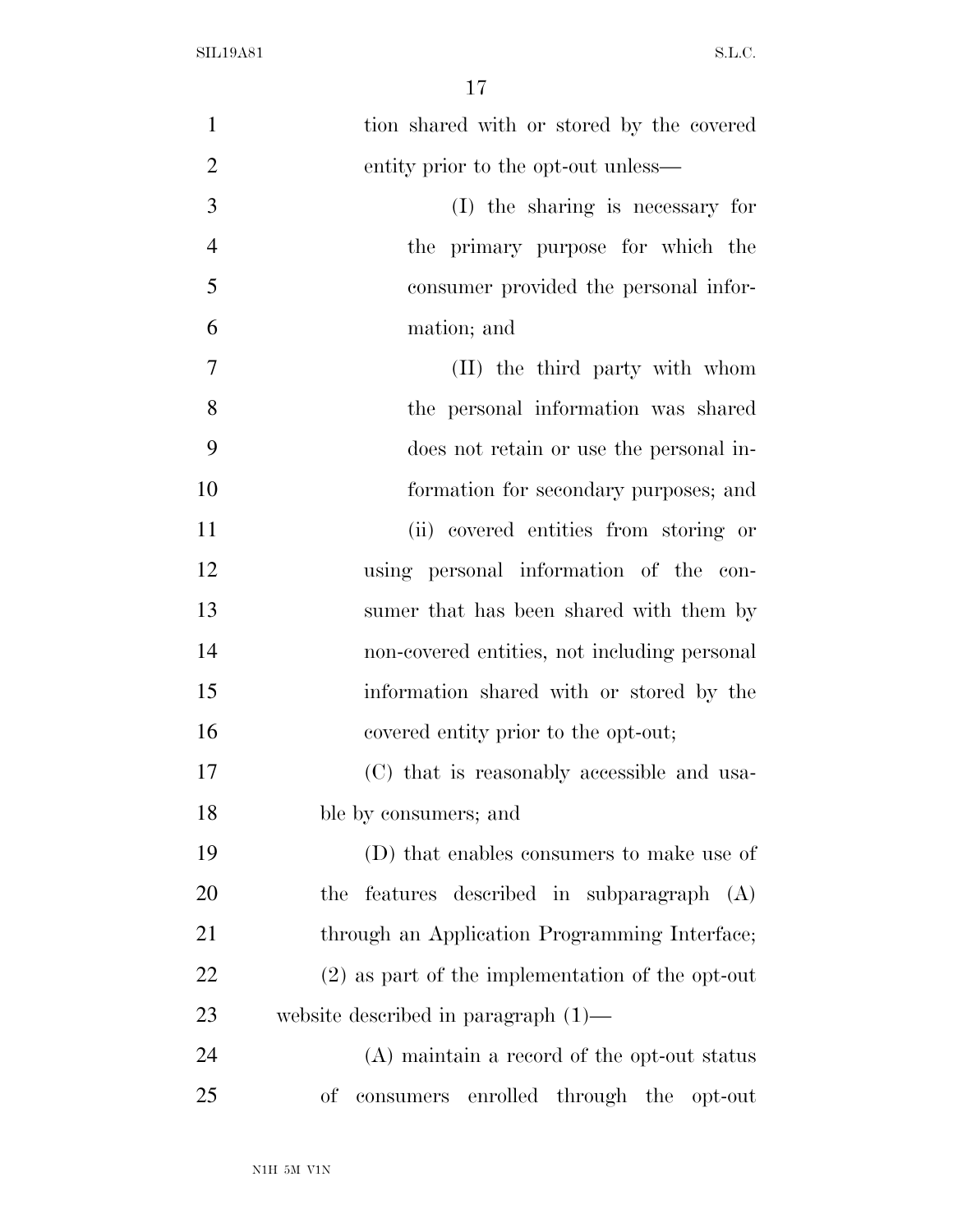| $\mathbf{1}$   | website, including the date and time when the      |
|----------------|----------------------------------------------------|
| $\overline{2}$ | consumer opted out;                                |
| 3              | (B) enable consumers to convey their opt-          |
| $\overline{4}$ | out status to covered entities in 1 or more pri-   |
| 5              | vacy-protecting ways through technological         |
| 6              | means determined by the Commission, such as        |
| $\overline{7}$ | through a consumer's web browser or operating      |
| 8              | system;                                            |
| 9              | (C) enable covered entities to determine           |
| 10             | whether a particular consumer is enrolled in the   |
| 11             | opt-out website in a privacy-preserving way that   |
| 12             | does not result in the disclosure of any personal  |
| 13             | information other than a consumer's opt-out        |
| 14             | status to that covered entity; and                 |
| 15             | (D) enable covered entities to make use of         |
| 16             | the mechanism described in subparagraph $(C)$      |
| 17             | through an Application Programming Interface,      |
| 18             | for which the Commission may charge a reason-      |
| 19             | able fee to cover the costs of operating the opt-  |
| <b>20</b>      | out registry and access to the system;             |
| 21             | (3) require that a covered entity be bound by      |
| 22             | the opt-out of a consumer when the opt-out is con- |
| 23             | veyed through the opt-out website implemented and  |
| 24             | maintained by the Commission—                      |
| 25             | (A) immediately for new customers; and             |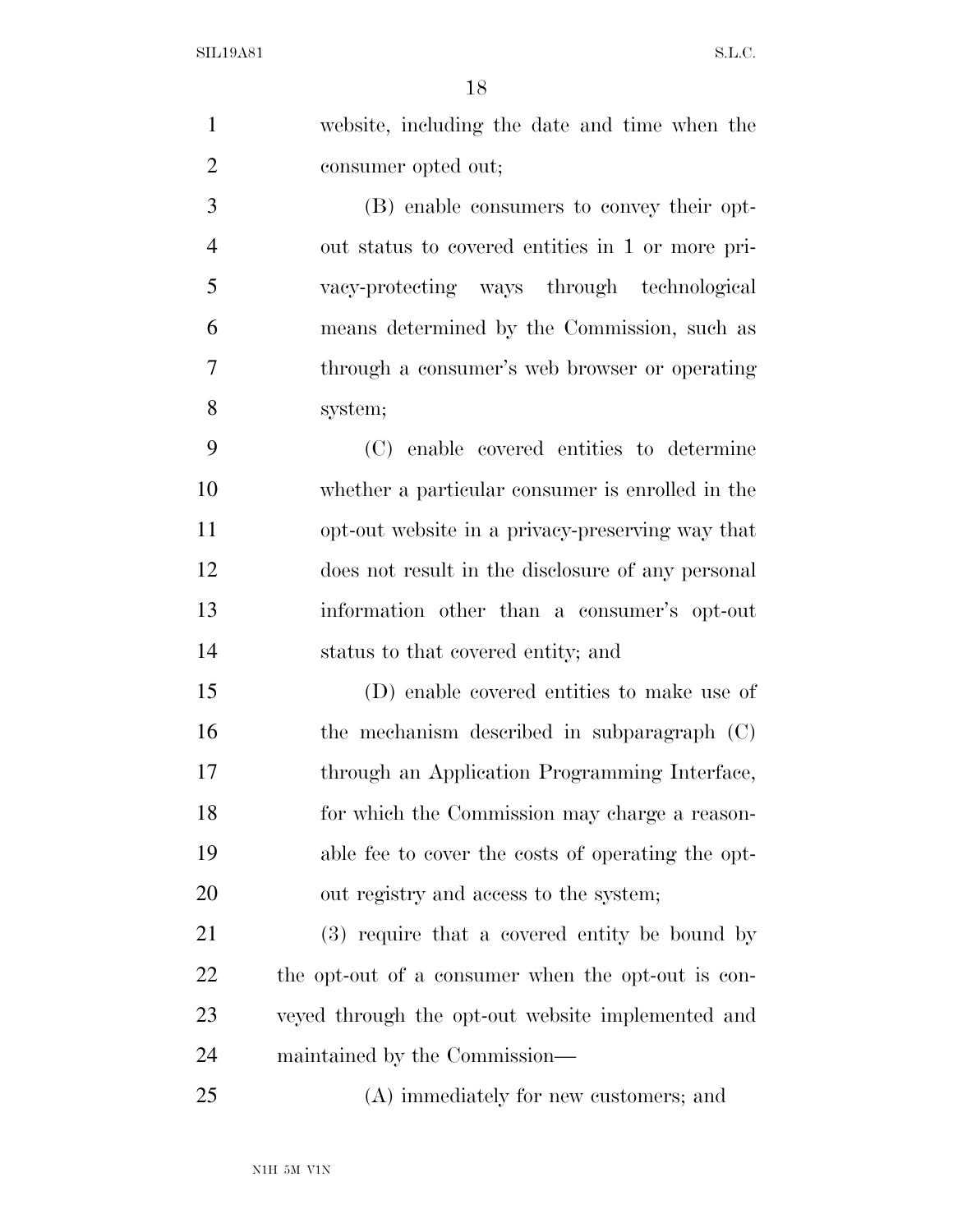| $\mathbf{1}$   | (B) within 30 days for existing customers            |
|----------------|------------------------------------------------------|
| $\overline{2}$ | or consumers who are not customers, unless,          |
| 3              | after the consumer has opted out in the manner       |
| $\overline{4}$ | described in paragraph $(1)(A)$ , the covered enti-  |
| 5              | ty receives, in accordance with the procedures       |
| 6              | described in paragraph (10), consent from the        |
| 7              | consumer to not be bound by the consumer's           |
| 8              | opt-out;                                             |
| 9              | (4) require covered entities that store or use       |
| 10             | personal data on consumers with which they—          |
| 11             | $(A)$ do not have a direct relationship; or          |
| 12             | (B) otherwise do not have the ability to de-         |
| 13             | the consumer's opt-out preference<br>termine         |
| 14             | through one of the technological means estab-        |
| 15             | lished pursuant to paragraph $(2)(B)$ ;              |
| 16             | to make a good-faith effort to determine the con-    |
| 17             | sumer's opt-out status at least as frequently as de- |
| 18             | termined by the Commission, through the Applica-     |
| 19             | tion Programming Interface maintained by the Com-    |
| 20             | mission pursuant to paragraph $(2)(D)$ ;             |
| 21             | (5) permit covered entities to not be bound by       |
| 22             | the consumer's opt-out for-                          |
| 23             | (A) disclosures made to the government               |
| 24             | that are either required or permitted by law;        |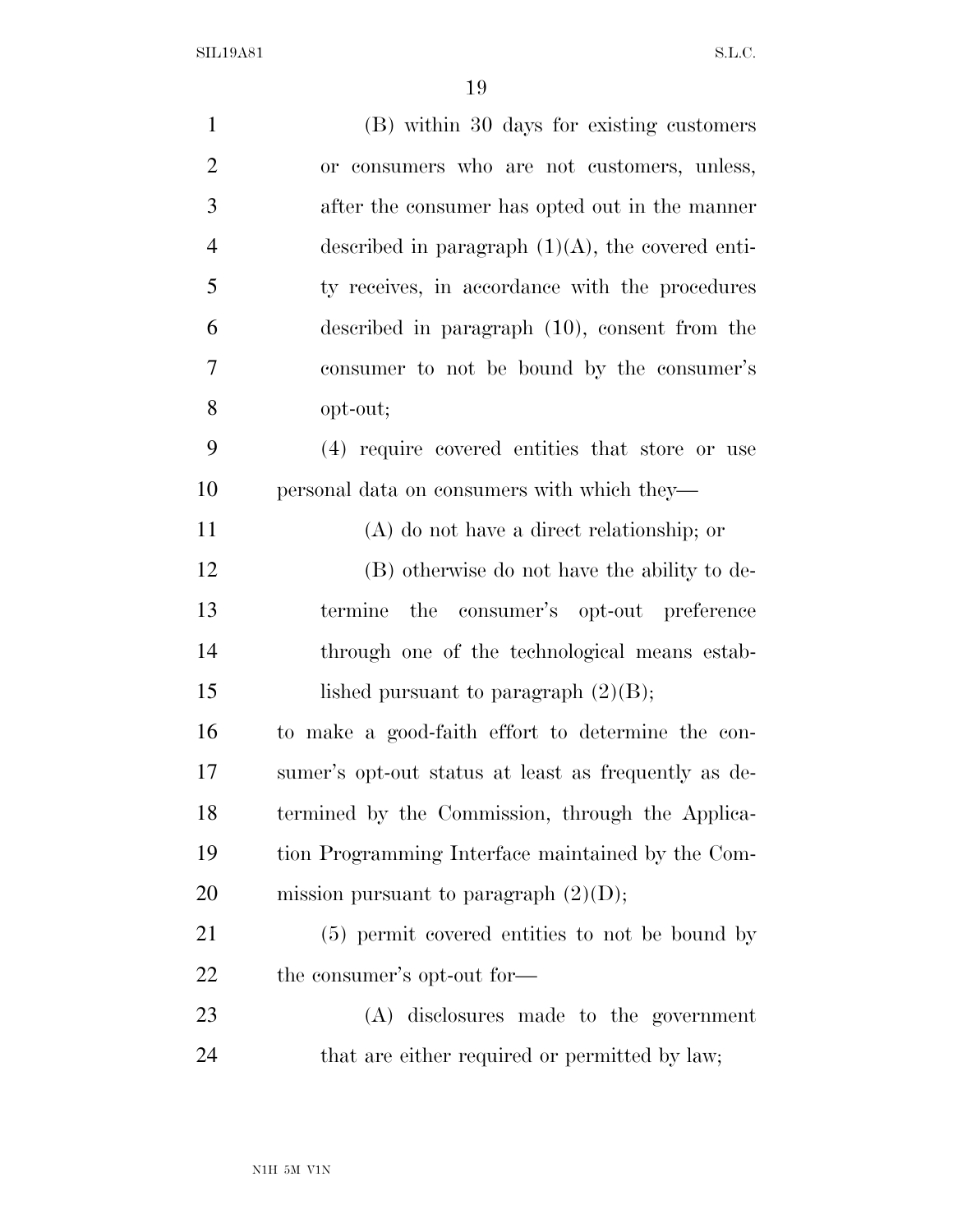| $\mathbf{1}$   | (B) disclosures made pursuant to an order            |
|----------------|------------------------------------------------------|
| $\overline{2}$ | of a court or administrative tribunal;               |
| 3              | (C) disclosures made in response to a sub-           |
| $\overline{4}$ | poena, discovery request, or other lawful proc-      |
| 5              | ess provided that such process is accompanied        |
| 6              | by a protective order that—                          |
| 7              | (i) prohibits the parties from using or              |
| 8              | disclosing the personal information for any          |
| 9              | purpose other than the litigation or pro-            |
| 10             | ceeding for which such personal informa-             |
| 11             | tion was requested; and                              |
| 12             | (ii) requires the return to the covered              |
| 13             | entity or destruction of the personal infor-         |
| 14             | mation (including all copies made) at the            |
| 15             | end of the litigation or proceeding; or              |
| 16             | (D) disclosures made to investigate, pro-            |
| 17             | tect themselves and their customers from, or re-     |
| 18             | cover from fraud, cyber attacks, or other unlaw-     |
| 19             | ful activity;                                        |
| 20             | (6) establish standards and procedures, includ-      |
| 21             | ing through an Application Programming Interface,    |
| 22             | for a covered entity to request, not more frequently |
| 23             | than once per calendar year unless a consumer is     |
| 24             | signing up for a product or service, and obtain con- |
| 25             | sent from a consumer who has opted-out in the        |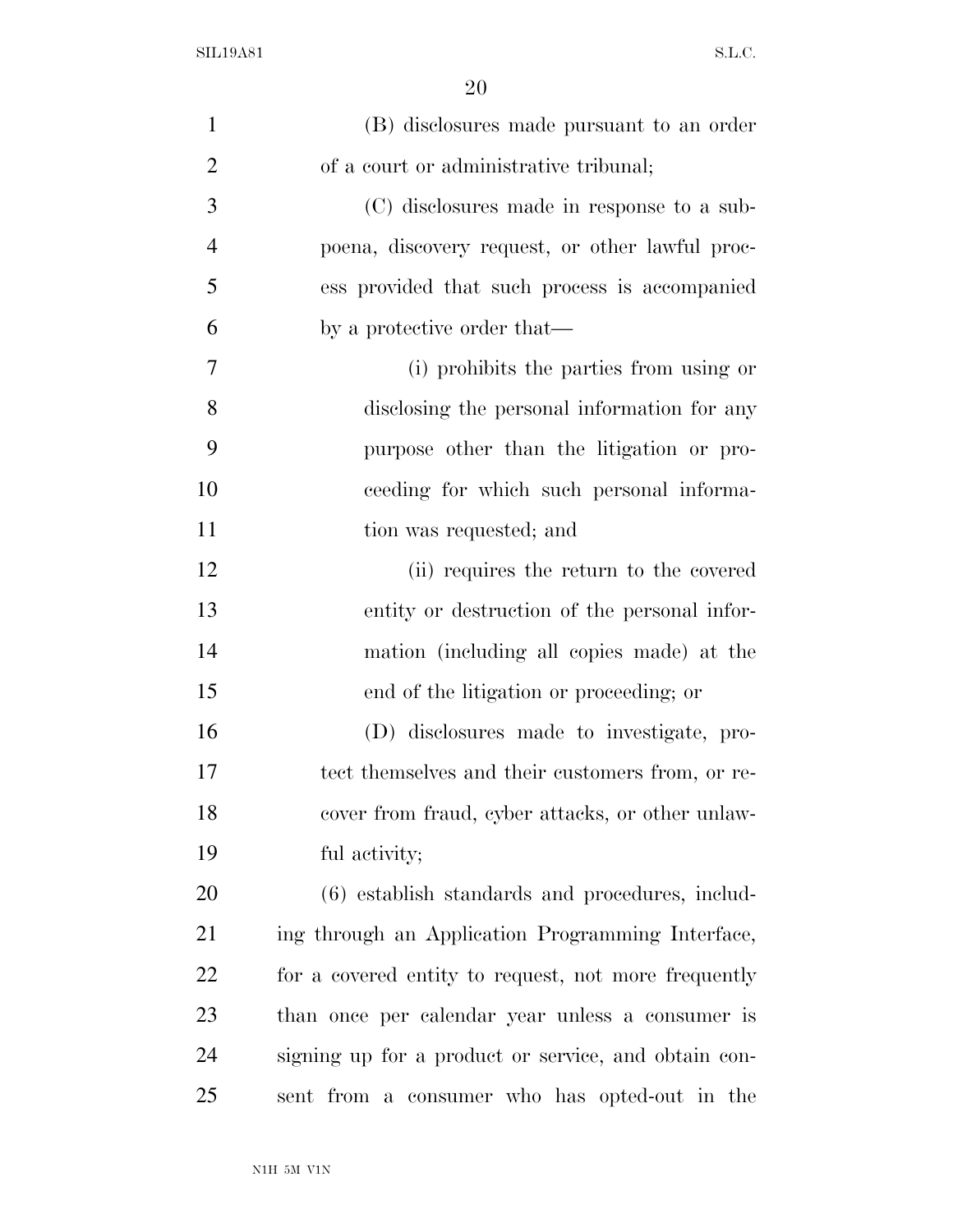| $\mathbf{1}$   | manner described in paragraph $(1)(A)$ for the cov-  |
|----------------|------------------------------------------------------|
| $\overline{2}$ | ered entity to not be bound by the opt-out, provided |
| 3              | such standards and procedures—                       |
| $\overline{4}$ | (A) require the covered entity to provide            |
| 5              | the consumer, at the time the covered entity is      |
| 6              | seeking consent, in accordance with paragraph        |
| 7              | $(10)$ , and in a form that is understandable to     |
| 8              | a reasonable consumer—                               |
| 9              | (i) a list of each third party with                  |
| 10             | whom the personal information of the con-            |
| 11             | sumer will or may be shared by the covered           |
| 12             | entity;                                              |
| 13             | (ii) a description of the personal infor-            |
| 14             | mation of that consumer that will or may             |
| 15             | be shared; and                                       |
| 16             | (iii) a description of the purposes for              |
| 17             | which the personal information of that con-          |
| 18             | sumer will or may be shared;                         |
| 19             | (B) if the covered entity requires consent           |
| 20             | as a condition for providing a product or serv-      |
| 21             | ice, require the covered entity to-                  |
| 22             | (i) notify the consumer that he or she               |
| 23             | can obtain a substantially similar product           |
| 24             | or service in exchange for monetary pay-             |
| 25             | ment or other compensation rather than by            |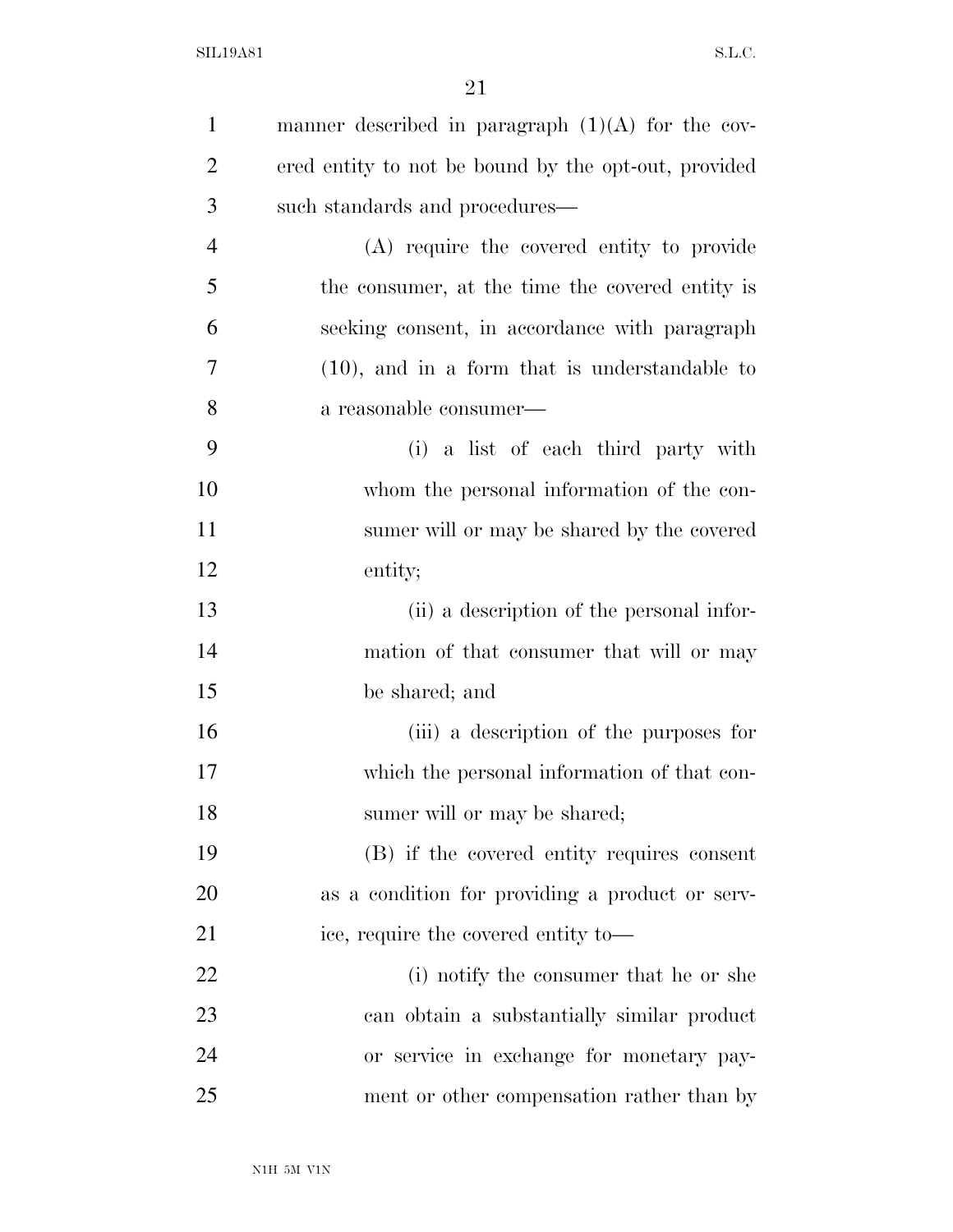| $\mathbf{1}$   | permitting the covered entity to share the         |
|----------------|----------------------------------------------------|
| $\overline{2}$ | consumer's personal information, as pro-           |
| 3              | vided in subsection $(b)(1)(B)$ ; and              |
| $\overline{4}$ | (ii) with respect to the notice de-                |
| 5              | scribed in clause $(i)$ —                          |
| 6              | (I) make the notice in a clear                     |
| $\tau$         | and conspicuous manner; and                        |
| 8              | $(II)$ include the cost of the fee, if             |
| 9              | any, and instructions for obtaining                |
| 10             | the substantially similar product or               |
| 11             | service described in clause (i);                   |
| 12             | (C) if the covered entity does not require         |
| 13             | consent as a condition for providing a product     |
| 14             | or service, require the covered entity to clearly  |
| 15             | and conspicuously notify the consumer that the     |
| 16             | consumer may refuse to provide consent but         |
| 17             | still obtain the product or service; and           |
| 18             | (D) require the covered entity to notify the       |
| 19             | consumer of his or her right, and how to exer-     |
| 20             | cise that right, to later withdraw consent for     |
| 21             | the covered entity to not be bound by the con-     |
| 22             | sumer's opt-out;                                   |
| 23             | $(7)$ not less frequently than every 2 years, ex-  |
| 24             | amine the information that is presented to con-    |
| 25             | sumers in accordance with the procedures described |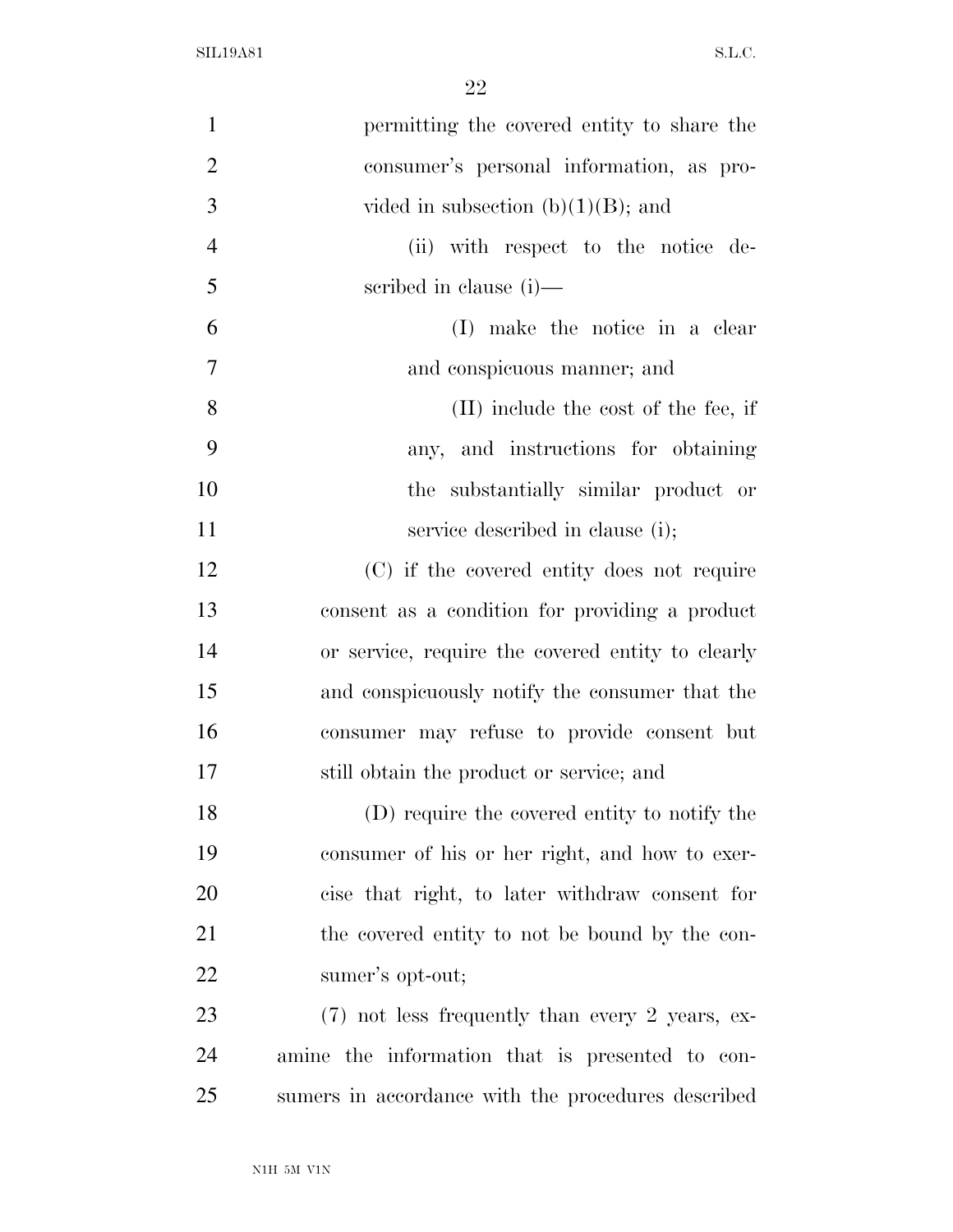| $\mathbf{1}$   | in paragraph $(6)$ to make sure that the information   |
|----------------|--------------------------------------------------------|
| $\overline{2}$ | is useful, understandable, and to the extent possible, |
| 3              | does not result in notification and consent fatigue;   |
| $\overline{4}$ | (8) establish standards and procedures requir-         |
| 5              | ing that when a non-covered entity that is not the     |
| 6              | consumer shares personal information about that        |
| 7              | consumer with a covered entity, the covered entity     |
| 8              | shall make reasonable efforts to verify the opt-out    |
| 9              | status of the consumer whose personal information      |
| 10             | has been shared with the covered entity, after which   |
| 11             | the covered entity may only store or use that per-     |
| 12             | sonal information for the benefit of the covered enti- |
| 13             | $ty-$                                                  |
| 14             | $(A)$ if the consumer has not opted-out in             |
| 15             | the manner described in paragraph $(2)(A)$ ; or        |
| 16             | $(B)(i)$ if the non-covered entity knowingly           |
| 17             | enabled or facilitated the collection of personal      |
| 18             | information by the covered entity and the cov-         |
| 19             | ered entity itself receives consent from the con-      |
| 20             | sumer to store or use the consumer's personal          |
| 21             | information in accordance with paragraph $(9)$ ;       |
| 22             | <b>or</b>                                              |
| 23             | (ii) if the non-covered entity otherwise               |
| 24             | shares the information with the covered-entity         |
| 25             | and the consumer has given consent in accord-          |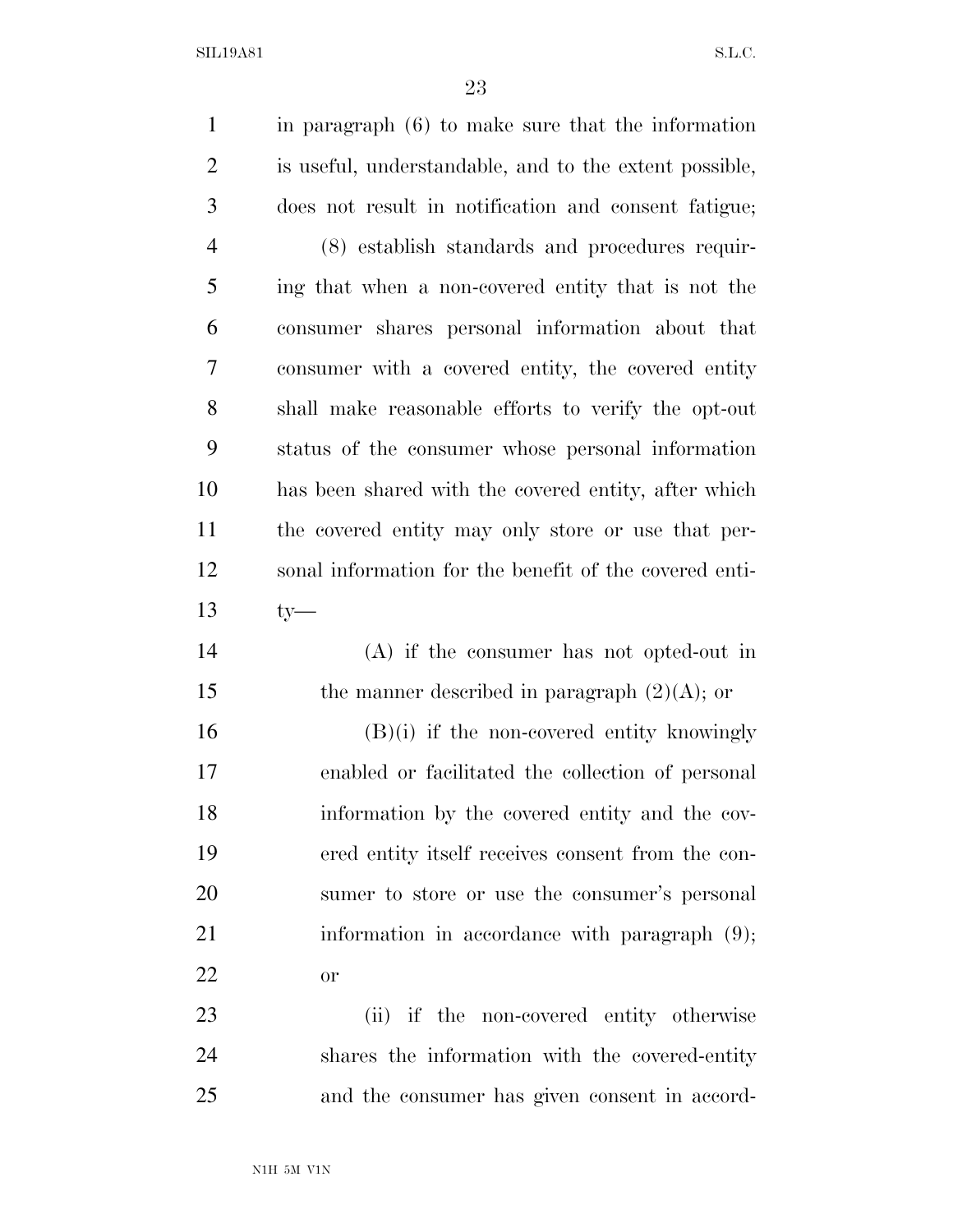ance with paragraph (9) to the covered entity or non-covered entity for the non-covered entity to share the consumer's personal information with the specific covered entity;

 (9) establish standards and procedures for a person, partnership, or corporation to request and obtain consent from a consumer, in accordance with paragraph (8)(B) that clearly identifies the covered entity that will be storing or using the personal in- formation and provides the consumer, at the time the person, partnership, or corporation is seeking consent, in accordance with paragraph (10), and in a form that is understandable to a reasonable con-sumer—

 (A) the name and contact information of the person, partnership, or corporation from whom the personal information of that con-18 sumer is to be obtained;

 (B) a description of the personal informa- tion of that consumer that will be shared; and (C) a description of the purposes for which 22 the personal information of that consumer will be shared;

 (10) detail the standardized form and manner in which certain information related to sharing shall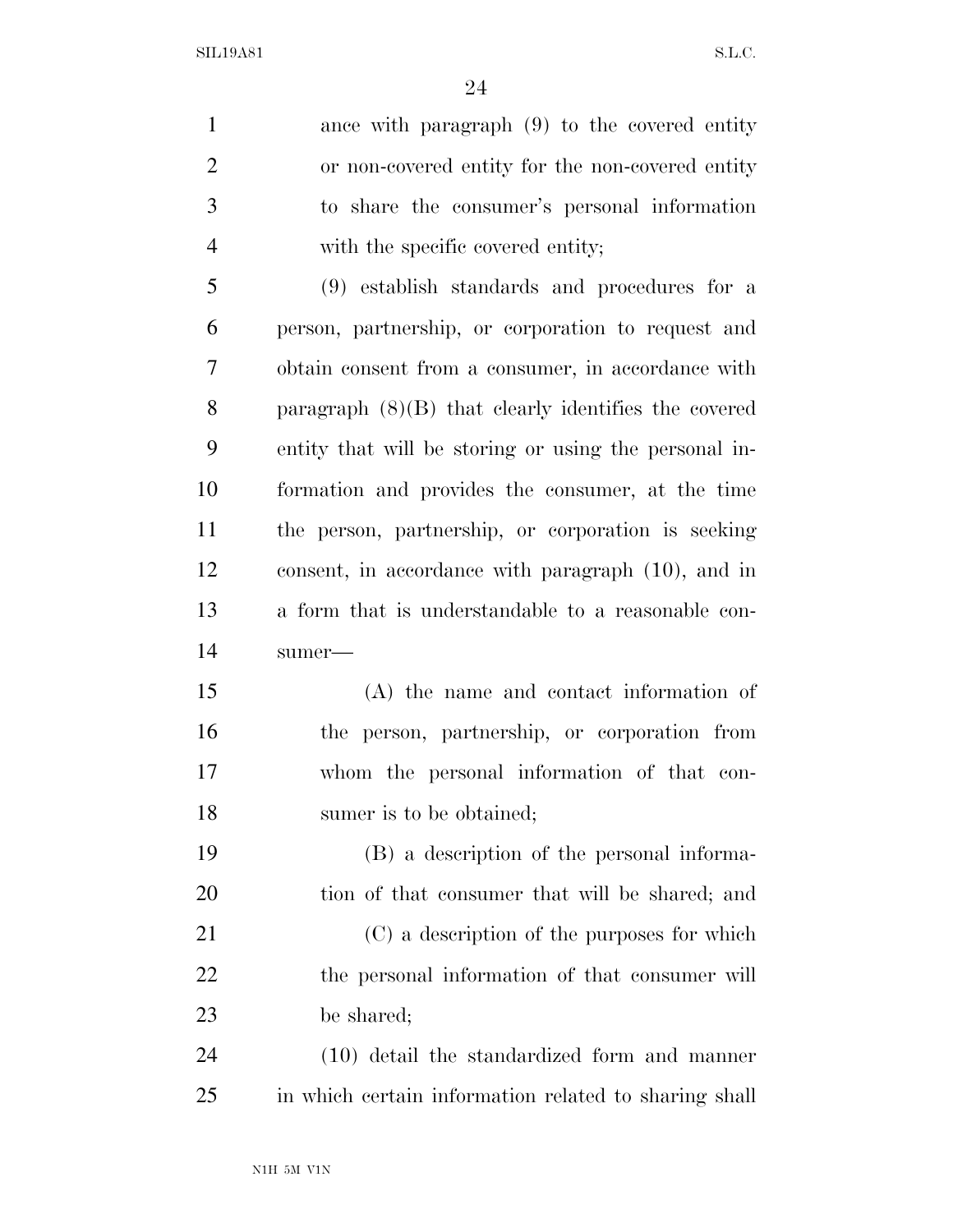| $\mathbf{1}$   | be disclosed to consumers, which shall, to the extent |
|----------------|-------------------------------------------------------|
| $\overline{2}$ | that the Commission determines to be practicable      |
| 3              | and appropriate, be in the form of a table that—      |
| $\overline{4}$ | (A) contains clear and concise headings for           |
| 5              | each item of such information; and                    |
| 6              | (B) provides a clear and concise form for             |
| 7              | stating each item of information required to be       |
| 8              | disclosed under each such heading; and                |
| 9              | $(11)$ permit a consumer to withdraw his or her       |
| 10             | consent to a covered entity to not be bound by the    |
| 11             | consumer's opt-out at any time, including through     |
| 12             | an Application Programming Interface.                 |
| 13             | (b) ACTS PROHIBITED.                                  |
| 14             | (1) IN GENERAL.—It shall be unlawful for any          |
| 15             | covered entity to condition its products or services  |
| 16             | upon a requirement that consumers—                    |
| 17             | (A) change their opt-out status through               |
| 18             | the opt-out website maintained by the Commis-         |
| 19             | sion pursuant to subsection $(a)(2)$ ; or             |
| 20             | (B) give the covered entity consent to not            |
| 21             | be bound by the consumer's opt-out status, un-        |
| 22             | less the consumer is also given an option to pay      |
| 23             | a fee to use a substantially similar service that     |
| 24             | is not conditioned upon a requirement that the        |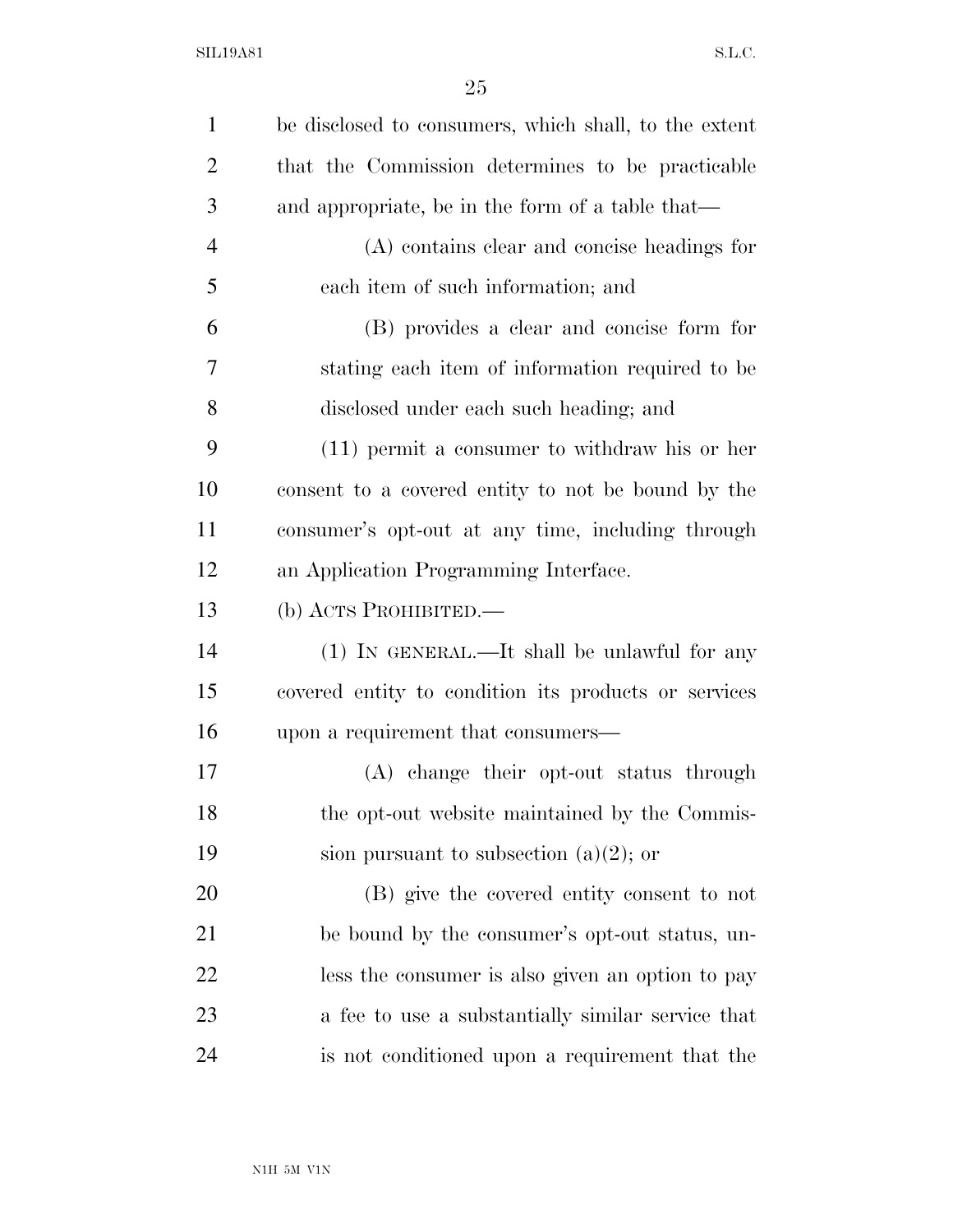| $\mathbf{1}$   | consumer give the covered entity consent to not     |
|----------------|-----------------------------------------------------|
| $\overline{2}$ | be bound by the consumer's opt-out status.          |
| 3              | $(2)$ FEE.—                                         |
| $\overline{4}$ | (A) DISCLOSURE.—Each covered entity                 |
| 5              | shall disclose to a consumer the amount of the      |
| 6              | fee described in paragraph $(1)(B)$ , including the |
| $\overline{7}$ | amount that the covered entity—                     |
| 8              | (i) would have charged the consumer                 |
| 9              | if the consumer had not opted out; and              |
| 10             | (ii) the amount that the covered entity             |
| 11             | is charging to recoup the cost of providing         |
| 12             | service to low-income consumers.                    |
| 13             | (B) AMOUNT.—Except as provided in sub-              |
| 14             | paragraph (C), the fee described in paragraph       |
| 15             | $(1)(B)$ shall not be greater than the amount of    |
| 16             | monetary gain the covered entity would have         |
| 17             | earned had the average consumer not opted-out.      |
| 18             | (C) EXCEPTION.—No covered entity may                |
| 19             | charge a fee to any consumer that meets the re-     |
| 20             | quirements described in subsection (a) or (b) of    |
| 21             | section 54.409 of title 47, Code of Federal Reg-    |
| 22             | ulations (or successor regulation).                 |
| 23             | (D) RULEMAKING.—The Commission may                  |
| 24             | promulgate regulations to facilitate and ensure     |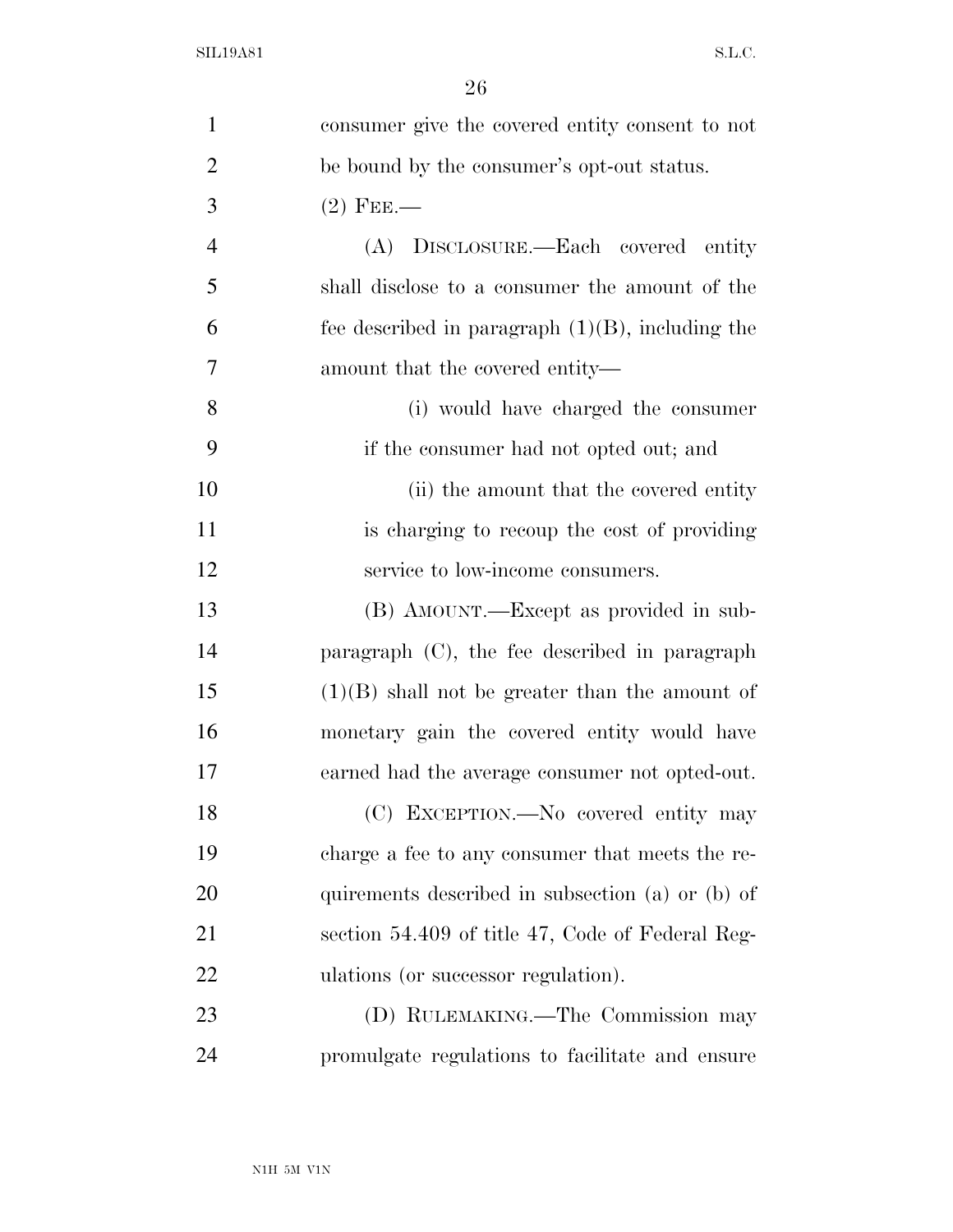that covered entities are complying with sub-paragraph (C).

 (c) ENFORCEMENT BY THE COMMISSION.—A viola- tion of subsection (b) shall be treated as a violation of a rule defining an unfair or deceptive act or practice under section 18(a)(1)(B) of the Federal Trade Commission Act (15 U.S.C. 57a(a)(1)(B)).

#### **SEC. 7. DATA PROTECTION AUTHORITY.**

 (a) ACTS PROHIBITED.—It is unlawful for any cov-ered entity to—

 (1) violate a regulation promulgated under sub-section (b); or

 (2) knowingly provide substantial assistance to any person, partnership, or corporation whose ac-tions violate this Act.

(b) REGULATIONS.—

17 (1) IN GENERAL.—Not later than 2 years after the date of enactment of this section, the Commis- sion shall promulgate regulations, in accordance with section 553 of title 5, United States Code, that—

 (A) require each covered entity to establish and implement reasonable cyber security and privacy policies, practices, and procedures to protect personal information used, stored, or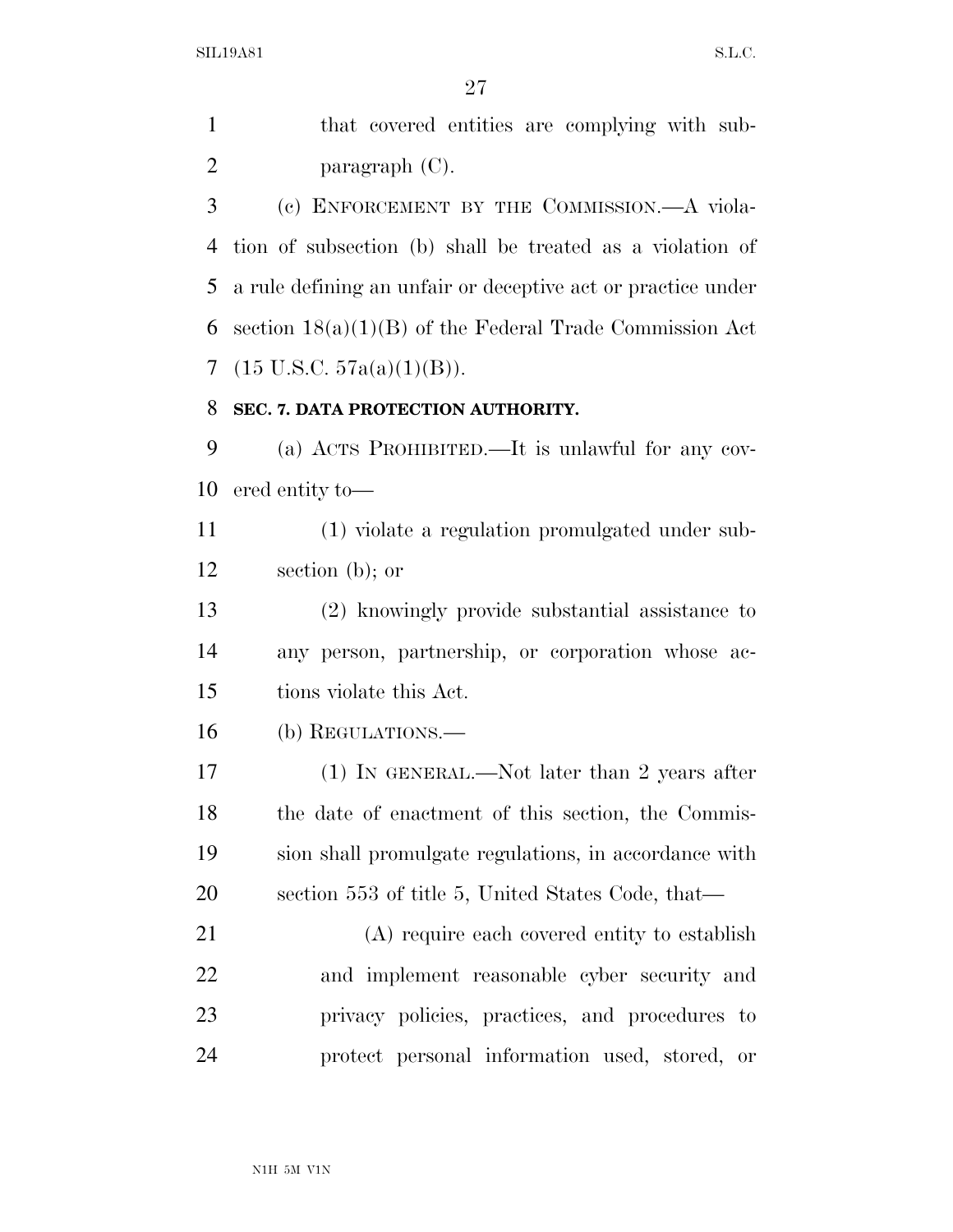shared by the covered entity from improper ac-cess, disclosure, exposure, or use;

 (B) require each covered entity to imple- ment reasonable physical, technical, and organi- zational measures to ensure that technologies or products used, produced, sold, offered, or leased by the covered entity that the covered entity knows or has reason to believe store, process, or otherwise interact with personal information are built and function consistently with reasonable data protection practices;

 (C) require each covered entity to des- ignate at least 1 employee who reports directly to an employee acting in an executive capacity in the covered entity, to coordinate its efforts to comply with and carry out its responsibilities under this Act, including any request or chal- lenge related to the sharing of personal infor-mation;

 (D) require each covered entity to provide once per calendar year, at no cost, not later 22 than 30 business days after receiving a written request from a verified consumer about whom the covered entity stores personal information—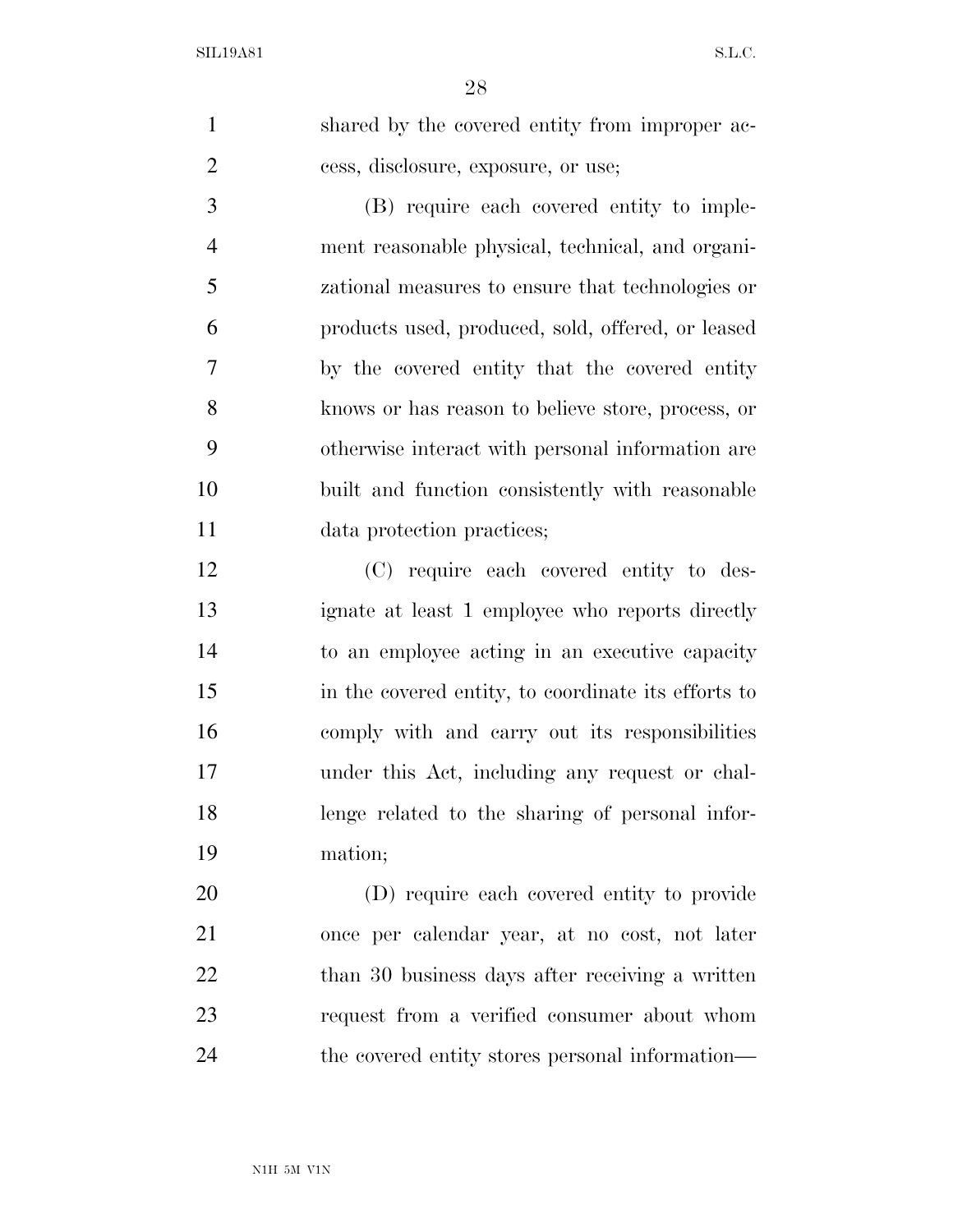| $\mathbf{1}$   | (i) a reasonable means to review any         |
|----------------|----------------------------------------------|
| $\mathbf{2}$   | stored personal information of that verified |
| 3              | consumer, including the manner in which      |
| $\overline{4}$ | the information was collected and the date   |
| 5              | of collection, in a form that is understand- |
| 6              | able to a reasonable consumer;               |
| $\overline{7}$ | (ii) a reasonable means to challenge         |
| 8              | the accuracy of any stored personal infor-   |
| 9              | mation of that verified consumer, includ-    |
| 10             | $ing$ —                                      |
| 11             | (I) by providing publicly acces-             |
| 12             | sible contact information for any em-        |
| 13             | ployee responsible for overseeing such       |
| 14             | a challenge; and                             |
| 15             | (II) implementing a reasonable               |
| 16             | process for responding to such chal-         |
| 17             | lenges, including the ability of the cov-    |
| 18             | ered entity to terminate an investiga-       |
| 19             | tion of information disputed by a con-       |
| 20             | sumer under this clause, and pro-            |
| 21             | viding notice to the consumer of such        |
| 22             | termination, if the covered entity rea-      |
| 23             | sonably determines that the dispute          |
| 24             | by the consumer is frivolous or irrele-      |
| 25             | vant, including by reason of a failure       |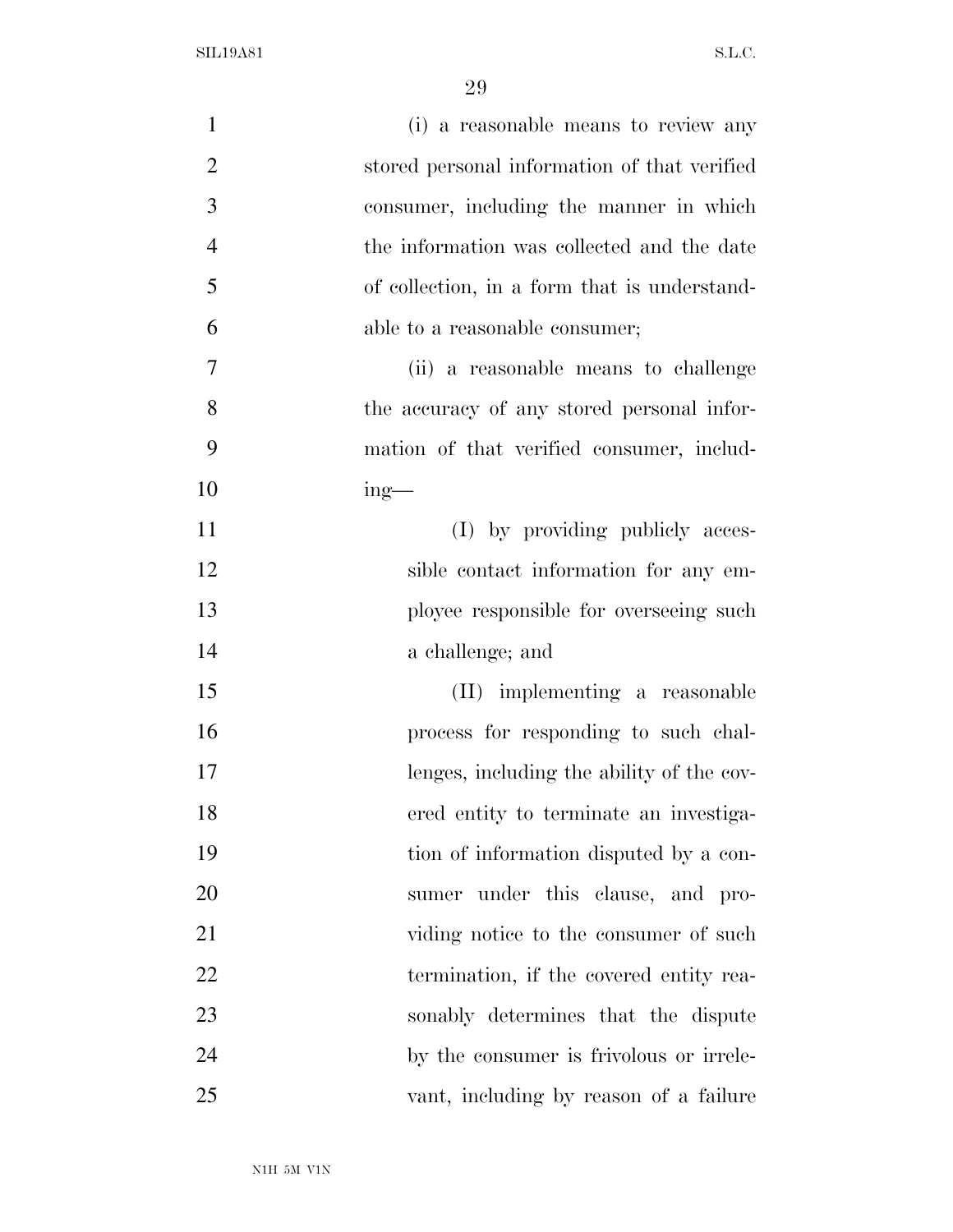| $\mathbf{1}$   | by a consumer to provide sufficient in-   |
|----------------|-------------------------------------------|
| $\overline{2}$ | formation to investigate the disputed     |
| 3              | information;                              |
| $\overline{4}$ | (iii) a list of each person, partnership, |
| 5              | or corporation with whom the personal in- |
| 6              | formation of that verified consumer was   |
| 7              | shared by the covered entity that—        |
| 8              | (I) does not include—                     |
| 9              | (aa) disclosures to govern-               |
| 10             | mental entities pursuant to a             |
| 11             | court order or law that prohibits         |
| 12             | the covered entity from revealing         |
| 13             | that disclosure to the consumer;          |
| 14             | (bb) disclosures of personal              |
| 15             | information to third parties when         |
| 16             | the personal information of the           |
| 17             | consumer was made available to            |
| 18             | and readily accessible by the gen-        |
| 19             | eral public with the consent of           |
| 20             | the verified consumer and shared          |
| 21             | with the third party through a            |
| 22             | mechanism available to any mem-           |
| 23             | ber of the general public; or             |
| 24             | (cc) disclosures of informa-              |
| 25             | tion about the verified consumer          |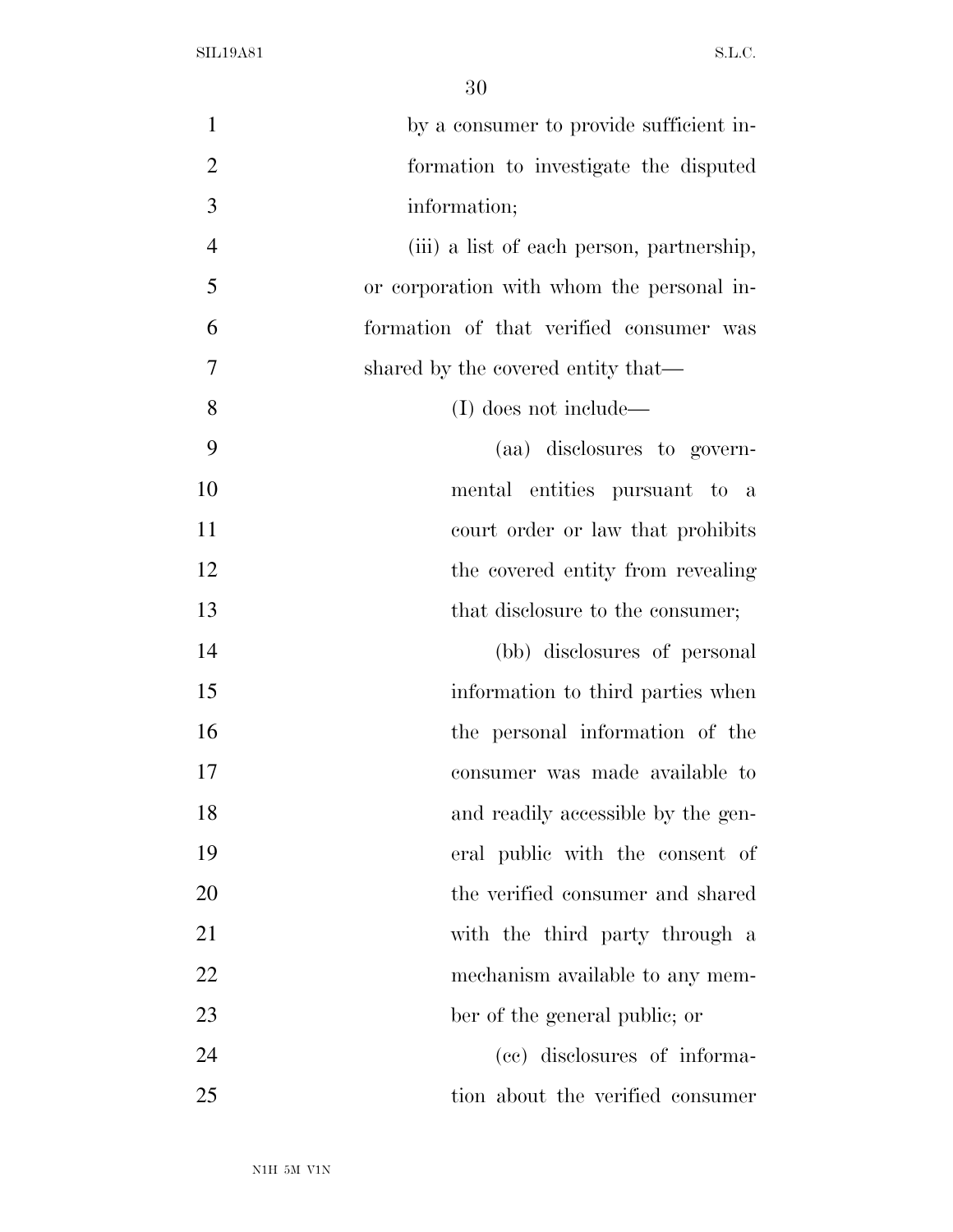| $\mathbf{1}$   | that the covered entity did not    |
|----------------|------------------------------------|
| $\mathbf{2}$   | obtain from that consumer, if re-  |
| 3              | vealing that disclosure of infor-  |
| $\overline{4}$ | would expose another<br>mation     |
| 5              | consumer to likely harm; and       |
| 6              | (II) except as provided in sub-    |
| $\overline{7}$ | paragraph (I), includes, at a min- |
| 8              | $imum-$                            |
| 9              | (aa) the name and contact          |
| 10             | information of each person, part-  |
| 11             | nership, or corporation with       |
| 12             | whom the personal information of   |
| 13             | that verified consumer<br>was      |
| 14             | shared;                            |
| 15             | (bb) a description of the per-     |
| 16             | sonal information of that verified |
| 17             | consumer that was shared, in a     |
| 18             | form that is understandable to a   |
| 19             | reasonable consumer;               |
| 20             | (cc) a statement of the pur-       |
| 21             | poses for which the personal in-   |
| 22             | formation of that verified con-    |
| 23             | sumer was shared;                  |
| 24             | (dd) if the covered entity         |
| 25             | claims consent from the con-       |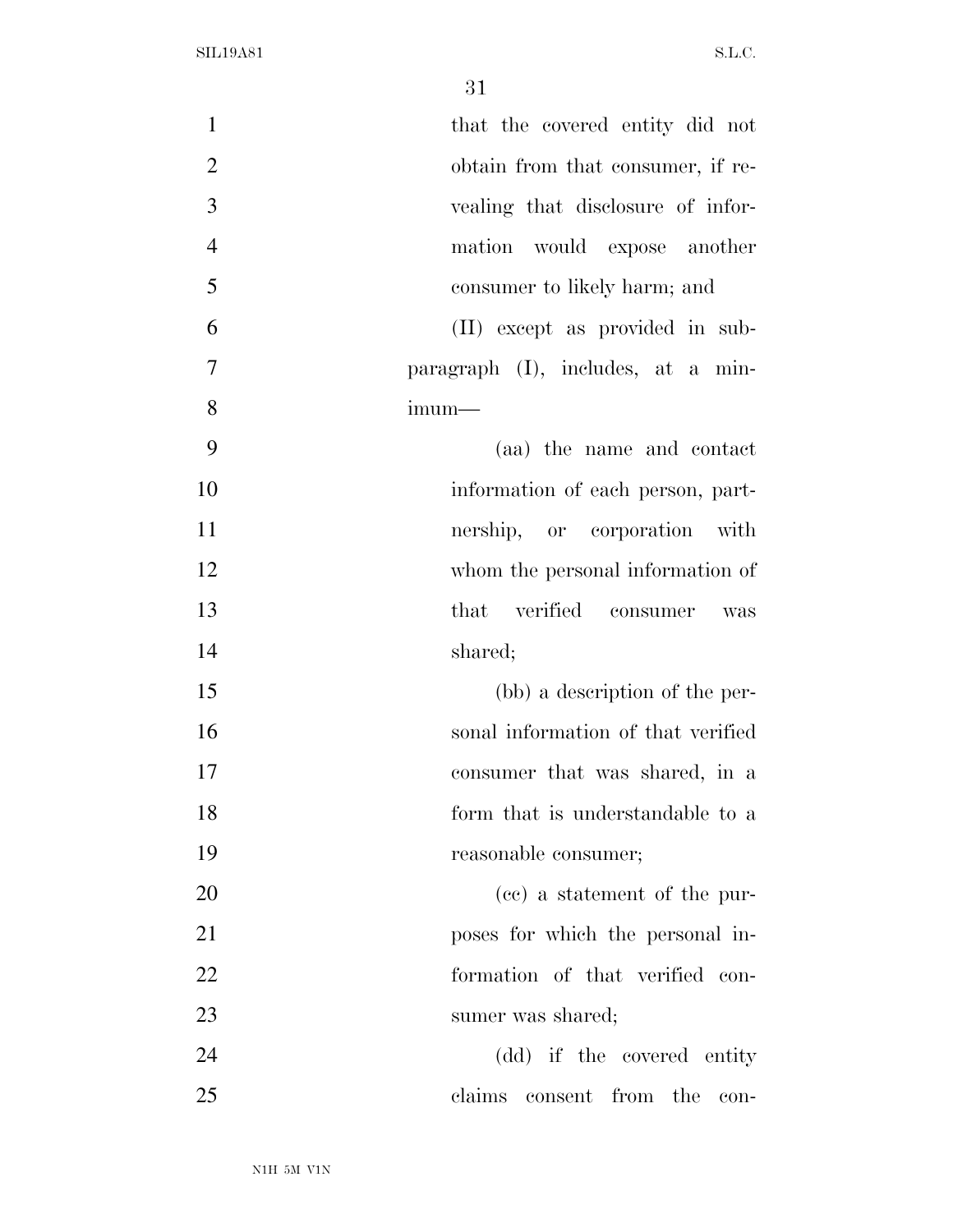| $\mathbf{1}$   | sumer as the basis for sharing, a           |
|----------------|---------------------------------------------|
| $\overline{2}$ | statement of the circumstances              |
| 3              | surrounding that consumer con-              |
| $\overline{4}$ | sent, specifically when, where,             |
| 5              | and how the consent was ob-                 |
| 6              | tained and by whom the consent              |
| 7              | was obtained; and                           |
| 8              | (ee) a statement of when the                |
| 9              | personal information of that                |
| 10             | verified consumer was shared;               |
| 11             | and                                         |
| 12             | (iv) for any personal information           |
| 13             | about that verified consumer stored by the  |
| 14             | covered entity that the covered entity did  |
| 15             | not obtain directly from that verified con- |
| 16             | sumer, a list identifying—                  |
| 17             | (I) the name and contact infor-             |
| 18             | mation of each person, partnership, or      |
| 19             | corporation from whom the personal          |
| 20             | information of that verified consumer       |
| 21             | was obtained;                               |
| 22             | (II) a description of the personal          |
| 23             | information, in a form that is under-       |
| 24             | standable to a reasonable consumer;         |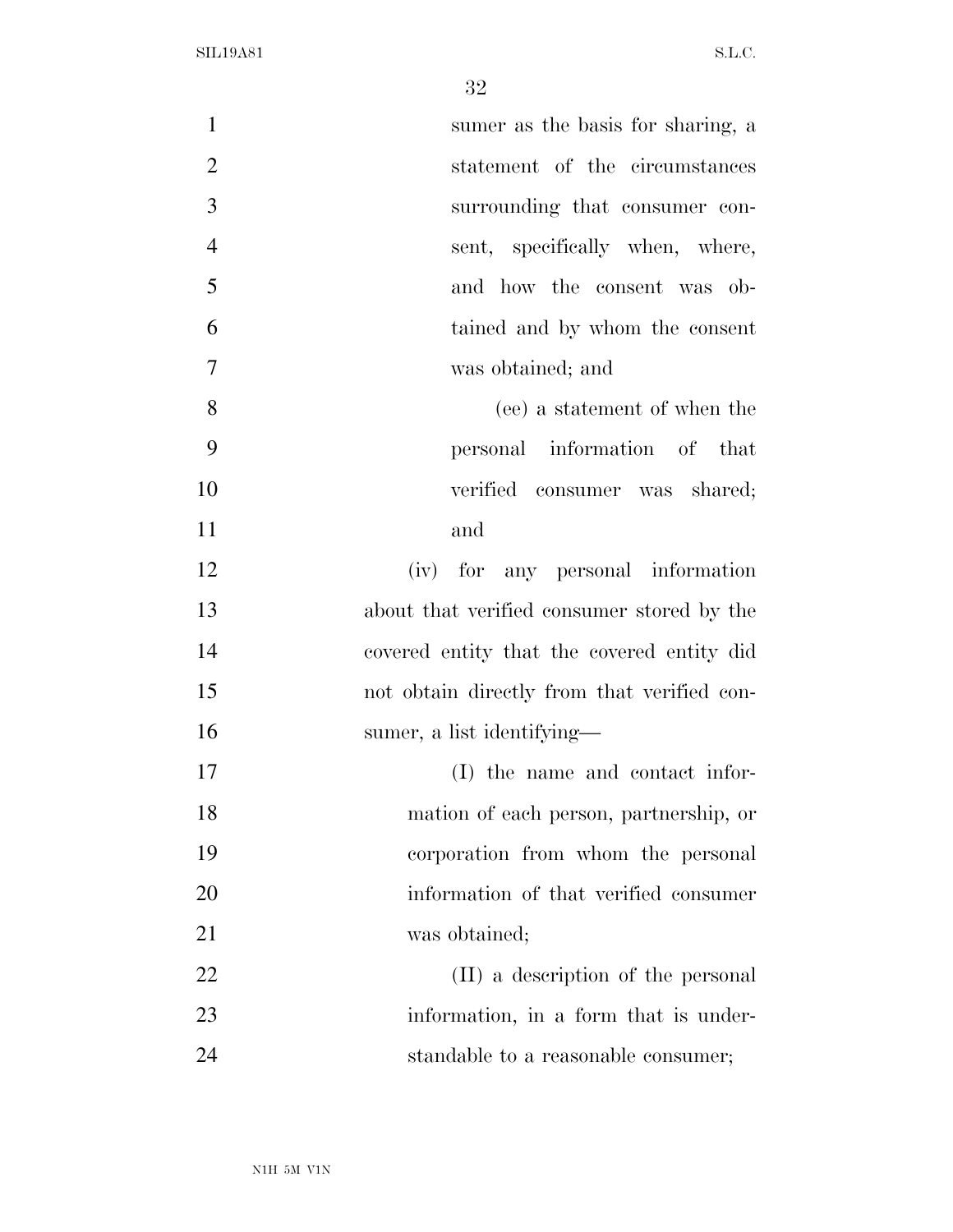| $\mathbf{1}$   | (III) a statement of the purposes                |
|----------------|--------------------------------------------------|
| $\overline{2}$ | for which the personal information of            |
| 3              | that verified consumer was obtained              |
| $\overline{4}$ | by the covered entity; and                       |
| 5              | (IV) a statement of the purposes                 |
| 6              | for which the personal information of            |
| 7              | that verified consumer was shared                |
| 8              | with the covered entity;                         |
| 9              | (E) detail the standardized form and man-        |
| 10             | ner in which the information in subparagraph     |
| 11             | (D) shall be disclosed to consumers which shall, |
| 12             | to the extent the Commission determines to be    |
| 13             | practicable and appropriate, be in the form of   |
| 14             | a table that—                                    |
| 15             | (i) contains clear and concise headings          |
| 16             | for each item of information; and                |
| 17             | (ii) provides a clear and concise form           |
| 18             | for stating each item of information re-         |
| 19             | quired to be disclosed under each such           |
| 20             | heading;                                         |
| 21             | (F) require each covered entity to correct       |
| 22             | the stored personal information of the verified  |
| 23             | consumer if, after investigating a challenge by  |
| 24             | a verified consumer under subparagraph (D),      |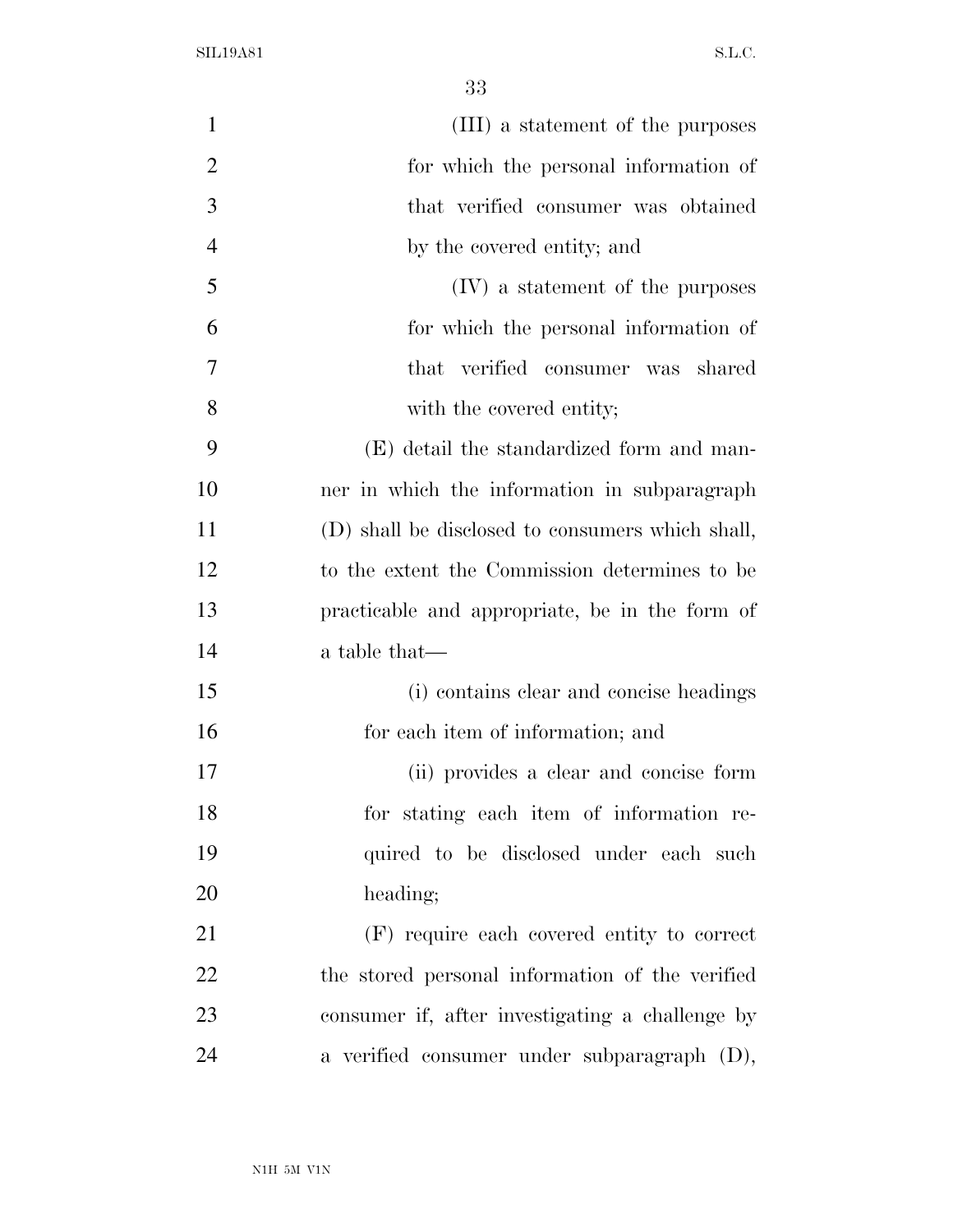| $\mathbf{1}$   | the covered entity determines that the personal |
|----------------|-------------------------------------------------|
| $\overline{2}$ | information is inaccurate;                      |
| 3              | (G) require each covered entity to conduct      |
| $\overline{4}$ | automated decision system impact assessments    |
| 5              | $of$ —                                          |
| 6              | (i) existing high-risk automated deci-          |
| 7              | sion systems, as frequently as the Commis-      |
| 8              | sion determines is necessary; and               |
| 9              | (ii) new high-risk automated decision           |
| 10             | systems, prior to implementation;               |
| 11             | provided that a covered entity may evaluate     |
| 12             | similar high-risk automated decision systems    |
| 13             | that present similar risks in a single assess-  |
| 14             | ment;                                           |
| 15             | (H) require each covered entity to conduct      |
| 16             | data protection impact assessments of-          |
| 17             | (i) existing high-risk information sys-         |
| 18             | tems, as frequently as the Commission de-       |
| 19             | termines is necessary; and                      |
| 20             | (ii) new high-risk information sys-             |
| 21             | tems, prior to implementation;                  |
| 22             | provided that a covered entity may evaluate     |
| 23             | similar high-risk information systems<br>that   |
| 24             | present similar risks in a single assessment;   |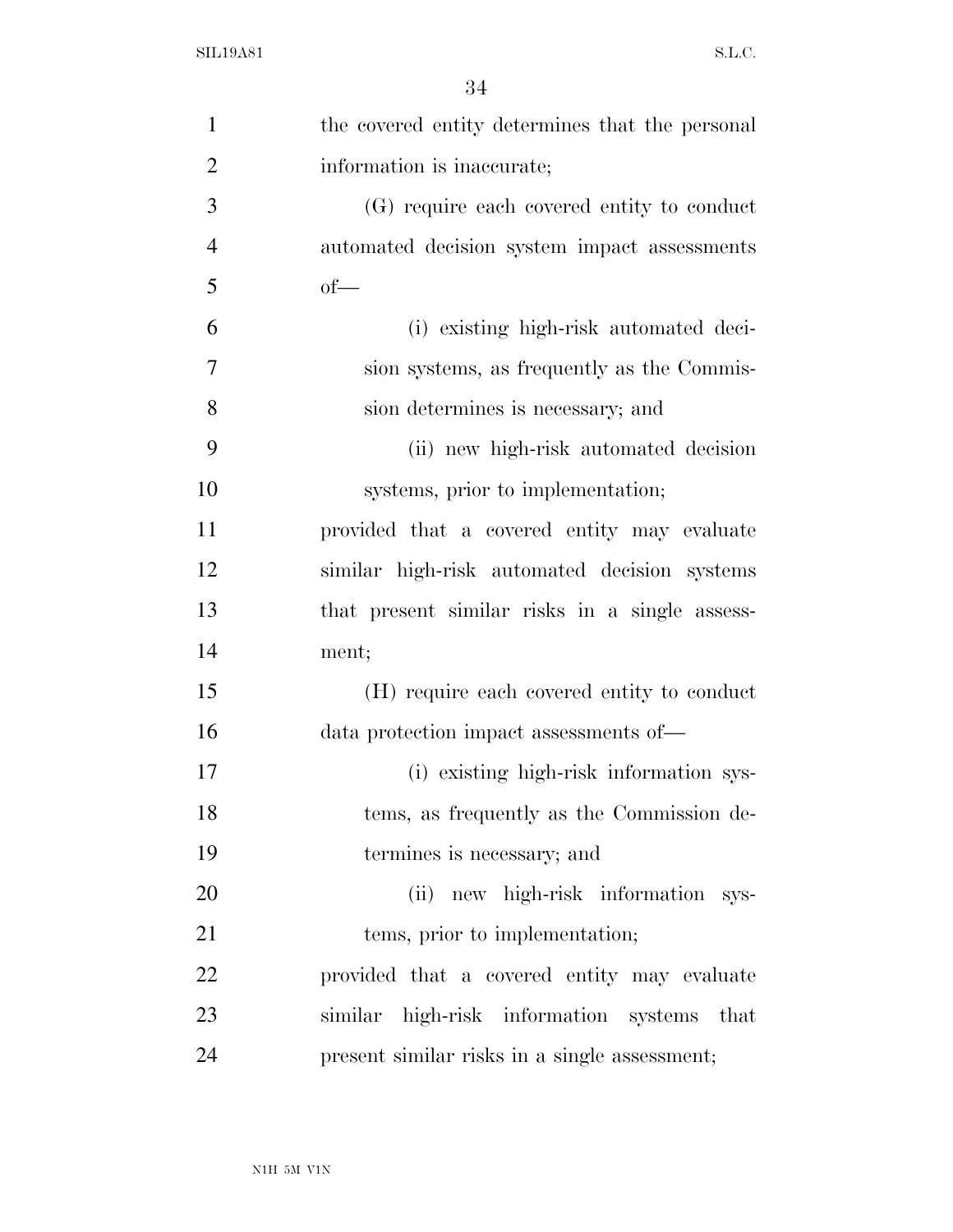| $\mathbf{1}$   | (I) require each covered entity to conduct             |
|----------------|--------------------------------------------------------|
| $\overline{2}$ | the impact assessments under subparagraphs             |
| 3              | $(G)$ and $(H)$ , if reasonably possible, in consulta- |
| $\overline{4}$ | tion with external third parties, including inde-      |
| 5              | pendent auditors and independent technology            |
| 6              | experts; and                                           |
| 7              | (J) require each covered entity to reason-             |
| 8              | ably address in a timely manner the results of         |
| 9              | the impact assessments under subparagraphs             |
| 10             | $(G)$ and $(H)$ .                                      |
| 11             | (2) CONSULTATION.—The Commission shall                 |
|                |                                                        |
| 12             | promulgate regulations under subparagraphs (A)         |
| 13             | and $(B)$ of paragraph $(1)$ in consultation with the  |
| 14             | National Institute of Standards and Technology.        |
| 15             | (3) OPTIONAL PUBLICATION OF IMPACT AS-                 |
| 16             | SESSMENTS.—The impact assessments under sub-           |
| 17             | paragraphs $(G)$ and $(H)$ may be made public by the   |
| 18             | covered entity at its sole discretion.                 |
| 19             | (4) APPLICABILITY.—The regulations promul-             |
| 20             | gated under subparagraphs (D) and (F) of para-         |
| 21             | graph (1) shall only apply to information stored by    |
| 22             | a covered entity for the covered entity and not on     |
| 23             | behalf of another entity.                              |
| 24             | $(5)$ REASONABLE FEE.—A covered entity may             |
| 25             | charge a consumer a reasonable fee to cover the cost   |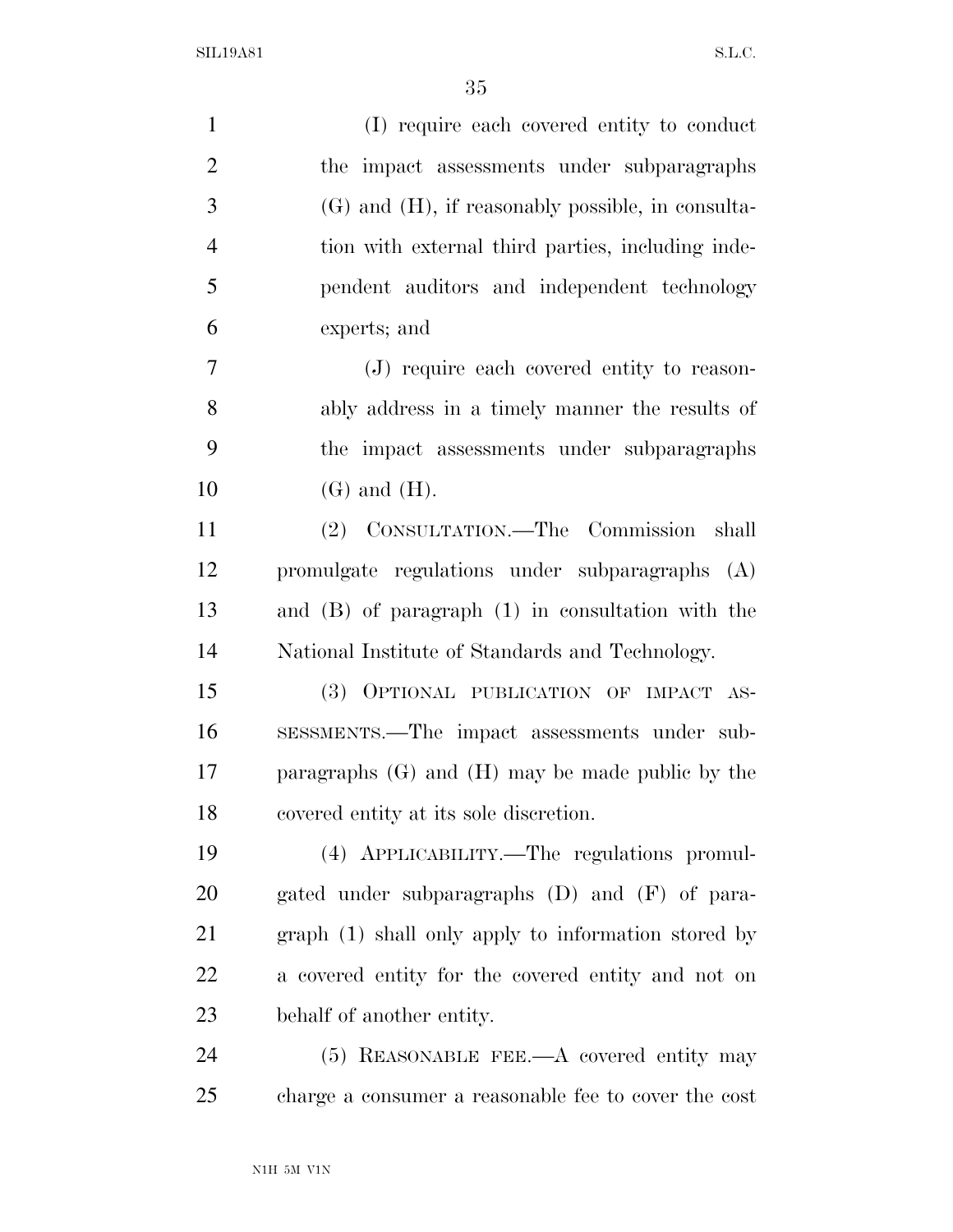of any additional request described in paragraph 2  $(1)(D)$ .

 (c) PREEMPTION OF PRIVATE CONTRACTS.—It shall be unlawful for any covered entity to commit the acts pro- hibited in subsection (a), regardless of specific agreements between entities or consumers.

(d) ENFORCEMENT BY THE COMMISSION.—

 (1) UNFAIR OR DECEPTIVE ACTS OR PRAC- TICES.—A violation of subsection (a) shall be treated as a violation of a rule defining an unfair or decep-11 tive act or practice under section  $18(a)(1)(B)$  of the Federal Trade Commission Act (15 U.S.C.  $57a(a)(1)(B)$ .

14 (2) POWERS OF THE COMMISSION.—

 (A) IN GENERAL.—The Commission shall enforce this section in the same manner, by the same means, and with the same jurisdiction, powers, and duties as though all applicable terms and provisions of the Federal Trade Commission Act (15 U.S.C. 41 et seq.) were in-corporated into and made a part of this section.

 (B) PRIVILEGES AND IMMUNITIES.—Any person who violates subsection (a) shall be sub-ject to the penalties and entitled to the privi-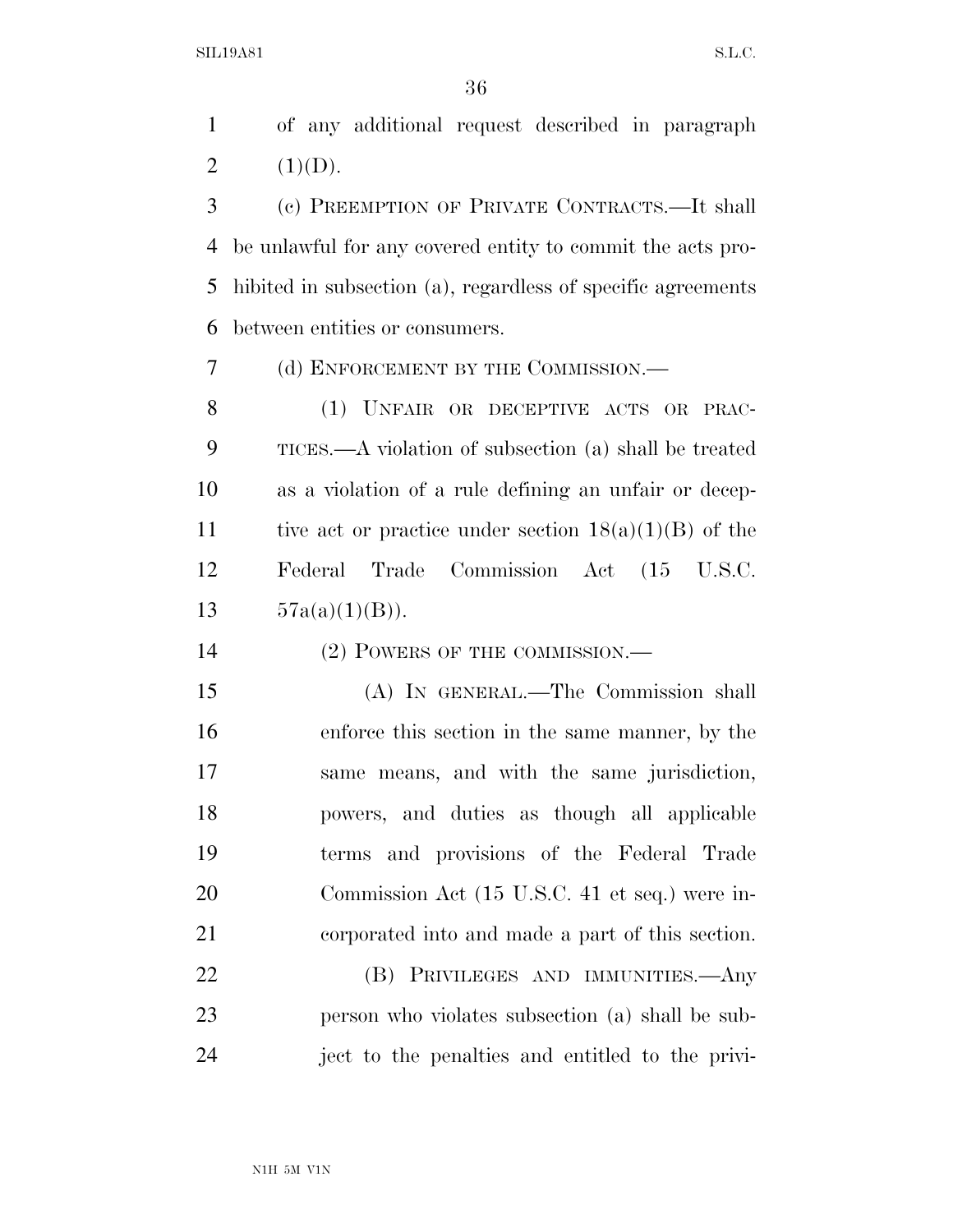| 1              | leges and immunities provided in the Federal           |
|----------------|--------------------------------------------------------|
| $\overline{2}$ | Trade Commission Act (15 U.S.C. 41 et seq.).           |
| 3              | (C) AUTHORITY PRESERVED.—Nothing in                    |
| $\overline{4}$ | this section shall be construed to limit the au-       |
| 5              | thority of the Commission under any other pro-         |
| 6              | vision of law.                                         |
| 7              | (e) ENFORCEMENT BY STATES.—                            |
| 8              | $(1)$ In GENERAL.—If the attorney general of a         |
| 9              | State has reason to believe that an interest of the    |
| 10             | residents of the State has been or is being threat-    |
| 11             | ened or adversely affected by a practice that violates |
| 12             | subsection (a), the attorney general of the State      |
| 13             | may, as parent patriae, bring a civil action on behalf |
| 14             | of the residents of the State in an appropriate dis-   |
| 15             | trict court of the United States to obtain appro-      |
| 16             | priate relief.                                         |
| 17             | $(2)$ RIGHTS OF COMMISSION.—                           |
| 18             | (A) NOTICE TO COMMISSION.—                             |
| 19             | (i) IN GENERAL.—Except as provided                     |
| 20             | in clause (iii), the attorney general of a             |
| 21             | State, before initiating a civil action under          |
| 22             | paragraph $(1)$ , shall provide written notifi-        |
| 23             | cation to the Commission that the attorney             |
| 24             | general intends to bring such civil action.            |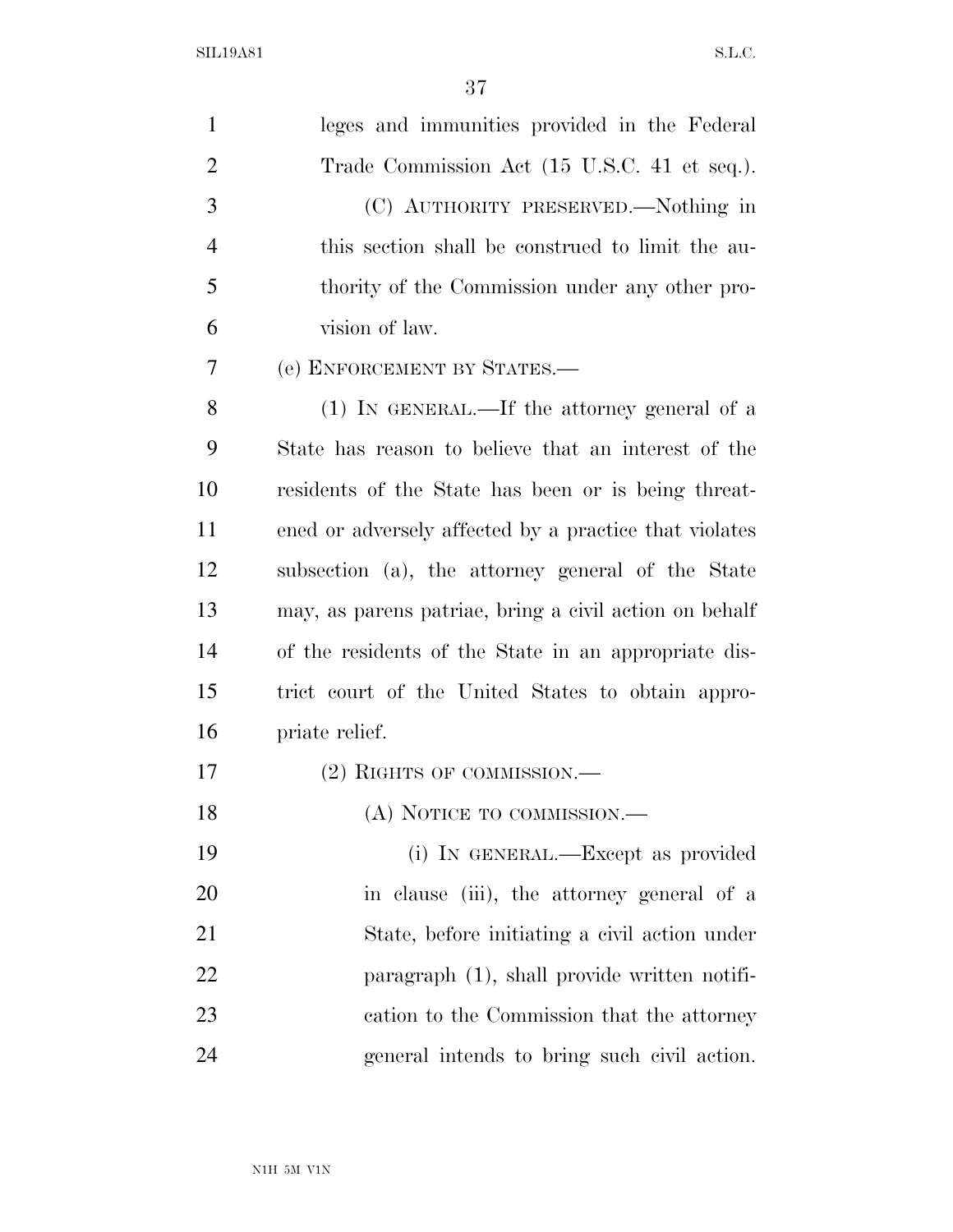| $\mathbf{1}$   | (ii) CONTENTS.—The notification re-                 |
|----------------|-----------------------------------------------------|
| $\overline{2}$ | quired under clause (i) shall include a copy        |
| 3              | of the complaint to be filed to initiate the        |
| $\overline{4}$ | civil action.                                       |
| 5              | (iii) EXCEPTION.—If it is not feasible              |
| 6              | for the attorney general of a State to pro-         |
| 7              | vide the notification required under clause         |
| 8              | (i) before initiating a civil action under          |
| 9              | paragraph (1), the attorney general shall           |
| 10             | notify the Commission immediately upon              |
| 11             | instituting the civil action.                       |
| 12             | (B) INTERVENTION BY COMMISSION.—The                 |
| 13             | Commission may—                                     |
| 14             | intervene in any civil action<br>(i)                |
| 15             | brought by the attorney general of a State          |
| 16             | under paragraph $(1)$ ; and                         |
| 17             | (ii) upon intervening—                              |
| 18             | (I) be heard on all matters aris-                   |
| 19             | ing in the civil action; and                        |
| 20             | (II) file petitions for appeal of a                 |
| 21             | decision in the civil action.                       |
| <u>22</u>      | (3) INVESTIGATORY POWERS.—Nothing in this           |
| 23             | subsection may be construed to prevent the attorney |
| 24             | general of a State from exercising the powers con-  |
| 25             | ferred on the attorney general by the laws of the   |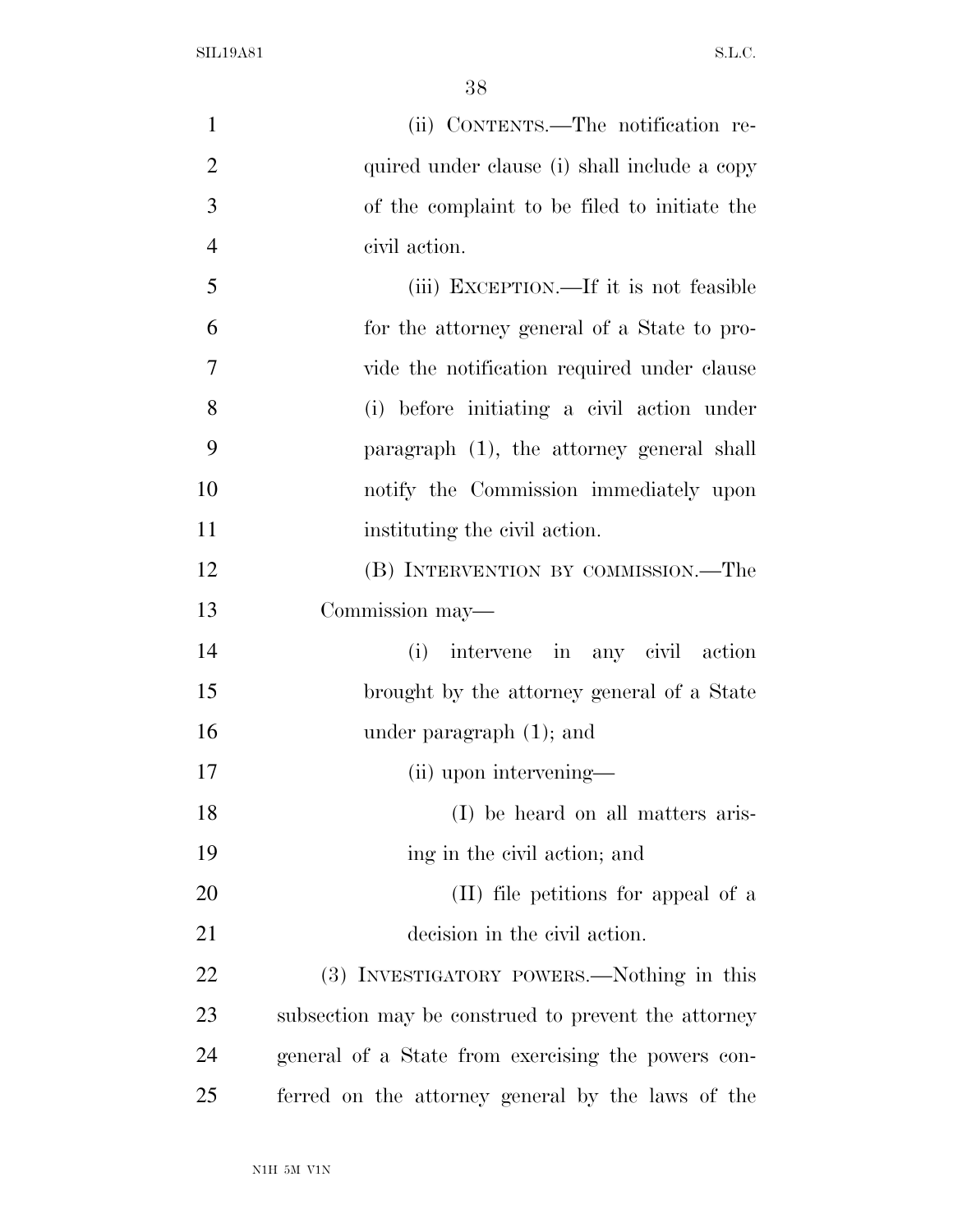| $\mathbf{1}$   | State to conduct investigations, to administer oaths |
|----------------|------------------------------------------------------|
| $\overline{2}$ | or affirmations, or to compel the attendance of wit- |
| 3              | nesses or the production of documentary or other     |
| $\overline{4}$ | evidence.                                            |
| 5              | (4) VENUE; SERVICE OF PROCESS.—                      |
| 6              | (A) VENUE.—Any action brought under                  |
| 7              | paragraph $(1)$ may be brought in—                   |
| 8              | (i) the district court of the United                 |
| 9              | States that meets applicable requirements            |
| 10             | relating to venue under section 1391 of              |
| 11             | title 28, United States Code; or                     |
| 12             | (ii) another court of competent juris-               |
| 13             | diction.                                             |
| 14             | (B) SERVICE OF PROCESS.—In an action                 |
| 15             | brought under paragraph (1), process may be          |
| 16             | served in any district in which—                     |
| 17             | (i) the defendant is an inhabitant,                  |
| 18             | may be found, or transacts business; or              |
| 19             | (ii) venue is proper under section                   |
| 20             | 1391 of title 28, United States Code.                |
| 21             | (5) ACTIONS BY OTHER STATE OFFICIALS.—               |
| 22             | (A) IN GENERAL.—In addition to a civil               |
| 23             | action brought by an attorney general of a           |
| 24             | State under paragraph $(1)$ , any other officer of   |
| 25             | a State who is authorized by the attorney gen-       |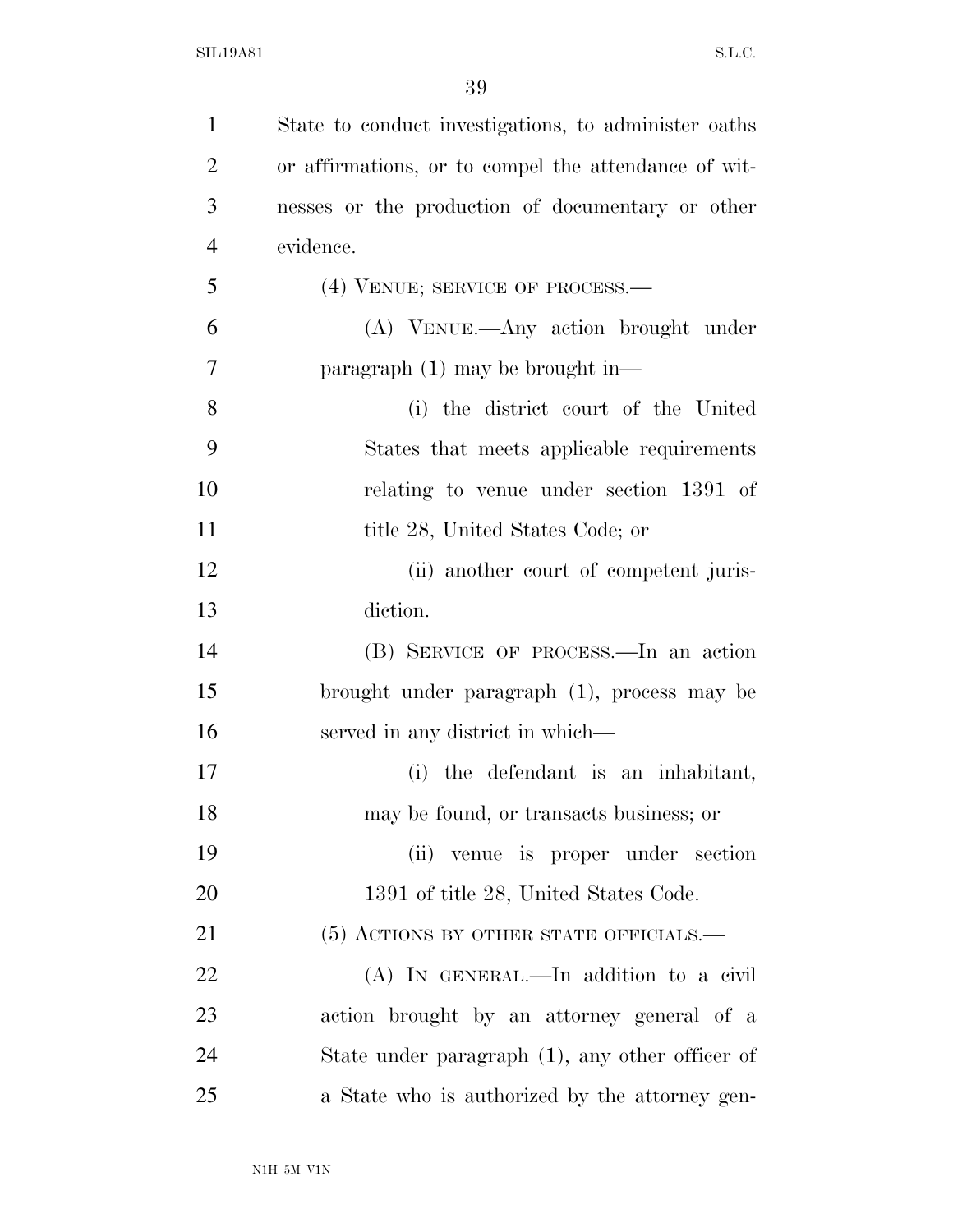| $\mathbf{1}$   | eral of the State to do so may bring a civil ac-        |
|----------------|---------------------------------------------------------|
| $\overline{2}$ | tion under paragraph (1), subject to the same           |
| 3              | requirements and limitations that apply under           |
| $\overline{4}$ | this subsection to civil actions brought by State       |
| 5              | attorneys general.                                      |
| 6              | (B) SAVINGS PROVISION.—Nothing in this                  |
| 7              | subsection may be construed to prohibit an au-          |
| 8              | thorized official of a State from initiating or         |
| 9              | continuing any proceeding in a court of the             |
| 10             | State for a violation of any civil or criminal law      |
| 11             | of the State.                                           |
| 12             | (f) RIGHT OF ACTION BY PROTECTION AND ADVO-             |
| 13             | CACY ORGANIZATIONS.                                     |
| 14             | (1) IN GENERAL.—A protection and advocacy               |
| 15             | organization designated under paragraph (3) may         |
| 16             | bring a civil action against a covered entity that vio- |
| 17             | lates subsection (a) in an appropriate district court   |
| 18             | of the United States to obtain appropriate relief.      |
| 19             | $(2)$ GRANTS.—                                          |
| 20             | (A) IN GENERAL.—Of the fines collected                  |
| 21             | by the Commission, the Commission may award             |
| 22             | grants to protection and advocacy organizations         |
| 23             | designated under paragraph (3).                         |
| 24             | (B) ALLOCATION.—The Commission shall                    |
| 25             | distribute amounts under this paragraph on the          |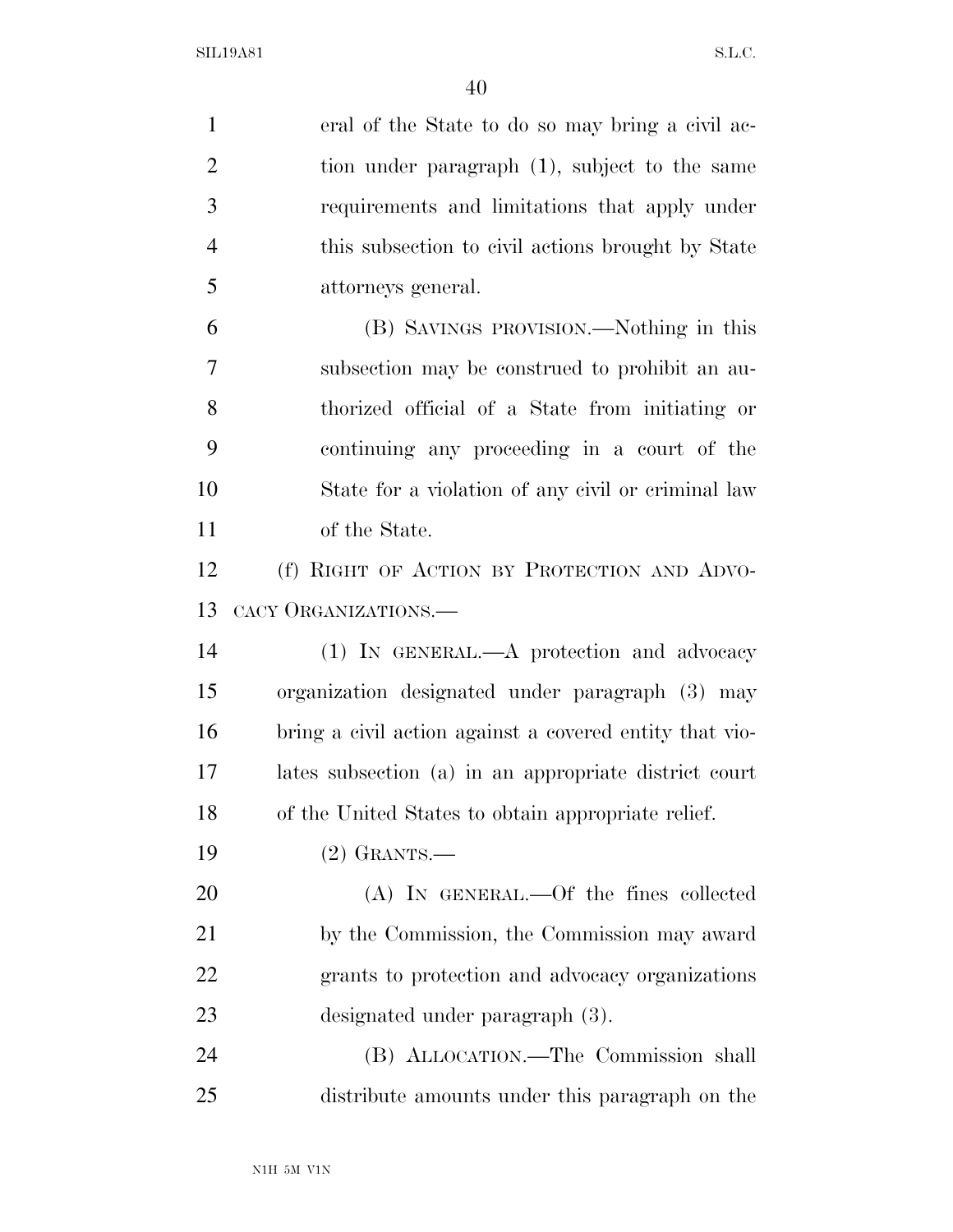basis of the ratio of the population of each State represented by a designated protection and advocacy organization to the population of all States represented by designated protection and advocacy organizations. (3) DESIGNATION.—Each State may designate 1 protection and advocacy organization to bring a civil action under paragraph (1). **SEC. 8. BUREAU OF TECHNOLOGY.**  (a) ESTABLISHMENT.—There is established in the Federal Trade Commission a bureau to be known as the Bureau of Technology (referred to in this section as the ''Bureau''). (b) CHIEF TECHNOLOGIST.—The Bureau shall be headed by a chief technologist, who shall be appointed by the Chairman of the Commission. (c) STAFF.— (1) IN GENERAL.—Except as provided in para- graph (2), the Director of the Bureau may, without regard to the civil service laws (including regula- tions), appoint and terminate 50 additional per- sonnel with expertise in management, technology, digital design, user experience, product management, software engineering, and other related fields to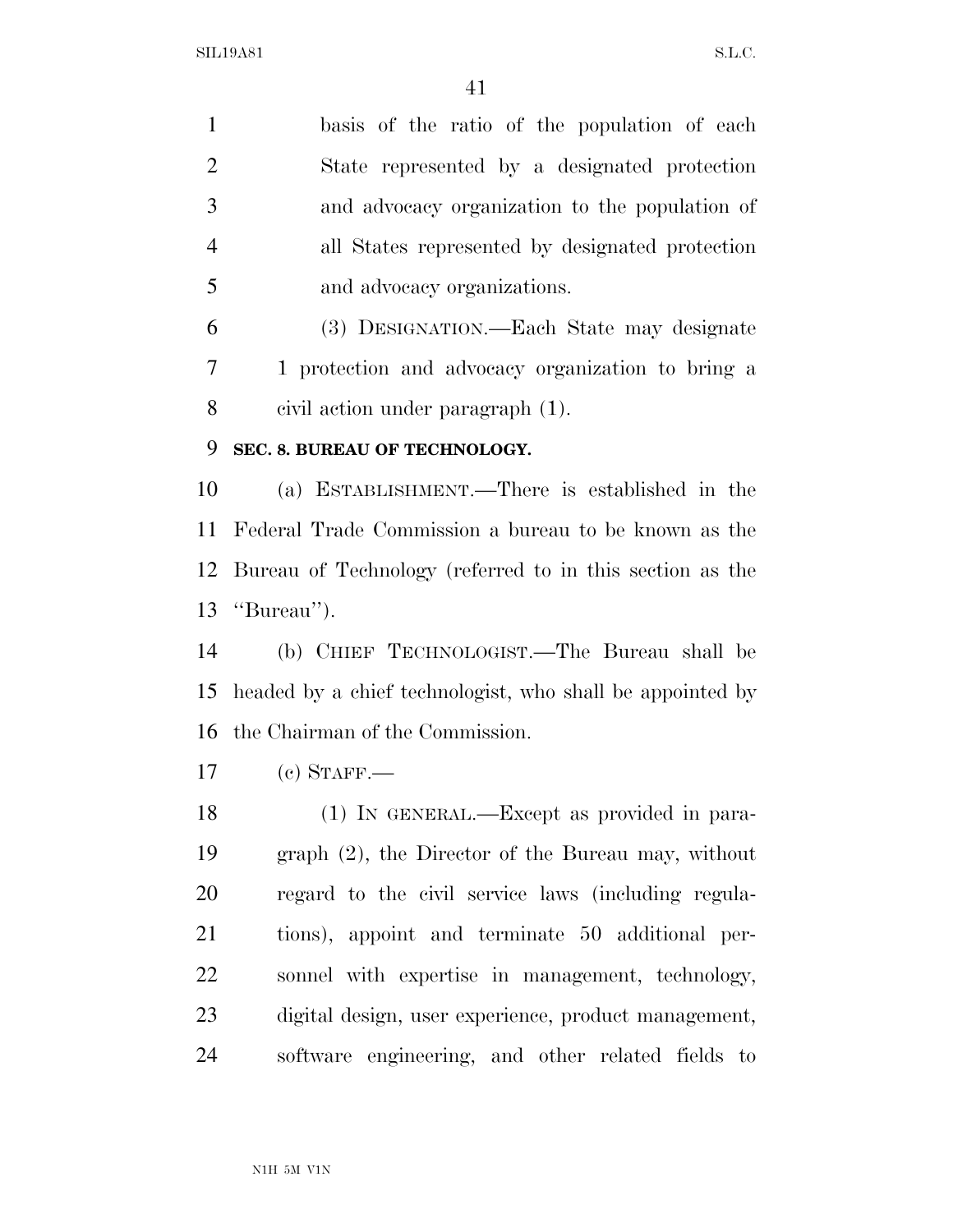| 1              | technologist and management positions to enable the         |
|----------------|-------------------------------------------------------------|
| $\overline{2}$ | Bureau to perform the duties of the Bureau.                 |
| 3              | $(2)$ EXCEPTED SERVICE.—Not fewer than 40 of                |
| $\overline{4}$ | the additional personnel appointed under paragraph          |
| 5              | (1) shall be appointed to positions described in sec-       |
| 6              | tion $213.3102(r)$ of title 5, Code of Federal Regula-      |
| 7              | tions.                                                      |
| 8              | (d) AUTHORIZATION OF APPROPRIATIONS.—There is               |
| 9              | authorized to be appropriated to the Bureau such sums       |
| 10             | as are necessary to carry out this section.                 |
| 11             | SEC. 9. ADDITIONAL PERSONNEL IN THE BUREAU OF CON-          |
| 12             | <b>SUMER PROTECTION.</b>                                    |
| 13             | (a) IN GENERAL.—Notwithstanding any other provi-            |
| 14             | sion of law, the Director of the Bureau of Consumer Pro-    |
|                |                                                             |
| 15             | tection of the Federal Trade Commission may, without re-    |
| 16             | gard to the civil service laws (including regulations), ap- |
| 17             | $point$ —                                                   |
| 18             | $(1)$ 100 additional personnel in the Division of           |
| 19             | Privacy and Identity Protection of the Bureau of            |
| 20             | Consumer Protection; and                                    |
| 21             | $(2)$ 25 additional personnel in the Division of            |
| 22             | Enforcement of the Bureau of Consumer Protection.           |
| 23             | (b) AUTHORIZATION OF APPROPRIATIONS.—There is               |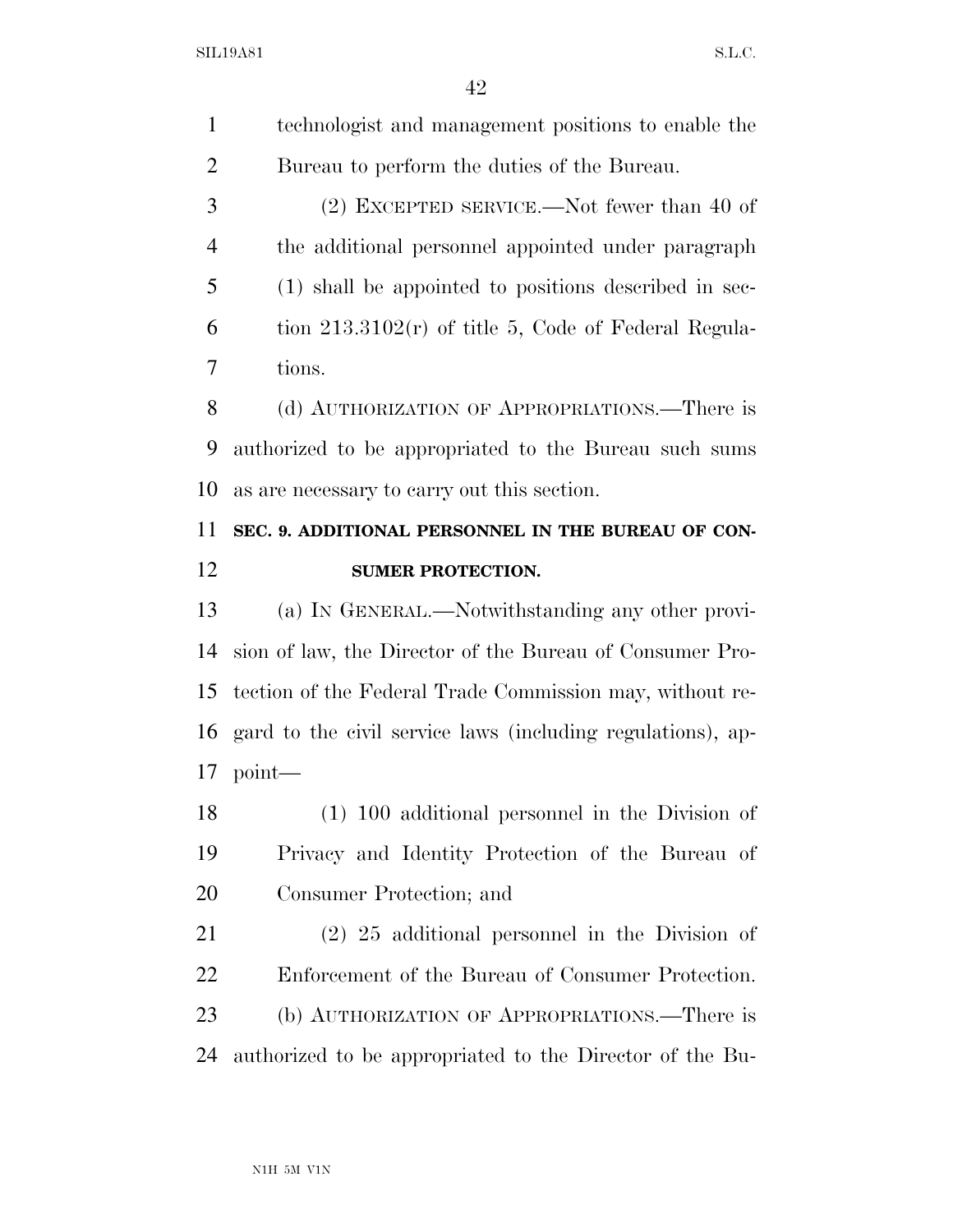reau of Consumer Protection such sums as may be nec-essary to carry out this section.

#### **SEC. 10. COMPLAINT RESOLUTION.**

 The Commission shall create rules and guidance es- tablishing procedures for the resolution of complaints by consumers regarding covered entities that improperly use, store, or share the personal information of consumers, in-cluding procedures to—

(1) properly process and store complaints;

 (2) provide a consumer with email updates re-garding the status of the consumer's complaint;

 (3) create an online portal that allows a con- sumer to log in and track the status of the con-sumer's complaint;

 (4) review and forward complaints to the cor- rect person, partnership, corporation, government agency, or other entity; and

 (5) process and store each response from a per- son, partnership, corporation, government agency, or other entity to which a complaint was forwarded.

### **SEC. 11. APPLICATION PROGRAMMING INTERFACES.**

 The Commission shall, in consultation with the Na- tional Institute of Standards and Technology and relevant stakeholders, including consumer advocates and inde-pendent technology experts—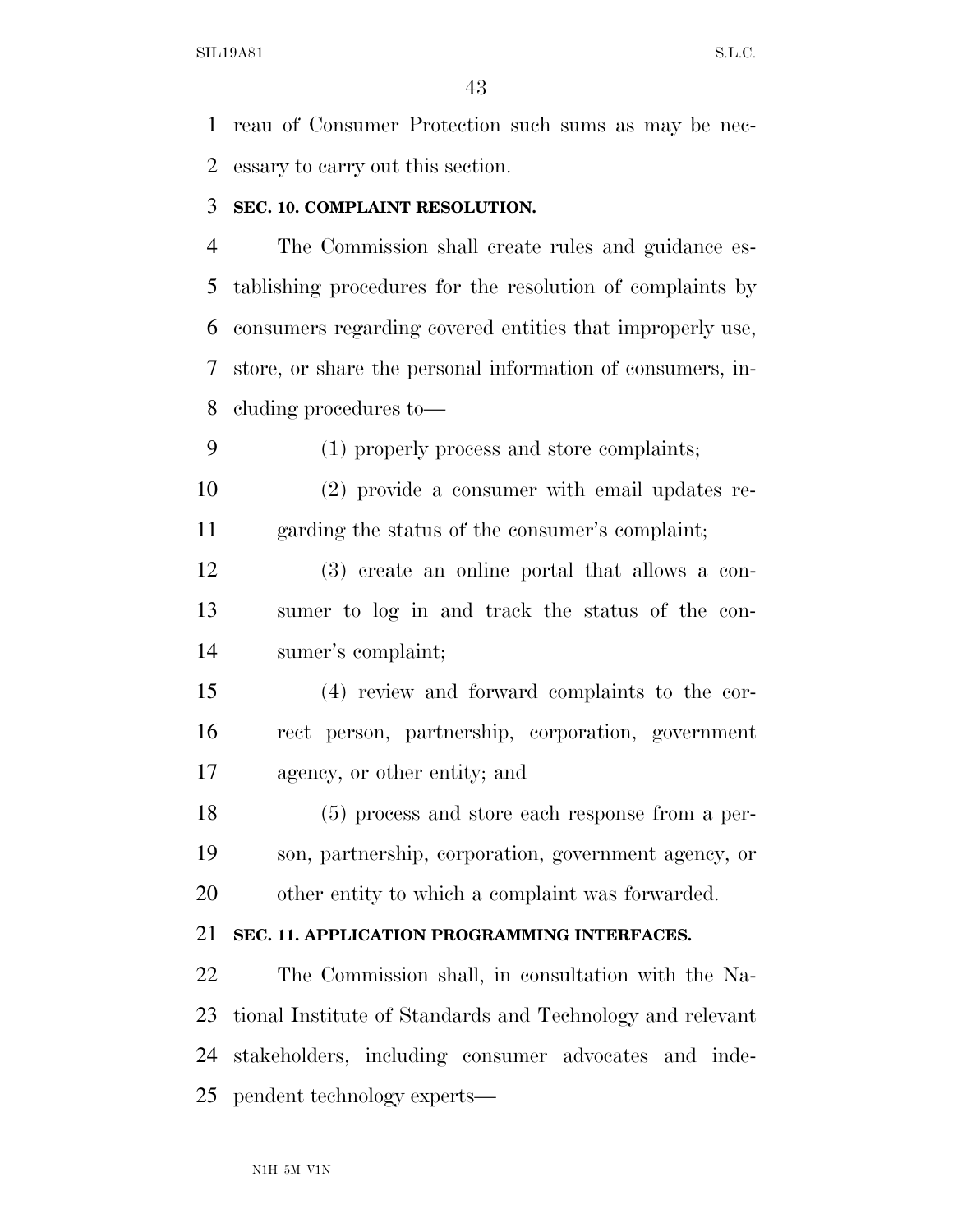(1) standardize Application Programming Inter- faces necessary to permit consumers and covered en- tities to programmatically avail themselves of the rights and responsibilities created by this Act;

 (2) permit and enable consumers to securely delegate the ability to make requests on their behalf; and

 (3) require covered entities to implement the Application Programming Interfaces, as appropriate. **SEC. 12. NEWS MEDIA PROTECTIONS.** 

 Covered entities engaged in journalism shall not be subject to the obligations imposed under this Act to the extent that those obligations directly infringe on the jour- nalism, rather than the business practices, of the covered entity.

### **SEC. 13. EXCISE TAX.**

 (a) IN GENERAL.—Subtitle D of the Internal Rev- enue Code of 1986 is amended by adding at the end the following new chapter:

### **''CHAPTER 50A—FAILURE TO CERTIFY**

## **DATA PROTECTION REPORTS**

''Sec. 5000D. Failure to certify data protection reports.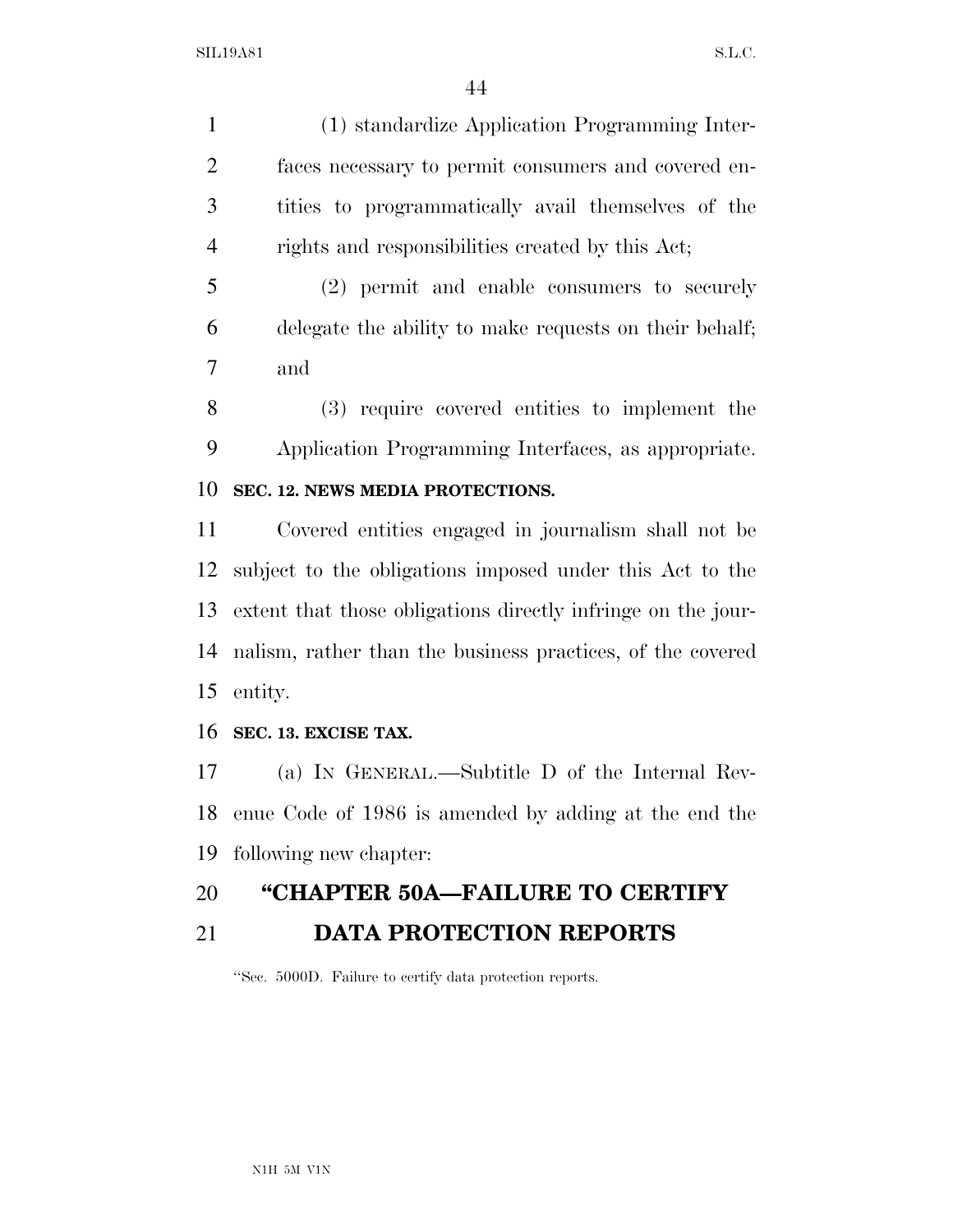# **''SEC. 5000D. FAILURE TO CERTIFY DATA PROTECTION RE- PORTS.**  ''(a) IMPOSITION OF TAX.—In the case of any cov- ered reporting entity with respect to which a responsible executive has been convicted under section 1352(d) of title 18, United States Code, there is imposed a tax equal to the amount determined under subsection (b). 8  $\qquad$  "(b) AMOUNT OF TAX.— ''(1) IN GENERAL.—The amount determined under this subsection is the applicable percentage of the amount determined under paragraph (3). 12 "(2) APPLICABLE PERCENTAGE.—For purposes of paragraph (1), the applicable percentage is— 14  $((A)$  in the case of a covered reporting en- tity that is a corporation, the highest rate of tax in effect under section 11 for the taxable year which includes the date on which the speci- fied annual data protection report to which the conviction relates is due, and 20  $\text{``(B)}$  in the case of any other covered re- porting entity, the highest rate of tax in effect 22 under section 1 for such taxable year. 23 "(3) AMOUNT DETERMINED.— 24 "(A) IN GENERAL.—The amount deter-

 mined under this paragraph is the sum of the covered compensation amounts of each respon-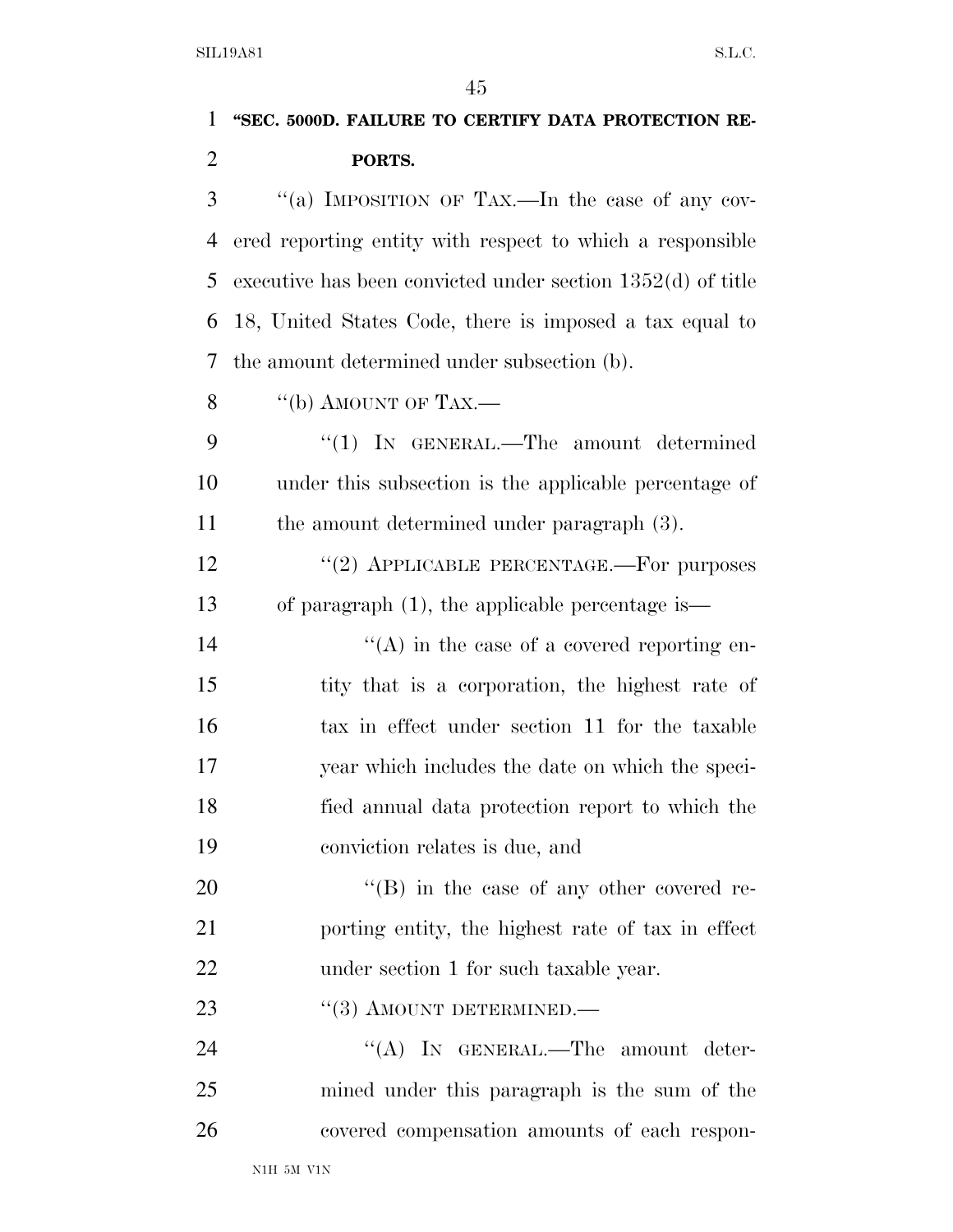sible executive of the covered reporting entity who has been convicted under section 1352(d) of title 18, United States Code.

4 "(B) COVERED COMPENSATION 5 AMOUNT.—For purposes of subparagraph  $(A)$ , the covered compensation amount with respect to any responsible executive is the largest amount of annual wages (as defined in section 3121(a), determined without regard to any dol- lar limitation contained in such section) of the responsible executive with respect to services performed for the covered reporting entity dur- ing the 3-year period preceding the year to which the specified annual data protection re-port relates.

| <b>16</b> | "(c) DEFINITIONS.—For purposes of this section— |
|-----------|-------------------------------------------------|
| 17        | $\lq(1)$ COVERED REPORTING ENTITY.—             |

18 "(A) IN GENERAL.—The term 'covered re- porting entity' means any covered entity (as de- fined under section 2 of the Mind Your Own Business Act of 2019) which is required to file a specified annual data protection report.

23 "(B) AGGREGATION RULES.—For purposes of this paragraph, all covered entities who are treated as a single employer under subsection